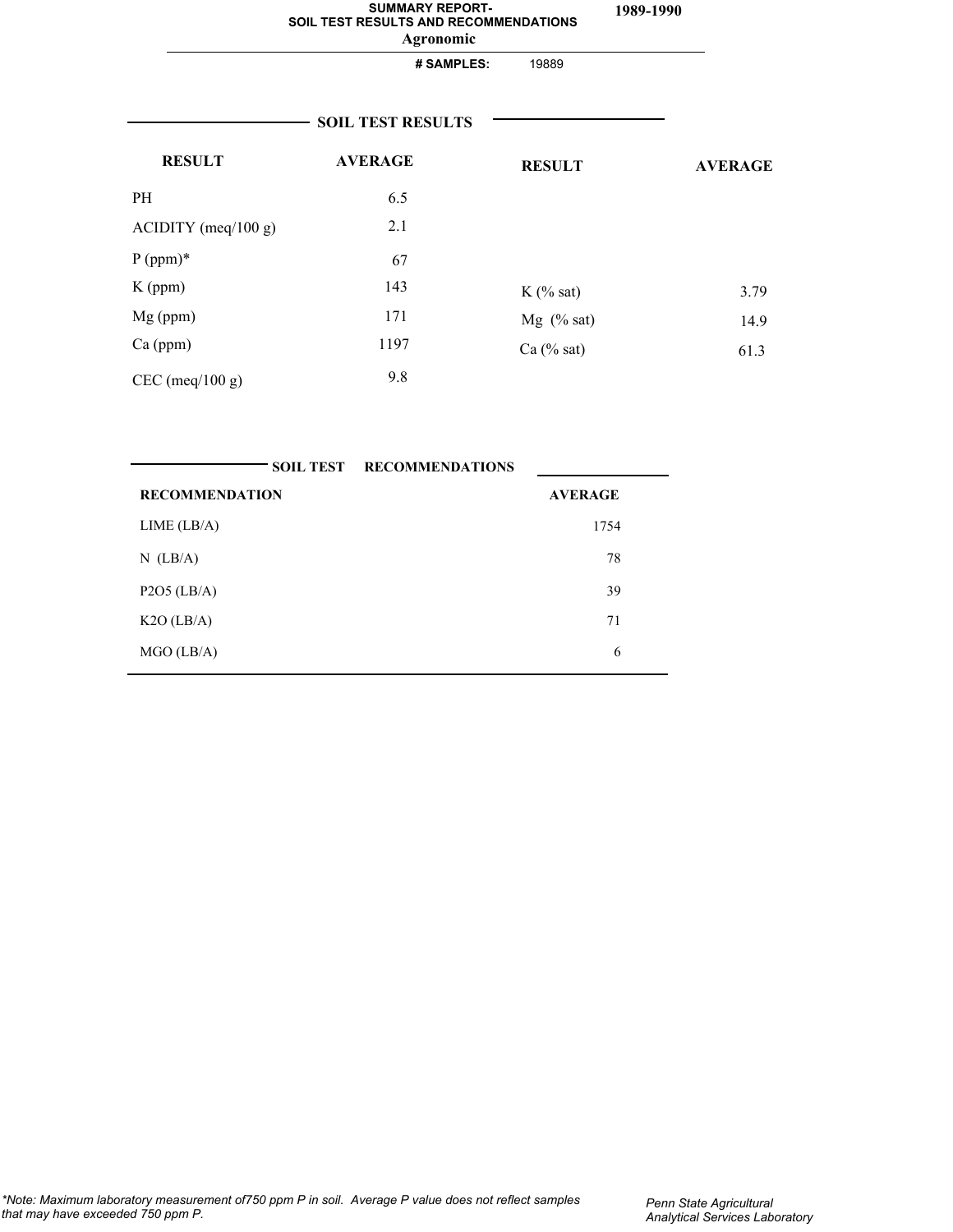|              |                       | SUMMARY REPORT: SOIL TEST RESULTS AND RECOMMENDATIONS<br>Agronomic |                | 1989-1990         |
|--------------|-----------------------|--------------------------------------------------------------------|----------------|-------------------|
| <b>ADAMS</b> |                       | <b>SOIL TEST RESULTS</b>                                           |                | # SAMPLES:<br>437 |
|              | <b>RESULT</b><br>PH   | <b>AVERAGE</b><br>6.6                                              | <b>RESULT</b>  | <b>AVERAGE</b>    |
|              | ACIDITY (meq/100 g)   | 1.7                                                                |                |                   |
|              | $P (ppm)*$            | 44                                                                 |                |                   |
|              | K (ppm)               | 120                                                                | $K$ (% sat)    | 3.01              |
|              | Mg (ppm)              | 216                                                                | Mg (% sat)     | 17.1              |
|              | Ca (ppm)              | 1307                                                               | $Ca$ (% sat)   | 64.0              |
|              | $CEC$ (meq/100 g)     | 10.3                                                               |                |                   |
|              |                       | <b>SOIL TEST</b><br><b>RECOMMENDATIONS</b>                         |                |                   |
|              | <b>RECOMMENDATION</b> |                                                                    | <b>AVERAGE</b> |                   |
|              | LIME (LB/A)           |                                                                    | 1383           |                   |
|              | $N$ (LB/A)            |                                                                    | 88             |                   |
|              | $P2O5$ (LB/A)         |                                                                    | 52             |                   |
|              | K2O (LB/A)            |                                                                    | 97             |                   |
|              | MGO (LB/A)            |                                                                    | $\mathbf{1}$   |                   |
|              |                       |                                                                    |                |                   |

| <b>ALLEGHENY</b> |                       | <b>SOIL TEST RESULTS</b>                   |                | # SAMPLES:<br>99 |
|------------------|-----------------------|--------------------------------------------|----------------|------------------|
|                  | <b>RESULT</b><br>PH   | <b>AVERAGE</b><br>6.3                      | <b>RESULT</b>  | <b>AVERAGE</b>   |
|                  | $ACIDITY$ (meq/100 g) | 3.1                                        |                |                  |
|                  | $P (ppm)*$            | 36                                         |                |                  |
|                  | K (ppm)               | 128                                        | $K$ (% sat)    | 2.72             |
|                  | Mg (ppm)              | 219                                        | $Mg$ (% sat)   | 14.2             |
|                  | Ca (ppm)              | 1479                                       | $Ca$ (% sat)   | 57.7             |
|                  | $CEC$ (meq/100 g)     | 12.4                                       |                |                  |
|                  |                       | <b>SOIL TEST</b><br><b>RECOMMENDATIONS</b> |                |                  |
|                  | <b>RECOMMENDATION</b> |                                            | <b>AVERAGE</b> |                  |
|                  | LIME (LB/A)           |                                            | 2973           |                  |
|                  | $N$ (LB/A)            |                                            | 56             |                  |
|                  | $P2O5$ (LB/A)         |                                            | 75             |                  |
|                  | K2O (LB/A)            |                                            | 100            |                  |
|                  | MGO (LB/A)            |                                            | 16             |                  |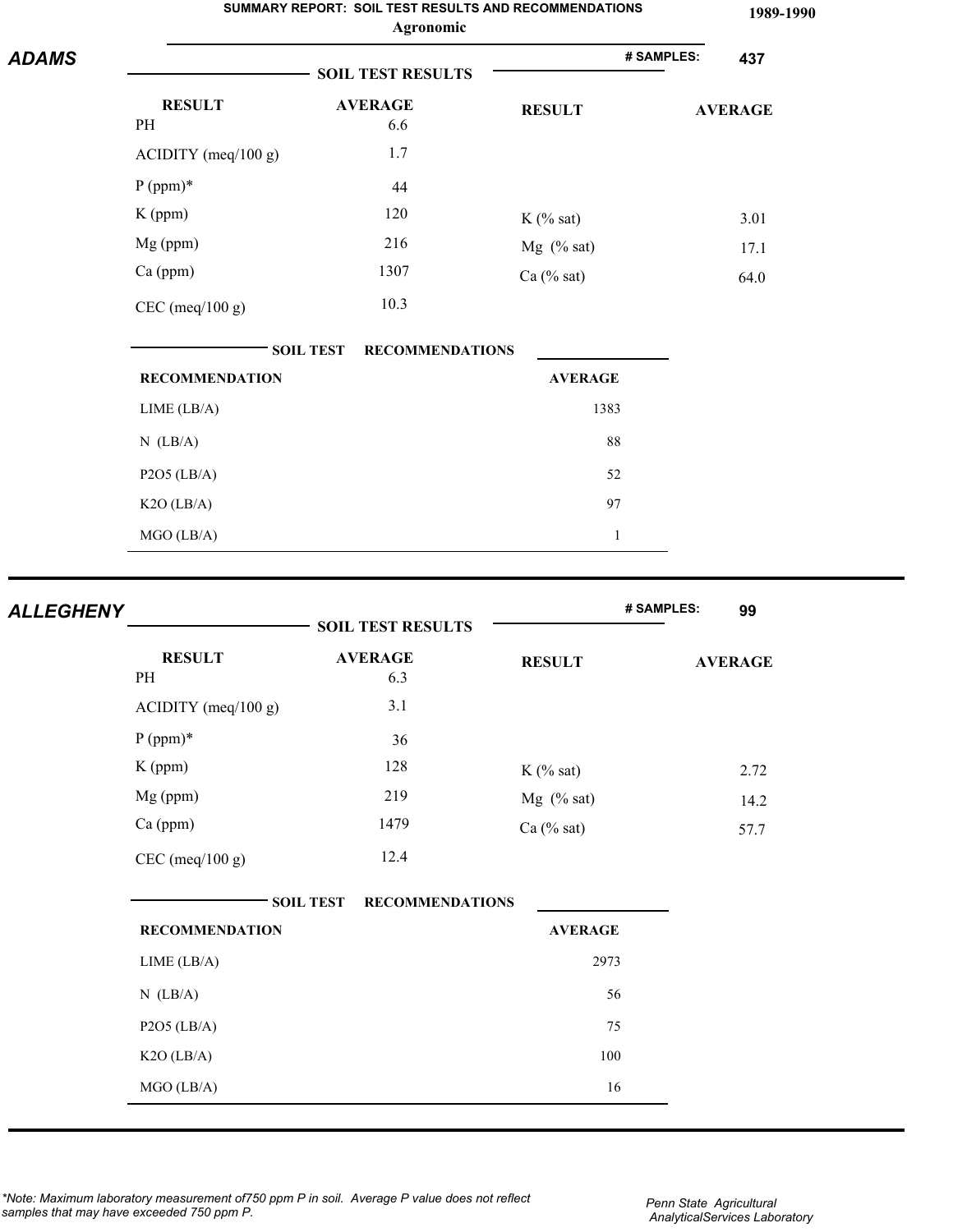|                  |                       | SUMMARY REPORT: SOIL TEST RESULTS AND RECOMMENDATIONS<br>Agronomic |                | 1989-1990         |
|------------------|-----------------------|--------------------------------------------------------------------|----------------|-------------------|
| <b>ARMSTRONG</b> |                       | <b>SOIL TEST RESULTS</b>                                           |                | # SAMPLES:<br>235 |
|                  | <b>RESULT</b>         | <b>AVERAGE</b>                                                     | <b>RESULT</b>  | <b>AVERAGE</b>    |
|                  | PH                    | 6.1                                                                |                |                   |
|                  | ACIDITY (meq/100 g)   | 4.0                                                                |                |                   |
|                  | $P (ppm)*$            | 47                                                                 |                |                   |
|                  | $K$ (ppm)             | 123                                                                | $K$ (% sat)    | 2.61              |
|                  | Mg (ppm)              | 138                                                                | $Mg$ (% sat)   | 9.8               |
|                  | Ca (ppm)              | 1337                                                               | Ca (% sat)     | 56.0              |
|                  | $CEC$ (meq/100 g)     | 11.6                                                               |                |                   |
|                  |                       | <b>SOIL TEST</b><br><b>RECOMMENDATIONS</b>                         |                |                   |
|                  | <b>RECOMMENDATION</b> |                                                                    | <b>AVERAGE</b> |                   |
|                  | LIME (LB/A)           |                                                                    | 3696           |                   |
|                  | $N$ (LB/A)            |                                                                    | 97             |                   |
|                  | $P2O5$ (LB/A)         |                                                                    | 77             |                   |
|                  | $K2O$ (LB/A)          |                                                                    | 115            |                   |
|                  | MGO (LB/A)            |                                                                    | 37             |                   |
|                  |                       |                                                                    |                |                   |
| <b>BEAVER</b>    |                       | <b>SOIL TEST RESULTS</b>                                           |                | # SAMPLES:<br>75  |
|                  |                       |                                                                    |                |                   |
|                  | <b>RESULT</b><br>PH   | <b>AVERAGE</b><br>6.3                                              | <b>RESULT</b>  | <b>AVERAGE</b>    |
|                  | $ACIDITY$ (meq/100 g) | 2.8                                                                |                |                   |

|                       | <b>SOIL TEST RESULTS</b>                   |                |                |
|-----------------------|--------------------------------------------|----------------|----------------|
| <b>RESULT</b><br>PH   | <b>AVERAGE</b><br>6.3                      | <b>RESULT</b>  | <b>AVERAGE</b> |
| $ACIDITY$ (meq/100 g) | 2.8                                        |                |                |
| $P (ppm)*$            | 33                                         |                |                |
| K (ppm)               | 134                                        | $K$ (% sat)    | 3.11           |
| Mg (ppm)              | 111                                        | $Mg$ (% sat)   | 8.4            |
| Ca (ppm)              | 1353                                       | $Ca$ (% sat)   | 62.5           |
| $CEC$ (meq/100 g)     | 10.8                                       |                |                |
|                       | <b>SOIL TEST</b><br><b>RECOMMENDATIONS</b> |                |                |
| <b>RECOMMENDATION</b> |                                            | <b>AVERAGE</b> |                |
| LIME (LB/A)           |                                            | 2860           |                |
| $N$ (LB/A)            |                                            | 70             |                |
| $P2O5$ (LB/A)         |                                            | 85             |                |
| K2O (LB/A)            |                                            | 95             |                |
| MGO (LB/A)            |                                            | $20\,$         |                |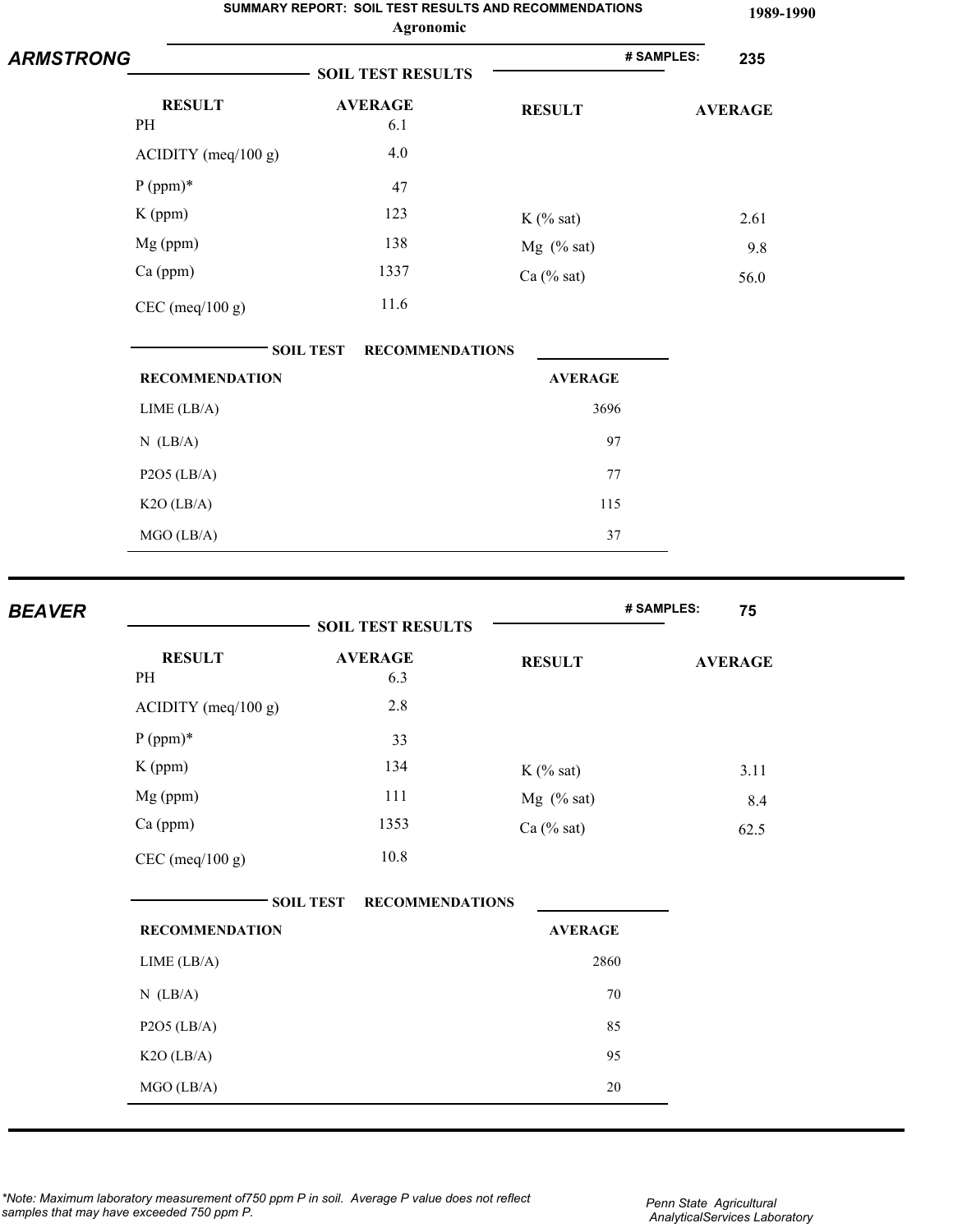| <b>BEDFORD</b> |                       | SUMMARY REPORT: SOIL TEST RESULTS AND RECOMMENDATIONS<br>Agronomic |                |            | 1989-1990      |
|----------------|-----------------------|--------------------------------------------------------------------|----------------|------------|----------------|
|                |                       | # SAMPLES:                                                         | 533            |            |                |
|                | <b>RESULT</b>         | <b>AVERAGE</b>                                                     | <b>RESULT</b>  |            | <b>AVERAGE</b> |
|                | PH                    | 6.7                                                                |                |            |                |
|                | $ACIDITY$ (meq/100 g) | 1.6                                                                |                |            |                |
|                | $P (ppm)*$            | 55                                                                 |                |            |                |
|                | $K$ (ppm)             | 133                                                                | $K$ (% sat)    |            | 3.83           |
|                | Mg (ppm)              | 150                                                                | $Mg$ (% sat)   |            | 14.1           |
|                | Ca (ppm)              | 1167                                                               | Ca (% sat)     |            | 64.8           |
|                | $CEC$ (meq/100 g)     | 9.0                                                                |                |            |                |
|                |                       | <b>SOIL TEST</b><br><b>RECOMMENDATIONS</b>                         |                |            |                |
|                | <b>RECOMMENDATION</b> |                                                                    | <b>AVERAGE</b> |            |                |
|                | LIME (LB/A)           |                                                                    | 1318           |            |                |
|                | $N$ (LB/A)            |                                                                    | 89             |            |                |
|                | $P2O5$ (LB/A)         |                                                                    | 42             |            |                |
|                | $K2O$ (LB/A)          |                                                                    | 76             |            |                |
|                | MGO (LB/A)            |                                                                    | $\mathbf{1}$   |            |                |
|                |                       |                                                                    |                |            |                |
| <b>BERKS</b>   |                       | <b>SOIL TEST RESULTS</b>                                           |                | # SAMPLES: | 523            |
|                | <b>RESULT</b><br>PH   | <b>AVERAGE</b><br>6.7                                              | <b>RESULT</b>  |            | <b>AVERAGE</b> |
|                | ACIDITY (meq/100 g)   | 1.5                                                                |                |            |                |
|                |                       |                                                                    |                |            |                |

|                       | <b>SOIL TEST RESULTS</b>                   |                | # SAMPLES:<br>523 |
|-----------------------|--------------------------------------------|----------------|-------------------|
| <b>RESULT</b><br>PH   | <b>AVERAGE</b><br>6.7                      | <b>RESULT</b>  | <b>AVERAGE</b>    |
| ACIDITY (meq/100 g)   | 1.5                                        |                |                   |
| $P (ppm)*$            | 82                                         |                |                   |
| K (ppm)               | 142                                        | $K$ (% sat)    | 3.81              |
| Mg (ppm)              | 202                                        | $Mg$ (% sat)   | 18.1              |
| Ca (ppm)              | 1166                                       | Ca $(\%$ sat)  | 62.0              |
| $CEC$ (meq/100 g)     | 9.4                                        |                |                   |
|                       | <b>SOIL TEST</b><br><b>RECOMMENDATIONS</b> |                |                   |
| <b>RECOMMENDATION</b> |                                            | <b>AVERAGE</b> |                   |
| LIME (LB/A)           |                                            | 1128           |                   |
| $N$ (LB/A)            |                                            | 63             |                   |
| $P2O5$ (LB/A)         |                                            | 25             |                   |
| K2O (LB/A)            |                                            | 41             |                   |
|                       |                                            |                |                   |

*\*Note: Maximum laboratory measurement of750 ppm P in soil. Average P value does not reflect samples that may have exceeded 750 ppm P.*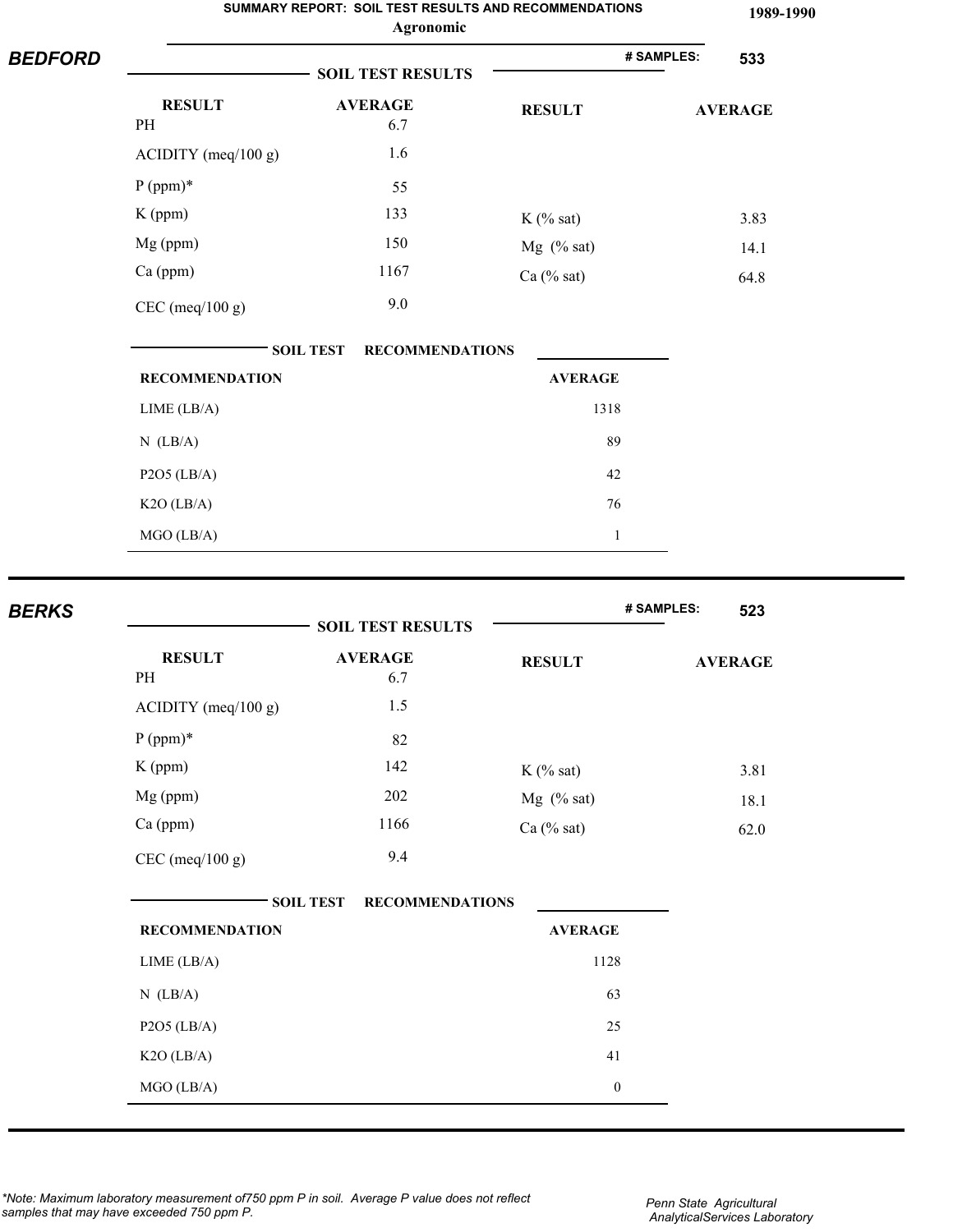|                 |                       | SUMMARY REPORT: SOIL TEST RESULTS AND RECOMMENDATIONS<br>Agronomic |                | 1989-1990         |
|-----------------|-----------------------|--------------------------------------------------------------------|----------------|-------------------|
| <b>BLAIR</b>    |                       | <b>SOIL TEST RESULTS</b>                                           |                | # SAMPLES:<br>664 |
|                 | <b>RESULT</b><br>PH   | <b>AVERAGE</b><br>6.8                                              | <b>RESULT</b>  | <b>AVERAGE</b>    |
|                 | ACIDITY (meq/100 g)   | 1.1                                                                |                |                   |
|                 | $P (ppm)*$            | 61                                                                 |                |                   |
|                 | $K$ (ppm)             | 150                                                                | $K$ (% sat)    | 4.36              |
|                 | Mg (ppm)              | 181                                                                | Mg (% sat)     | 17.1              |
|                 | Ca (ppm)              | 1189                                                               | Ca $(\%$ sat)  | 67.3              |
|                 | $CEC$ (meq/100 g)     | 8.8                                                                |                |                   |
|                 |                       | <b>SOIL TEST</b><br><b>RECOMMENDATIONS</b>                         |                |                   |
|                 | <b>RECOMMENDATION</b> |                                                                    | <b>AVERAGE</b> |                   |
|                 | LIME (LB/A)           |                                                                    | 803            |                   |
|                 | $N$ (LB/A)            |                                                                    | 77             |                   |
|                 | $P2O5$ (LB/A)         |                                                                    | 35             |                   |
|                 | $K2O$ (LB/A)          |                                                                    | 69             |                   |
|                 | $MGO$ (LB/A)          |                                                                    | $\mathfrak{Z}$ |                   |
| <b>BRADFORD</b> |                       | <b>SOIL TEST RESULTS</b>                                           |                | # SAMPLES:<br>744 |
|                 | <b>RESULT</b><br>PH   | <b>AVERAGE</b><br>63                                               | <b>RESULT</b>  | <b>AVERAGE</b>    |

| <b>RESULT</b><br>PH            | <b>AVERAGE</b><br>6.3 | <b>RESULT</b> | <b>AVERAGE</b> |
|--------------------------------|-----------------------|---------------|----------------|
| $\triangle$ CIDITY (meq/100 g) | 2.8                   |               |                |
| $P (ppm)*$                     | 69                    |               |                |
| $K$ (ppm)                      | 131                   | $K$ (% sat)   | 3.23           |
| $Mg$ (ppm)                     | 191                   | $Mg$ (% sat)  | 15.7           |
| $Ca$ (ppm)                     | 1133                  | Ca (% sat)    | 55.3           |
| $CEC$ (meq/100 g)              | 10.4                  |               |                |

| <b>RECOMMENDATION</b> | <b>AVERAGE</b> |
|-----------------------|----------------|
| LIME (LB/A)           | 2460           |
| $N$ (LB/A)            | 62             |
| $P2O5$ (LB/A)         | 37             |
| $K2O$ (LB/A)          | 102            |
| $MGO$ (LB/A)          | $\overline{c}$ |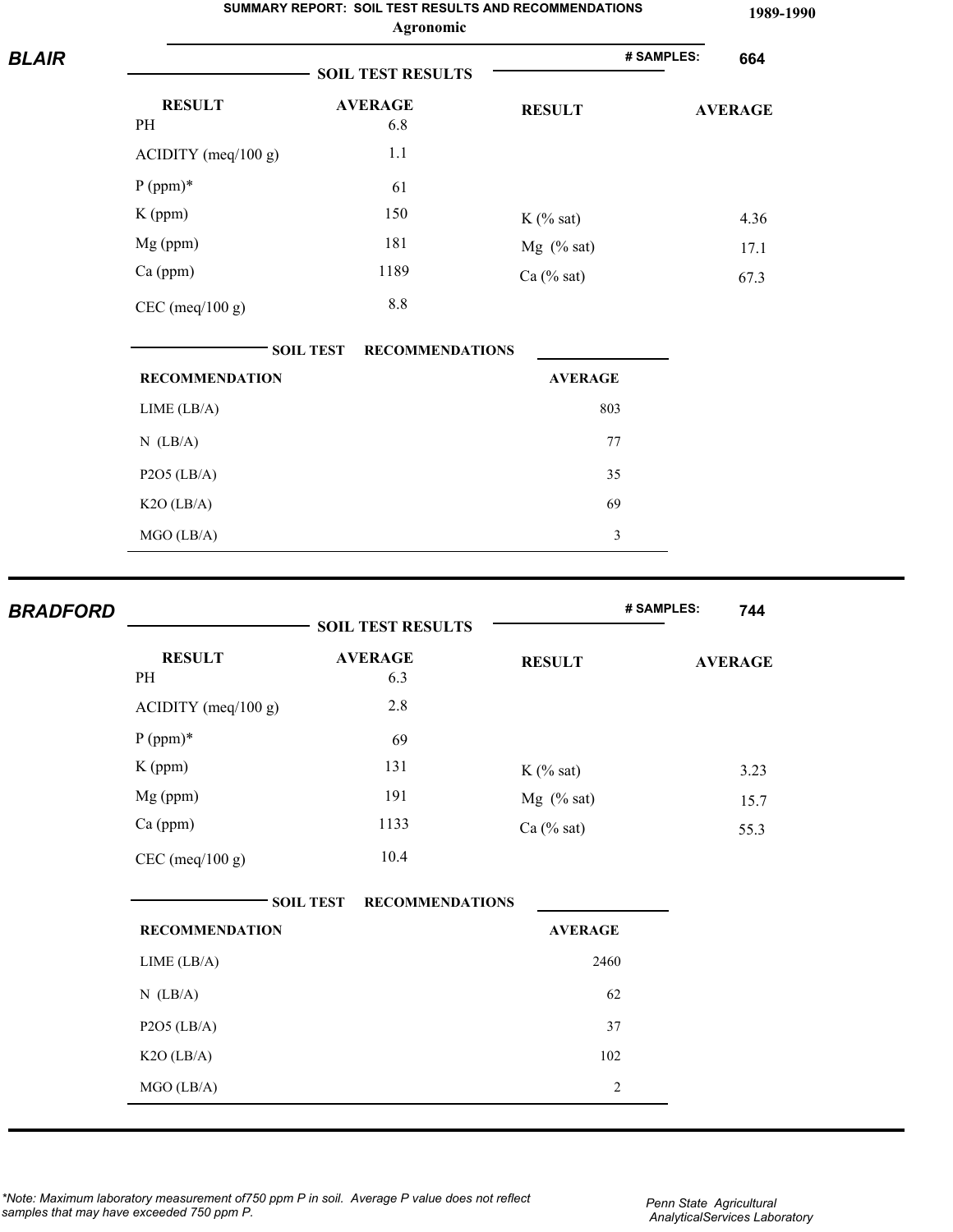|               |                       | SUMMARY REPORT: SOIL TEST RESULTS AND RECOMMENDATIONS<br>Agronomic |                | 1989-1990         |
|---------------|-----------------------|--------------------------------------------------------------------|----------------|-------------------|
| <b>BUCKS</b>  |                       | <b>SOIL TEST RESULTS</b>                                           |                | # SAMPLES:<br>128 |
|               | <b>RESULT</b>         | <b>AVERAGE</b>                                                     | <b>RESULT</b>  | <b>AVERAGE</b>    |
|               | PH                    | 6.1                                                                |                |                   |
|               | $ACIDITY$ (meq/100 g) | 3.4                                                                |                |                   |
|               | $P (ppm)*$            | 51                                                                 |                |                   |
|               | $K$ (ppm)             | 88                                                                 | $K$ (% sat)    | 2.15              |
|               | Mg (ppm)              | 234                                                                | Mg (% sat)     | 19.4              |
|               | Ca (ppm)              | 919                                                                | Ca (% sat)     | 46.1              |
|               | $CEC$ (meq/100 g)     | 10.2                                                               |                |                   |
|               |                       | <b>SOIL TEST</b><br><b>RECOMMENDATIONS</b>                         |                |                   |
|               | <b>RECOMMENDATION</b> |                                                                    | <b>AVERAGE</b> |                   |
|               | LIME (LB/A)           |                                                                    | 2856           |                   |
|               | $N$ (LB/A)            |                                                                    | 111            |                   |
|               | $P2O5$ (LB/A)         |                                                                    | 86             |                   |
|               | $K2O$ (LB/A)          |                                                                    | 172            |                   |
|               | MGO (LB/A)            |                                                                    | $\mathbf{9}$   |                   |
| <b>BUTLER</b> |                       |                                                                    |                | # SAMPLES:<br>180 |
|               |                       | <b>SOIL TEST RESULTS</b>                                           |                |                   |
|               | <b>RESULT</b>         | <b>AVERAGE</b>                                                     | <b>RESULT</b>  | <b>AVERAGE</b>    |
|               | PH                    | 6.1                                                                |                |                   |
|               | ACIDITY (meq/100 g)   | $3.6$                                                              |                |                   |
|               | $P (ppm)*$            | 41                                                                 |                |                   |
|               | K (ppm)               | 113                                                                | $K$ (% sat)    | 2.63              |
|               | Mg (ppm)              | 132                                                                | Mg (% sat)     | $10.0$            |
|               | Ca (ppm)              | 1185                                                               | Ca (% sat)     | 55.5              |
|               |                       | 10.9                                                               |                |                   |

| <b>RECOMMENDATION</b> | <b>AVERAGE</b> |
|-----------------------|----------------|
| LIME (LB/A)           | 3379           |
| $N$ (LB/A)            | 79             |
| $P2O5$ (LB/A)         | 79             |
| $K2O$ (LB/A)          | 123            |
| $MGO$ (LB/A)          | 17             |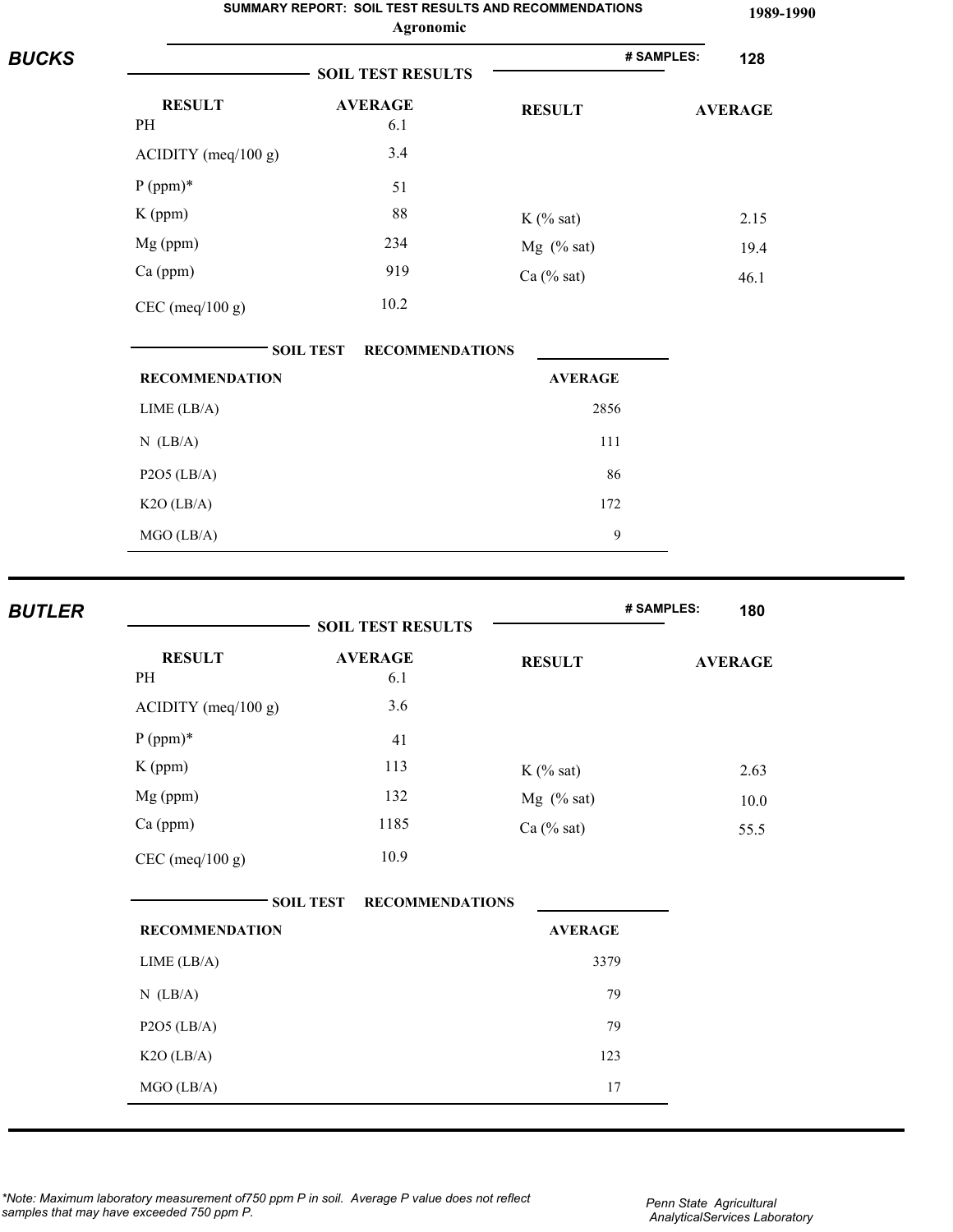|                |                       | SUMMARY REPORT: SOIL TEST RESULTS AND RECOMMENDATIONS<br>Agronomic |                | 1989-1990        |
|----------------|-----------------------|--------------------------------------------------------------------|----------------|------------------|
| <b>CAMBRIA</b> |                       | <b>SOIL TEST RESULTS</b>                                           |                | # SAMPLES:<br>56 |
|                | <b>RESULT</b><br>PH   | <b>AVERAGE</b><br>6.2                                              | <b>RESULT</b>  | <b>AVERAGE</b>   |
|                | $ACIDITY$ (meq/100 g) | 4.6                                                                |                |                  |
|                | $P (ppm)*$            | 36                                                                 |                |                  |
|                | $K$ (ppm)             | 110                                                                | $K$ (% sat)    | 2.34             |
|                | Mg (ppm)              | 164                                                                | $Mg$ (% sat)   | 11.4             |
|                | Ca (ppm)              | 1270                                                               | Ca $(\%$ sat)  | 54.6             |
|                | $CEC$ (meq/100 g)     | 12.3                                                               |                |                  |
|                |                       | <b>RECOMMENDATIONS</b><br><b>SOIL TEST</b>                         |                |                  |
|                | <b>RECOMMENDATION</b> |                                                                    | <b>AVERAGE</b> |                  |
|                | LIME (LB/A)           |                                                                    | 4693           |                  |
|                | $N$ (LB/A)            |                                                                    | 39             |                  |
|                | $P2O5$ (LB/A)         |                                                                    | 65             |                  |
|                | $K2O$ (LB/A)          |                                                                    | 124            |                  |
|                | MGO (LB/A)            |                                                                    | 24             |                  |

| AMERON |                       | <b>SOIL TEST RESULTS</b>                   |                  | # SAMPLES:<br>3 |
|--------|-----------------------|--------------------------------------------|------------------|-----------------|
|        | <b>RESULT</b><br>PH   | <b>AVERAGE</b><br>7.2                      | <b>RESULT</b>    | <b>AVERAGE</b>  |
|        | ACIDITY (meq/100 g)   | $0.7\,$                                    |                  |                 |
|        | $P (ppm)*$            | 23                                         |                  |                 |
|        | $K$ (ppm)             | 140                                        | $K$ (% sat)      | 2.93            |
|        | Mg (ppm)              | 76                                         | $Mg$ (% sat)     | 5.1             |
|        | Ca (ppm)              | 2107                                       | $Ca$ (% sat)     | 85.3            |
|        | $CEC$ (meq/100 g)     | 12.2                                       |                  |                 |
|        |                       | <b>RECOMMENDATIONS</b><br><b>SOIL TEST</b> |                  |                 |
|        | <b>RECOMMENDATION</b> |                                            | <b>AVERAGE</b>   |                 |
|        | LIME (LB/A)           |                                            | 667              |                 |
|        | $N$ (LB/A)            |                                            | $\boldsymbol{0}$ |                 |
|        | $P2O5$ (LB/A)         |                                            | 93               |                 |
|        | $K2O$ (LB/A)          |                                            | 73               |                 |
|        | MGO (LB/A)            |                                            | 13               |                 |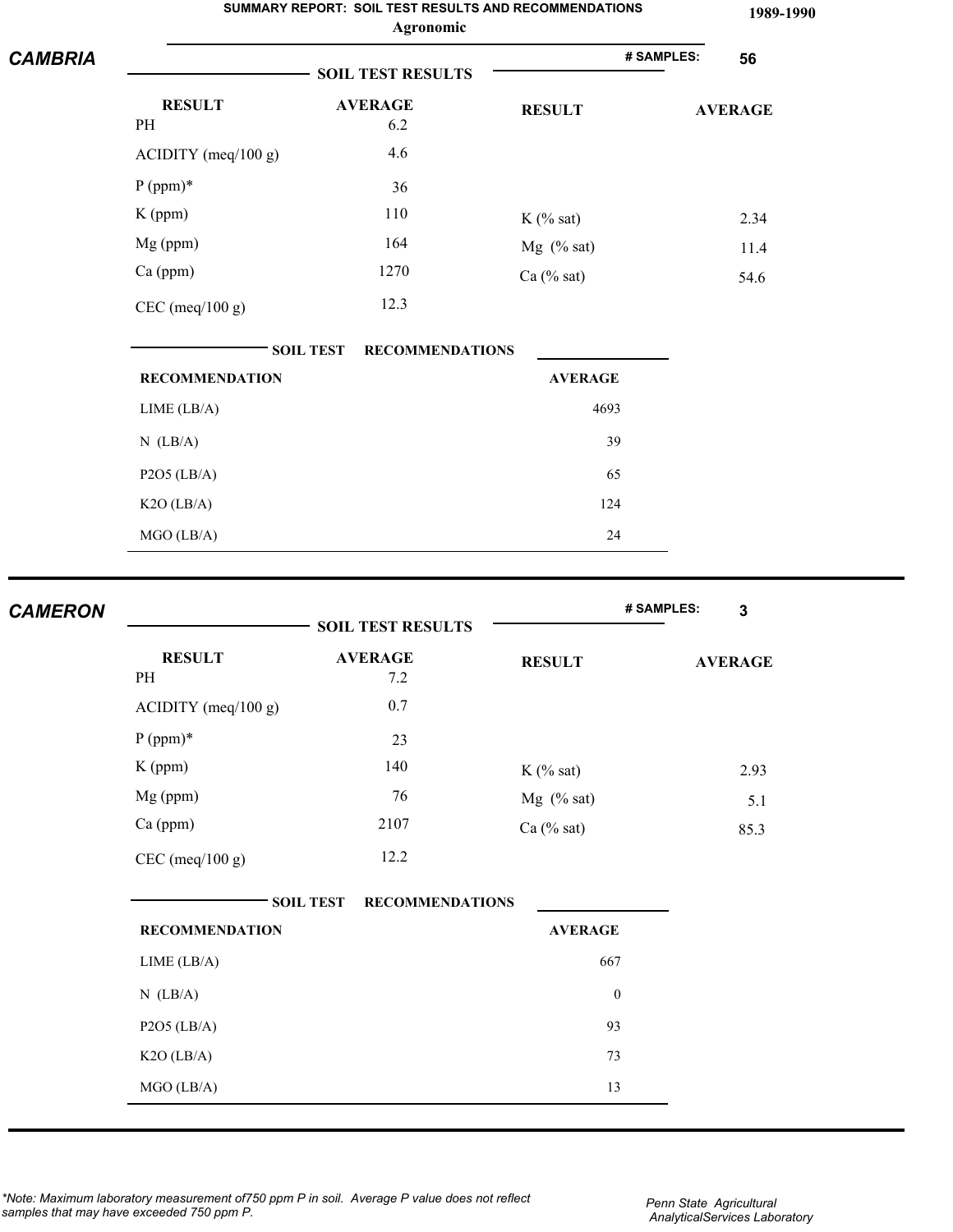| <b>CARBON</b> | SUMMARY REPORT: SOIL TEST RESULTS AND RECOMMENDATIONS<br>Agronomic |                                            |                  |                    |
|---------------|--------------------------------------------------------------------|--------------------------------------------|------------------|--------------------|
|               |                                                                    | # SAMPLES:<br>16                           |                  |                    |
|               | <b>RESULT</b><br>PH                                                | <b>AVERAGE</b><br>5.9                      | <b>RESULT</b>    | <b>AVERAGE</b>     |
|               | $ACIDITY$ (meq/100 g)                                              | 5.2                                        |                  |                    |
|               | $P (ppm)*$                                                         | 68                                         |                  |                    |
|               | K (ppm)                                                            | 74                                         | $K$ (% sat)      | 1.90               |
|               | Mg (ppm)                                                           | 179                                        | $Mg$ (% sat)     | 15.1               |
|               | Ca (ppm)                                                           | 871                                        | Ca $(\%$ sat)    | 43.9               |
|               | $CEC$ (meq/100 g)                                                  | 10.4                                       |                  |                    |
|               |                                                                    | <b>SOIL TEST</b><br><b>RECOMMENDATIONS</b> |                  |                    |
|               | <b>RECOMMENDATION</b>                                              |                                            | <b>AVERAGE</b>   |                    |
|               | LIME (LB/A)                                                        |                                            | 5019             |                    |
|               | $N$ (LB/A)                                                         |                                            | 43               |                    |
|               | $P2O5$ (LB/A)                                                      |                                            | 58               |                    |
|               | $K2O$ (LB/A)                                                       |                                            | 149              |                    |
|               | MGO (LB/A)                                                         |                                            | $\boldsymbol{0}$ |                    |
|               |                                                                    |                                            |                  |                    |
| <b>CENTRE</b> |                                                                    | <b>SOIL TEST RESULTS</b>                   |                  | # SAMPLES:<br>1035 |
|               | <b>RESULT</b><br>PH                                                | <b>AVERAGE</b><br>6.7                      | <b>RESULT</b>    | <b>AVERAGE</b>     |
|               | $ACIDITY$ (meq/100 g)                                              | 1.5                                        |                  |                    |

| <b>RESULT</b>         | <b>AVERAGE</b>                             | <b>RESULT</b>  | <b>AVERAGE</b> |
|-----------------------|--------------------------------------------|----------------|----------------|
| PH                    | 6.7                                        |                |                |
| $ACIDITY$ (meq/100 g) | 1.5                                        |                |                |
| $P (ppm)*$            | 61                                         |                |                |
| $K$ (ppm)             | 155                                        | $K$ (% sat)    | 3.99           |
| Mg (ppm)              | 139                                        | $Mg$ (% sat)   | 11.9           |
| Ca (ppm)              | 1407                                       | $Ca$ (% sat)   | 69.4           |
| $CEC$ (meq/100 g)     | $10.0\,$                                   |                |                |
|                       |                                            |                |                |
|                       |                                            |                |                |
|                       | <b>SOIL TEST</b><br><b>RECOMMENDATIONS</b> |                |                |
| <b>RECOMMENDATION</b> |                                            | <b>AVERAGE</b> |                |
| LIME (LB/A)           |                                            | 1126           |                |
| $N$ (LB/A)            |                                            | 69             |                |
| $P2O5$ (LB/A)         |                                            | 34             |                |
| $K2O$ (LB/A)          |                                            | 66             |                |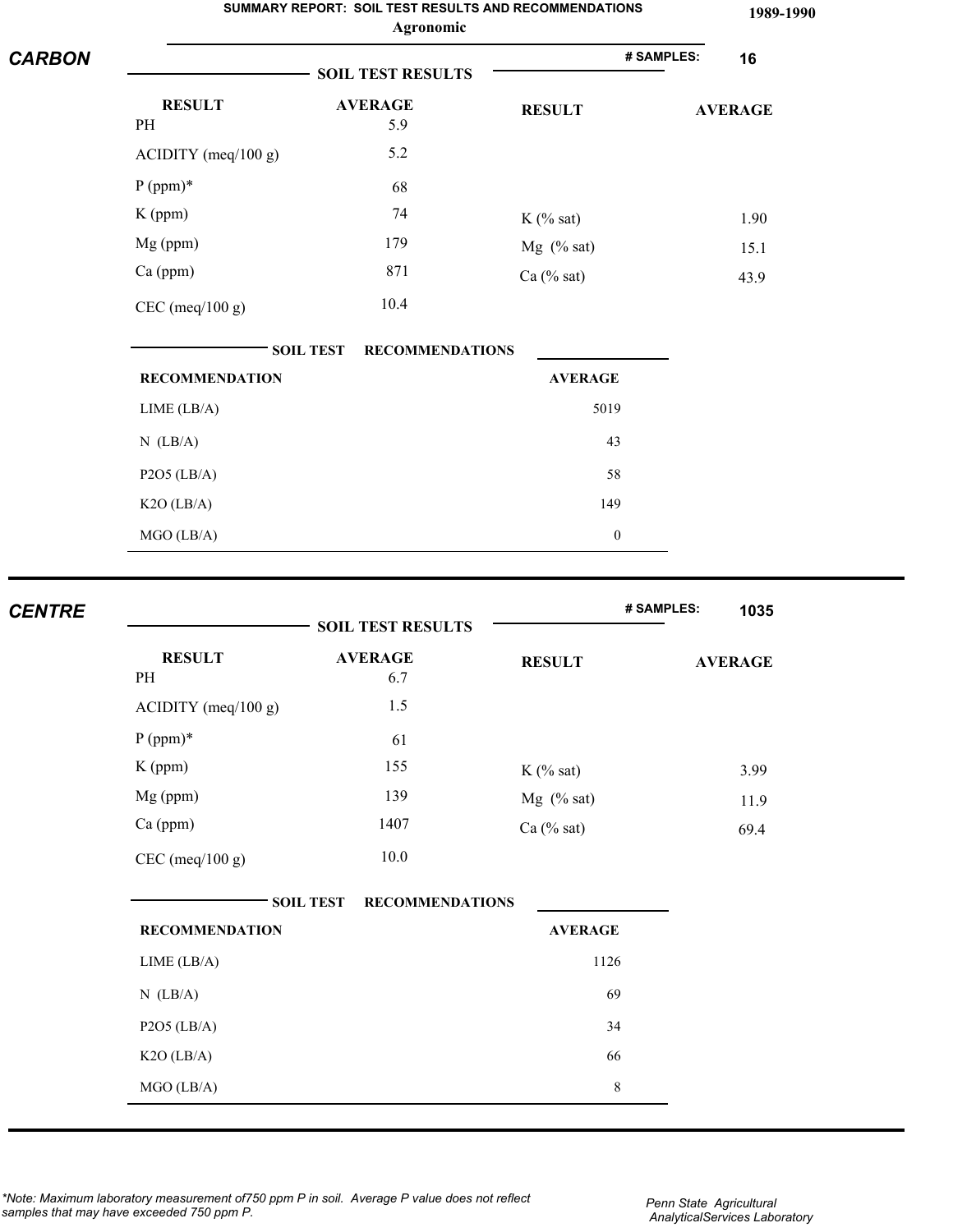| <b>CHESTER</b> | SUMMARY REPORT: SOIL TEST RESULTS AND RECOMMENDATIONS<br>Agronomic |                                            |                   |                   | 1989-1990 |
|----------------|--------------------------------------------------------------------|--------------------------------------------|-------------------|-------------------|-----------|
|                |                                                                    |                                            | # SAMPLES:<br>684 |                   |           |
|                | <b>RESULT</b>                                                      | <b>AVERAGE</b>                             | <b>RESULT</b>     | <b>AVERAGE</b>    |           |
|                | PH                                                                 | 6.6                                        |                   |                   |           |
|                | ACIDITY (meq/100 g)                                                | 1.7                                        |                   |                   |           |
|                | $P (ppm)*$                                                         | 71                                         |                   |                   |           |
|                | $K$ (ppm)                                                          | 142                                        | $K$ (% sat)       | 4.27              |           |
|                | Mg (ppm)                                                           | 197                                        | $Mg$ (% sat)      | 19.7              |           |
|                | Ca (ppm)                                                           | 958                                        | Ca $(\%$ sat)     | 56.5              |           |
|                | $CEC$ (meq/100 g)                                                  | 8.5                                        |                   |                   |           |
|                |                                                                    | <b>SOIL TEST</b><br><b>RECOMMENDATIONS</b> |                   |                   |           |
|                | <b>RECOMMENDATION</b>                                              |                                            | <b>AVERAGE</b>    |                   |           |
|                | LIME (LB/A)                                                        |                                            | 1133              |                   |           |
|                | $N$ (LB/A)                                                         |                                            | 71                |                   |           |
|                | $P2O5$ (LB/A)                                                      |                                            | 29                |                   |           |
|                | K2O (LB/A)                                                         |                                            | 42                |                   |           |
|                | MGO (LB/A)                                                         |                                            | $\boldsymbol{0}$  |                   |           |
|                |                                                                    |                                            |                   |                   |           |
| <b>CLARION</b> |                                                                    | <b>SOIL TEST RESULTS</b>                   |                   | # SAMPLES:<br>102 |           |
|                | <b>RESULT</b>                                                      | <b>AVERAGE</b>                             | <b>RESULT</b>     | <b>AVERAGE</b>    |           |
|                | PH                                                                 | 6.0                                        |                   |                   |           |
|                | ACIDITY (meq/100 g)                                                | 4.1                                        |                   |                   |           |

| <b>RESULT</b><br>PH   | <b>AVERAGE</b><br>6.0                      | <b>RESULT</b>  | <b>AVERAGE</b> |
|-----------------------|--------------------------------------------|----------------|----------------|
| ACIDITY (meq/100 g)   | 4.1                                        |                |                |
| $P (ppm)*$            | 25                                         |                |                |
| $K$ (ppm)             | 95                                         | $K$ (% sat)    | 2.32           |
| Mg (ppm)              | 112                                        | $Mg$ (% sat)   | 8.7            |
| Ca (ppm)              | 1078                                       | $Ca$ (% sat)   | 52.4           |
| $CEC$ (meq/100 g)     | 10.5                                       |                |                |
|                       | <b>SOIL TEST</b><br><b>RECOMMENDATIONS</b> |                |                |
| <b>RECOMMENDATION</b> |                                            | <b>AVERAGE</b> |                |
| LIME (LB/A)           |                                            | 3792           |                |
| $N$ (LB/A)            |                                            | 60             |                |
| $P2O5$ (LB/A)         |                                            | 107            |                |
| $K2O$ (LB/A)          |                                            | 149            |                |
| MGO (LB/A)            |                                            | 33             |                |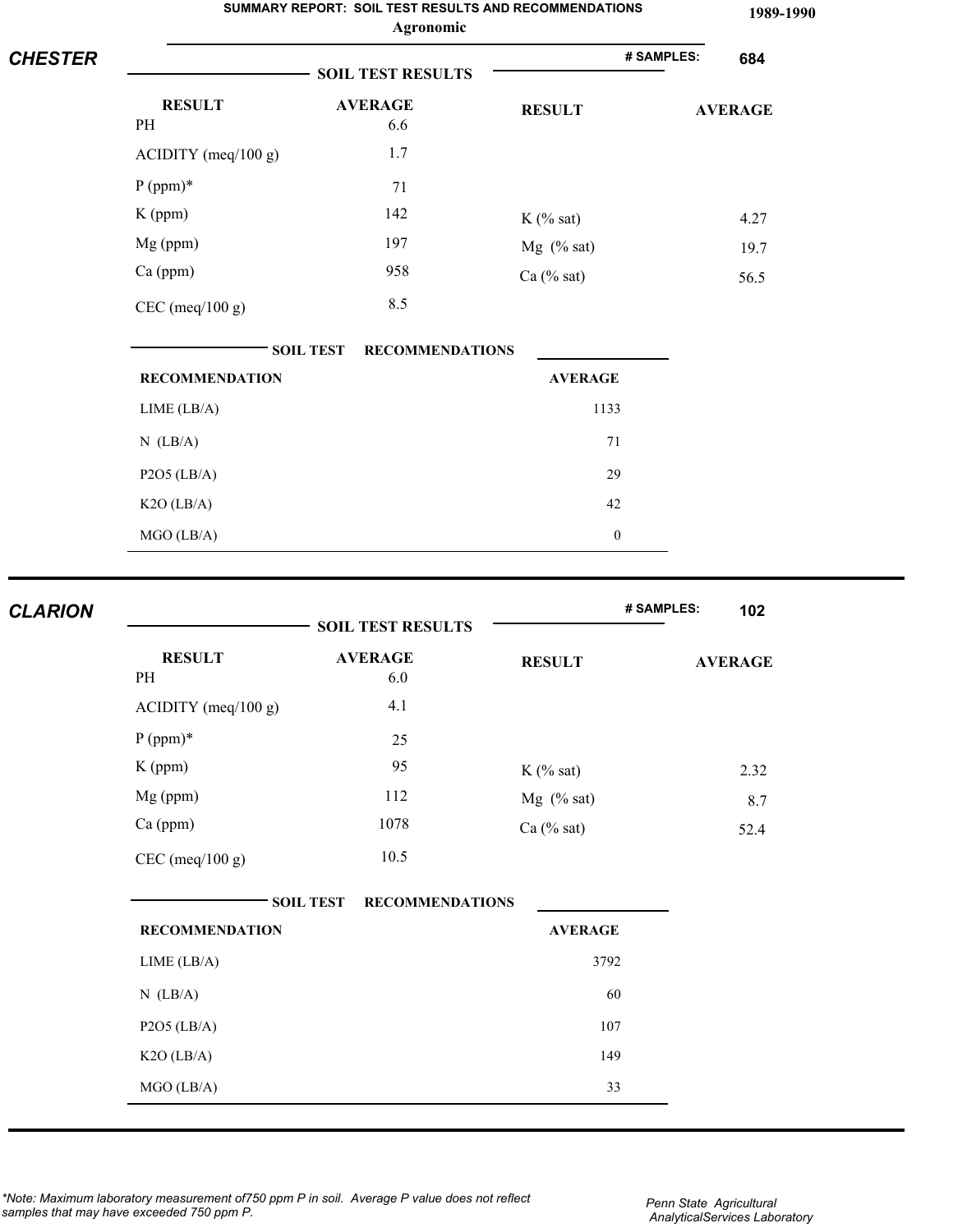| <b>CLEARFIELD</b> | SUMMARY REPORT: SOIL TEST RESULTS AND RECOMMENDATIONS<br>Agronomic |                                            |                   |                |  |
|-------------------|--------------------------------------------------------------------|--------------------------------------------|-------------------|----------------|--|
|                   |                                                                    |                                            | # SAMPLES:<br>236 |                |  |
|                   | <b>RESULT</b>                                                      | <b>AVERAGE</b>                             | <b>RESULT</b>     | <b>AVERAGE</b> |  |
|                   | PH                                                                 | 6.2                                        |                   |                |  |
|                   | ACIDITY (meq/100 g)                                                | 3.6                                        |                   |                |  |
|                   | $P (ppm)*$                                                         | 30                                         |                   |                |  |
|                   | K (ppm)                                                            | 107                                        | $K$ (% sat)       | 2.44           |  |
|                   | Mg (ppm)                                                           | 140                                        | Mg $(% sat)$      | 10.2           |  |
|                   | Ca (ppm)                                                           | 1275                                       | Ca $(\%$ sat)     | 56.5           |  |
|                   | $CEC$ (meq/100 g)                                                  | 11.3                                       |                   |                |  |
|                   |                                                                    | <b>SOIL TEST</b><br><b>RECOMMENDATIONS</b> |                   |                |  |
|                   | <b>RECOMMENDATION</b>                                              |                                            | <b>AVERAGE</b>    |                |  |
|                   | LIME (LB/A)                                                        |                                            | 3067              |                |  |
|                   | $N$ (LB/A)                                                         |                                            | 57                |                |  |
|                   | $P2O5$ (LB/A)                                                      |                                            | 91                |                |  |
|                   | K2O (LB/A)                                                         |                                            | 121               |                |  |
|                   | MGO (LB/A)                                                         |                                            | 14                |                |  |
|                   |                                                                    |                                            |                   | 114            |  |
| <b>CLINTON</b>    | # SAMPLES:<br><b>SOIL TEST RESULTS</b>                             |                                            |                   |                |  |
|                   | <b>RESULT</b><br>$\ensuremath{\mathrm{PH}}\xspace$                 | <b>AVERAGE</b><br>6.5                      | <b>RESULT</b>     | <b>AVERAGE</b> |  |
|                   | ACIDITY (meq/100 g)                                                | 2.0                                        |                   |                |  |
|                   | $P (ppm)*$                                                         | 49                                         |                   |                |  |
|                   | $K$ (ppm)                                                          | 142                                        | $V(0/\text{sat})$ | 2.62           |  |

|                       | <b>SOIL TEST RESULTS</b>                   |                | # SAMPLES:<br>114 |
|-----------------------|--------------------------------------------|----------------|-------------------|
| <b>RESULT</b><br>PH   | <b>AVERAGE</b><br>6.5                      | <b>RESULT</b>  | <b>AVERAGE</b>    |
| $ACIDITY$ (meq/100 g) | 2.0                                        |                |                   |
| $P (ppm)*$            | 49                                         |                |                   |
| K (ppm)               | 142                                        | $K$ (% sat)    | 3.63              |
| Mg (ppm)              | 160                                        | Mg (% sat)     | 13.3              |
| Ca (ppm)              | 1286                                       | $Ca$ (% sat)   | 63.8              |
| $CEC$ (meq/100 g)     | 10.1                                       |                |                   |
|                       | <b>SOIL TEST</b><br><b>RECOMMENDATIONS</b> |                |                   |
| <b>RECOMMENDATION</b> |                                            | <b>AVERAGE</b> |                   |
| LIME (LB/A)           |                                            | 1728           |                   |
| $N$ (LB/A)            |                                            | 50             |                   |
| $P2O5$ (LB/A)         |                                            | 43             |                   |
| K2O (LB/A)            |                                            | $80\,$         |                   |
| MGO (LB/A)            |                                            | $\sqrt{6}$     |                   |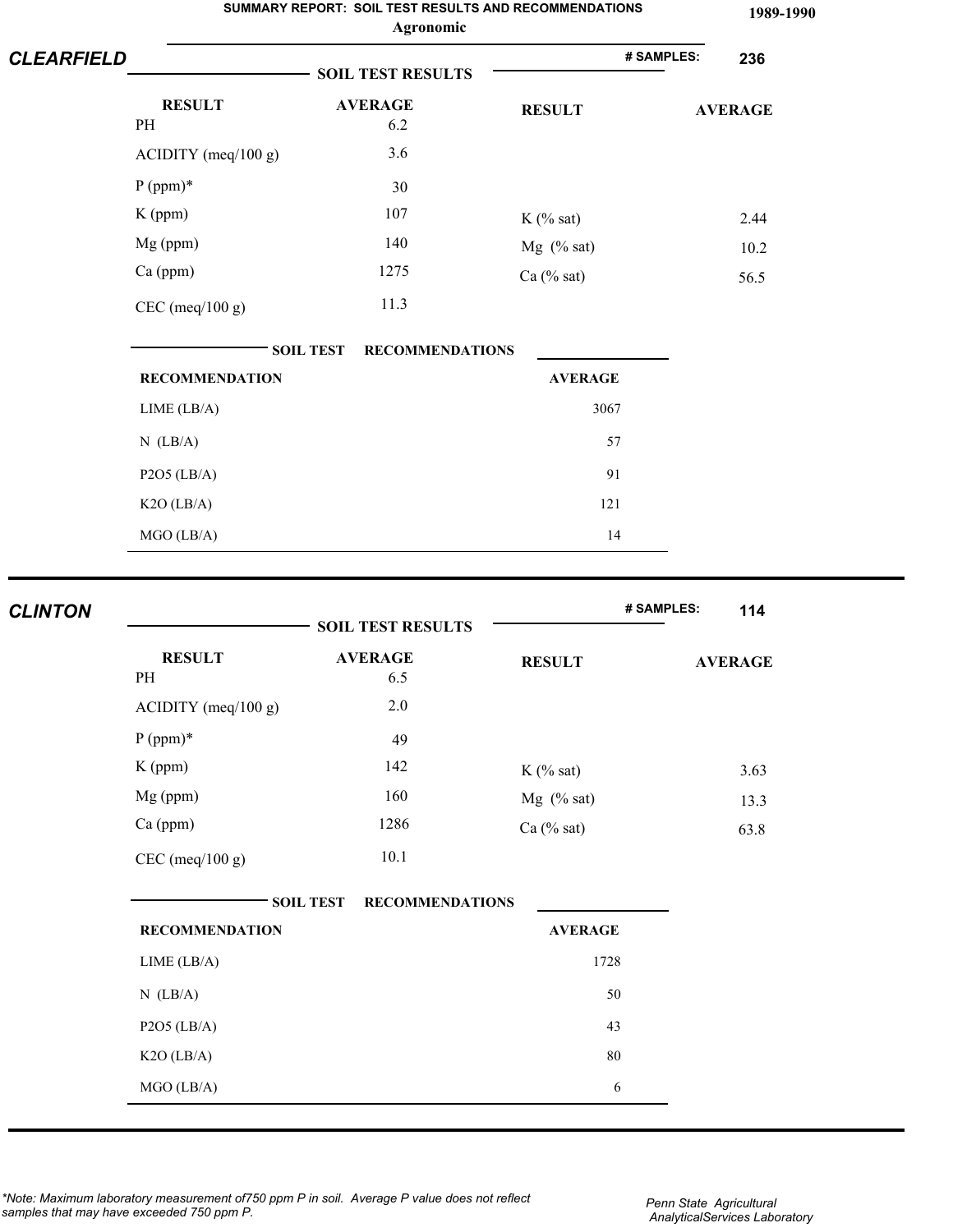| <b>COLUMBIA</b> | SUMMARY REPORT: SOIL TEST RESULTS AND RECOMMENDATIONS<br>Agronomic |                          |                |            |                |
|-----------------|--------------------------------------------------------------------|--------------------------|----------------|------------|----------------|
|                 |                                                                    | <b>SOIL TEST RESULTS</b> |                | # SAMPLES: | 367            |
|                 | <b>RESULT</b><br>PH                                                | <b>AVERAGE</b><br>6.5    | <b>RESULT</b>  |            | <b>AVERAGE</b> |
|                 | ACIDITY (meq/100 g)                                                | 2.2                      |                |            |                |
|                 | $P (ppm)*$                                                         | 77                       |                |            |                |
|                 | K (ppm)                                                            | 120                      | $K$ (% sat)    |            | 3.54           |
|                 | Mg (ppm)                                                           | 128                      | $Mg$ (% sat)   |            | 12.6           |
|                 | $Ca$ (ppm)                                                         | 1040                     | Ca (% sat)     |            | 60.1           |
|                 | $CEC$ (meq/100 g)                                                  | 8.7                      |                |            |                |
|                 | <b>SOIL TEST</b><br><b>RECOMMENDATIONS</b>                         |                          |                |            |                |
|                 | <b>RECOMMENDATION</b>                                              |                          | <b>AVERAGE</b> |            |                |
|                 | LIME (LB/A)                                                        |                          | 1620           |            |                |
|                 | $N$ (LB/A)                                                         |                          | 80             |            |                |
|                 | $P2O5$ (LB/A)                                                      |                          | 17             |            |                |
|                 | $K2O$ (LB/A)                                                       |                          | 42             |            |                |
|                 | MGO (LB/A)                                                         |                          | $\overline{c}$ |            |                |
| <b>CRAWFORD</b> |                                                                    | <b>SOIL TEST RESULTS</b> |                | # SAMPLES: | 187            |

| <b>RESULT</b>         | <b>AVERAGE</b>                             | <b>RESULT</b>  | <b>AVERAGE</b> |
|-----------------------|--------------------------------------------|----------------|----------------|
| PH                    | 6.1                                        |                |                |
| $ACIDITY$ (meq/100 g) | 3.9                                        |                |                |
| $P (ppm)*$            | 38                                         |                |                |
| $K$ (ppm)             | 106                                        | $K$ (% sat)    | 2.59           |
| $Mg$ (ppm)            | 157                                        | $Mg$ (% sat)   | 12.7           |
| $Ca$ (ppm)            | 991                                        | Ca (% sat)     | 47.8           |
| $CEC$ (meq/100 g)     | 10.5                                       |                |                |
|                       | <b>RECOMMENDATIONS</b><br><b>SOIL TEST</b> |                |                |
| <b>RECOMMENDATION</b> |                                            | <b>AVERAGE</b> |                |

| <b>RECOMMENDATION</b> | <b>AVERAGE</b> |  |
|-----------------------|----------------|--|
| LIME (LB/A)           | 4086           |  |
| $N$ (LB/A)            | 73             |  |
| $P2O5$ (LB/A)         | 66             |  |
| $K2O$ (LB/A)          | 104            |  |
| $MGO$ (LB/A)          | 4              |  |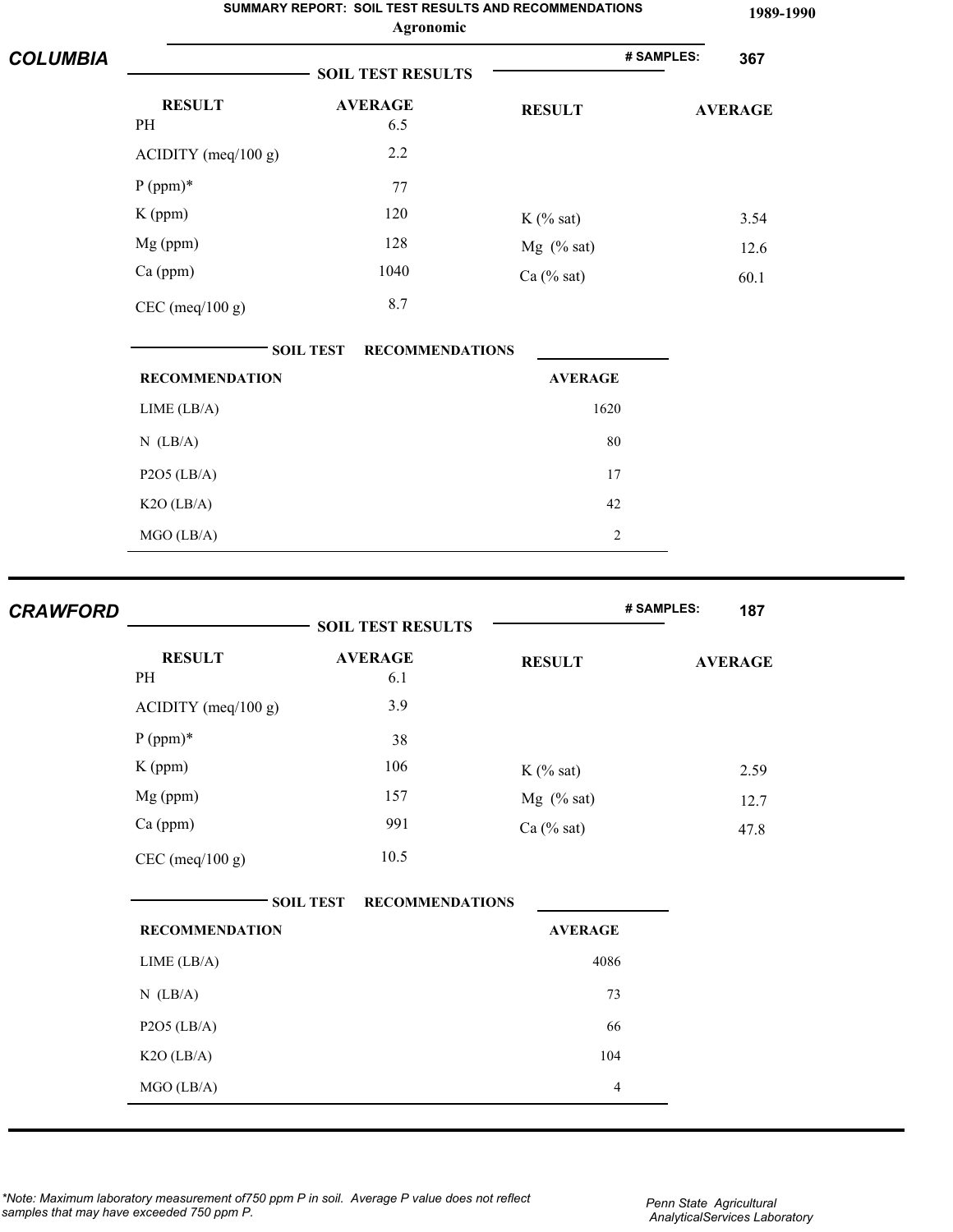|                   |                       | Agronomic                                  | SUMMARY REPORT: SOIL TEST RESULTS AND RECOMMENDATIONS |            | 1989-1990      |
|-------------------|-----------------------|--------------------------------------------|-------------------------------------------------------|------------|----------------|
| <b>CUMBERLAND</b> |                       | <b>SOIL TEST RESULTS</b>                   |                                                       | # SAMPLES: | 560            |
| PH                | <b>RESULT</b>         | <b>AVERAGE</b><br>6.7                      | <b>RESULT</b>                                         |            | <b>AVERAGE</b> |
|                   | $ACIDITY$ (meq/100 g) | 1.5                                        |                                                       |            |                |
| $P (ppm)*$        |                       | 73                                         |                                                       |            |                |
| $K$ (ppm)         |                       | 155                                        | $K$ (% sat)                                           |            | 4.25           |
| Mg (ppm)          |                       | 156                                        | $Mg$ (% sat)                                          |            | 14.2           |
| Ca (ppm)          |                       | 1238                                       | Ca (% sat)                                            |            | 66.3           |
|                   | $CEC$ (meq/100 g)     | 9.4                                        |                                                       |            |                |
|                   |                       | <b>SOIL TEST</b><br><b>RECOMMENDATIONS</b> |                                                       |            |                |
|                   | <b>RECOMMENDATION</b> |                                            | <b>AVERAGE</b>                                        |            |                |
|                   | LIME (LB/A)           |                                            | 1158                                                  |            |                |
| $N$ (LB/A)        |                       |                                            | 100                                                   |            |                |
|                   | $P2O5$ (LB/A)         |                                            | 30                                                    |            |                |
|                   | K2O (LB/A)            |                                            | 35                                                    |            |                |
|                   | MGO (LB/A)            |                                            | 4                                                     |            |                |
| <b>DAUPHIN</b>    |                       |                                            |                                                       | # SAMPLES: | 294            |
|                   |                       | <b>SOIL TEST RESULTS</b>                   |                                                       |            |                |

| <b>RESULT</b><br>PH   | <b>AVERAGE</b>                             | <b>RESULT</b>  | <b>AVERAGE</b> |
|-----------------------|--------------------------------------------|----------------|----------------|
|                       | 6.7                                        |                |                |
| $ACIDITY$ (meq/100 g) | 1.6                                        |                |                |
| $P (ppm)*$            | 79                                         |                |                |
| $K$ (ppm)             | 152                                        | $K$ (% sat)    | 4.23           |
| $Mg$ (ppm)            | 154                                        | $Mg$ (% sat)   | 14.2           |
| $Ca$ (ppm)            | 1190                                       | Ca $(\%$ sat)  | 64.8           |
| $CEC$ (meq/100 g)     | 9.2                                        |                |                |
|                       | <b>SOIL TEST</b><br><b>RECOMMENDATIONS</b> |                |                |
| <b>RECOMMENDATION</b> |                                            | <b>AVERAGE</b> |                |
| LIME (LB/A)           |                                            | 1407           |                |

| $N$ (LB/A)    | 75 |
|---------------|----|
| $P2O5$ (LB/A) | 26 |
| $K2O$ (LB/A)  | 44 |
| $MGO$ (LB/A)  |    |
|               |    |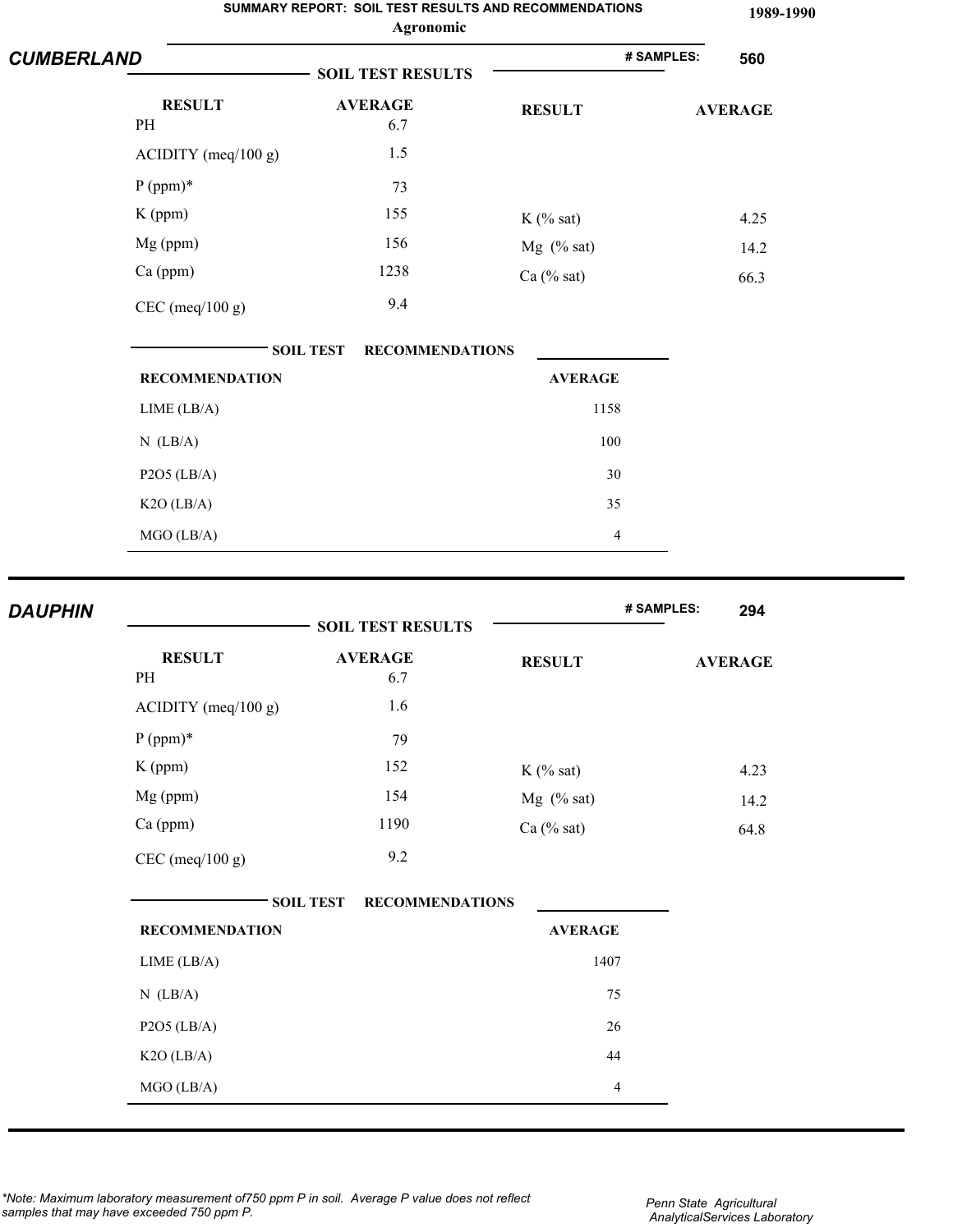|                 |                       |                  | Agronomic                | <b>SUMMARY REPORT: SOIL TEST RESULTS AND RECOMMENDATIONS</b> |            | 1989-1990      |
|-----------------|-----------------------|------------------|--------------------------|--------------------------------------------------------------|------------|----------------|
| <b>DELAWARE</b> |                       |                  | <b>SOIL TEST RESULTS</b> |                                                              | # SAMPLES: | 85             |
|                 | <b>RESULT</b><br>PH   |                  | <b>AVERAGE</b><br>7.3    | <b>RESULT</b>                                                |            | <b>AVERAGE</b> |
|                 | $ACIDITY$ (meq/100 g) |                  | 0.9                      |                                                              |            |                |
|                 | $P (ppm)*$            |                  | 20                       |                                                              |            |                |
|                 | K (ppm)               |                  | 80                       | $K$ (% sat)                                                  |            | 2.20           |
|                 | Mg (ppm)              |                  | 203                      | $Mg$ (% sat)                                                 |            | 18.5           |
|                 | Ca (ppm)              |                  | 1356                     | $Ca$ (% sat)                                                 |            | 69.4           |
|                 | $CEC$ (meq/100 g)     |                  | 9.5                      |                                                              |            |                |
|                 |                       | <b>SOIL TEST</b> | <b>RECOMMENDATIONS</b>   |                                                              |            |                |
|                 | <b>RECOMMENDATION</b> |                  |                          | <b>AVERAGE</b>                                               |            |                |
|                 | LIME (LB/A)           |                  |                          | 613                                                          |            |                |
|                 | $N$ (LB/A)            |                  |                          | 98                                                           |            |                |
|                 | $P2O5$ (LB/A)         |                  |                          | 96                                                           |            |                |
|                 | $K2O$ (LB/A)          |                  |                          | 57                                                           |            |                |
|                 | MGO (LB/A)            |                  |                          | $\mathbf{1}$                                                 |            |                |
|                 |                       |                  |                          |                                                              |            |                |

|                       | <b>SOIL TEST RESULTS</b>                   |                | # SAMPLES:<br>37 |
|-----------------------|--------------------------------------------|----------------|------------------|
| <b>RESULT</b><br>PH   | <b>AVERAGE</b><br>6.1                      | <b>RESULT</b>  | <b>AVERAGE</b>   |
| ACIDITY (meq/100 g)   | 4.6                                        |                |                  |
| $P (ppm)*$            | 22                                         |                |                  |
| K (ppm)               | 77                                         | $K$ (% sat)    | 1.57             |
| Mg (ppm)              | 109                                        | Mg (% sat)     | 7.3              |
| Ca (ppm)              | 1523                                       | $Ca$ (% sat)   | 55.0             |
| $CEC$ (meq/100 g)     | 12.8                                       |                |                  |
|                       | <b>SOIL TEST</b><br><b>RECOMMENDATIONS</b> |                |                  |
| <b>RECOMMENDATION</b> |                                            | <b>AVERAGE</b> |                  |
| LIME (LB/A)           |                                            | 3678           |                  |
| $N$ (LB/A)            |                                            | 39             |                  |
| $P2O5$ (LB/A)         |                                            | 41             |                  |
| $K2O$ (LB/A)          |                                            | 68             |                  |
| MGO (LB/A)            |                                            | 12             |                  |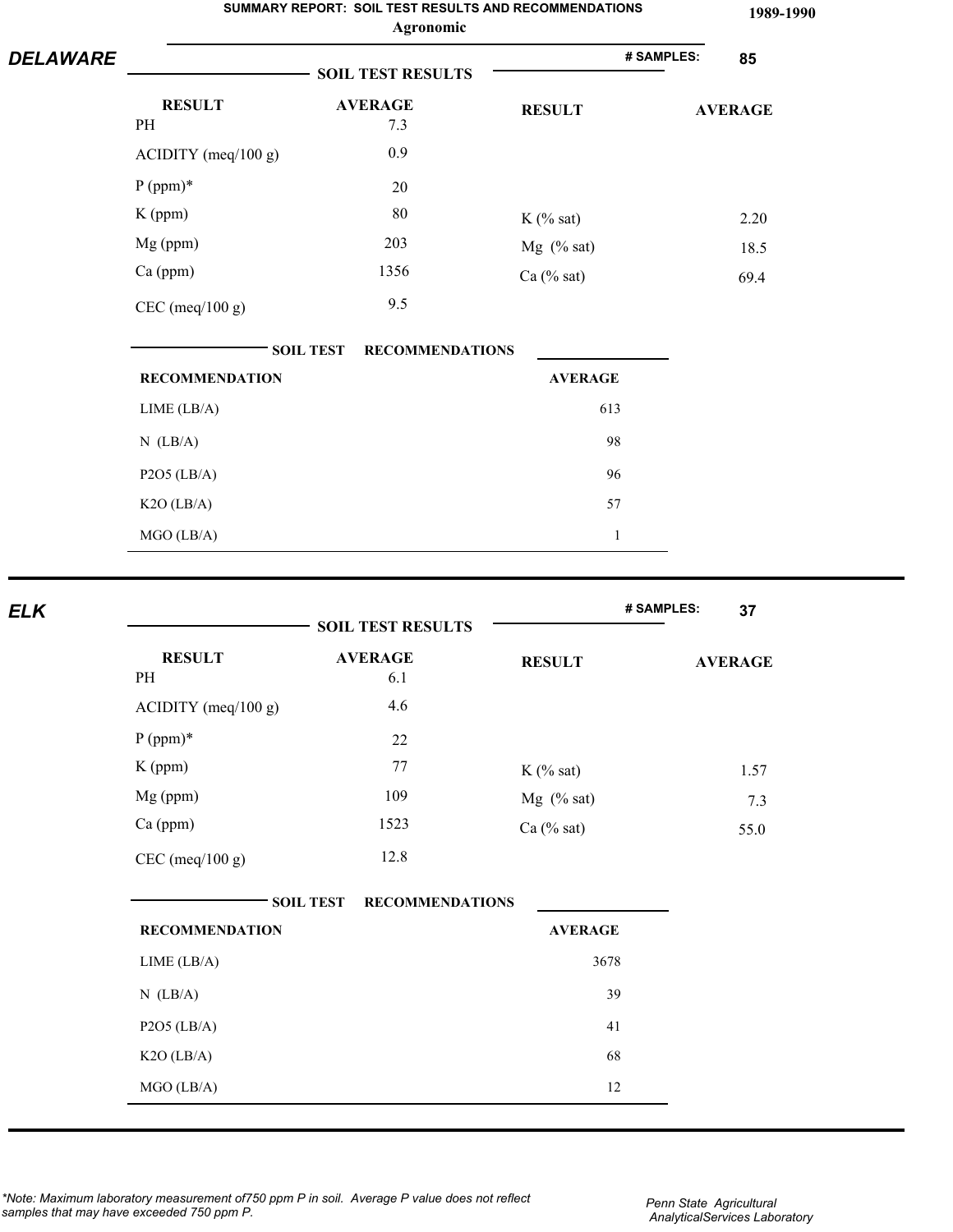|                |                       | Agronomic                                  |                | 1989-1990         |
|----------------|-----------------------|--------------------------------------------|----------------|-------------------|
| <b>ERIE</b>    |                       | <b>SOIL TEST RESULTS</b>                   |                | # SAMPLES:<br>148 |
|                | <b>RESULT</b><br>PH   | <b>AVERAGE</b><br>6.2                      | <b>RESULT</b>  | <b>AVERAGE</b>    |
|                |                       | 3.7                                        |                |                   |
|                | $ACIDITY$ (meq/100 g) |                                            |                |                   |
|                | $P (ppm)*$            | 56                                         |                |                   |
|                | $K$ (ppm)             | 116                                        | $K$ (% sat)    | 2.90              |
|                | Mg (ppm)              | 152                                        | $Mg$ (% sat)   | 12.6              |
|                | Ca (ppm)              | 1080                                       | Ca (% sat)     | 50.9              |
|                | $CEC$ (meq/100 g)     | 10.6                                       |                |                   |
|                |                       | <b>SOIL TEST</b><br><b>RECOMMENDATIONS</b> |                |                   |
|                | <b>RECOMMENDATION</b> |                                            | <b>AVERAGE</b> |                   |
|                | LIME (LB/A)           |                                            | 3694           |                   |
|                | $N$ (LB/A)            |                                            | 83             |                   |
|                | $P2O5$ (LB/A)         |                                            | 58             |                   |
|                | K2O (LB/A)            |                                            | 97             |                   |
|                | MGO (LB/A)            |                                            | 14             |                   |
|                |                       |                                            |                |                   |
| <b>FAYETTE</b> |                       | <b>SOIL TEST RESULTS</b>                   |                | # SAMPLES:<br>112 |
|                | <b>RESULT</b>         | <b>AVERAGE</b>                             | <b>RESULT</b>  |                   |
|                | PH                    | 6.0                                        |                | <b>AVERAGE</b>    |
|                | ACIDITY (meq/100 g)   | 4.3                                        |                |                   |
|                | $P (ppm)*$            | 36                                         |                |                   |
|                | $K$ (ppm)             | 126                                        | $K$ (% sat)    | 2.80              |
|                | Mg (ppm)              | 171                                        | $Mg$ (% sat)   | 12.4              |
|                | Ca (ppm)              | 1353                                       | Ca (% sat)     | 51.9              |
|                | CEC (meq/100 g)       | 12.2                                       |                |                   |
|                |                       | <b>SOIL TEST</b><br><b>RECOMMENDATIONS</b> |                |                   |
|                | <b>RECOMMENDATION</b> |                                            | <b>AVERAGE</b> |                   |
|                | LIME (LB/A)           |                                            | 4001           |                   |
|                | $N$ (LB/A)            |                                            | 56             |                   |

P2O5 (LB/A) 79 K<sub>2</sub>O (LB/A) 117  $MGO (LB/A)$  12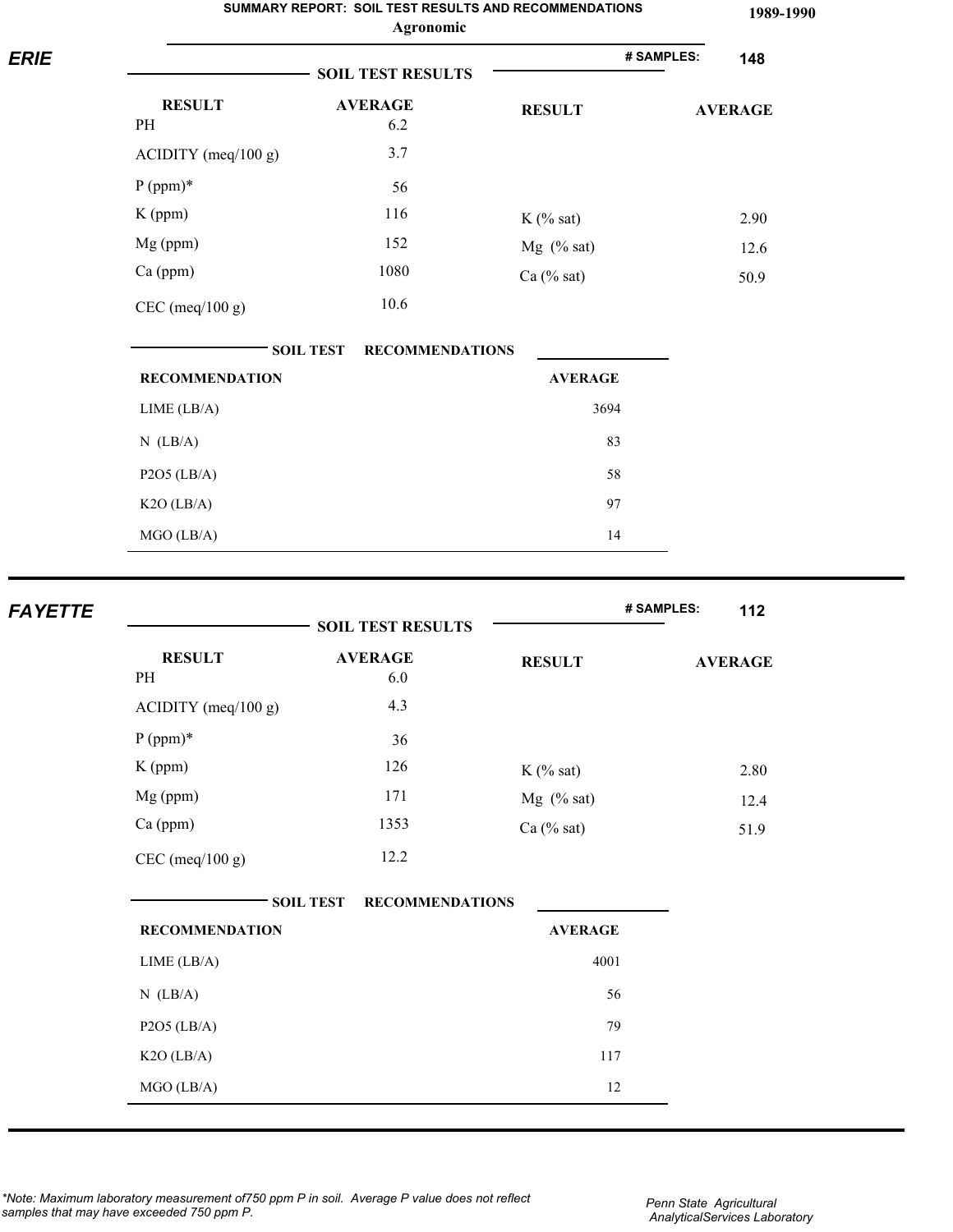|                 | SUMMARY REPORT: SOIL TEST RESULTS AND RECOMMENDATIONS<br>Agronomic |                                            |                |                    |  |
|-----------------|--------------------------------------------------------------------|--------------------------------------------|----------------|--------------------|--|
| <b>FOREST</b>   |                                                                    | <b>SOIL TEST RESULTS</b>                   |                | # SAMPLES:<br>14   |  |
|                 | <b>RESULT</b>                                                      | <b>AVERAGE</b>                             | <b>RESULT</b>  | <b>AVERAGE</b>     |  |
|                 | PH                                                                 | 6.0                                        |                |                    |  |
|                 | $ACIDITY$ (meq/100 g)                                              | 3.9                                        |                |                    |  |
|                 | $P (ppm)*$                                                         | 20                                         |                |                    |  |
|                 | K (ppm)                                                            | 65                                         | $K$ (% sat)    | 1.67               |  |
|                 | Mg (ppm)                                                           | 89                                         | $Mg$ (% sat)   | 7.7                |  |
|                 | Ca (ppm)                                                           | 1038                                       | Ca $(\%$ sat)  | 54.5               |  |
|                 | $CEC$ (meq/100 g)                                                  | 10.0                                       |                |                    |  |
|                 |                                                                    | <b>SOIL TEST</b><br><b>RECOMMENDATIONS</b> |                |                    |  |
|                 | <b>RECOMMENDATION</b>                                              |                                            | <b>AVERAGE</b> |                    |  |
|                 | LIME (LB/A)                                                        |                                            | 3714           |                    |  |
|                 | $N$ (LB/A)                                                         |                                            | 65             |                    |  |
|                 | $P2O5$ (LB/A)                                                      |                                            | 116            |                    |  |
|                 | $K2O$ (LB/A)                                                       |                                            | 163            |                    |  |
|                 | MGO (LB/A)                                                         |                                            | 49             |                    |  |
| <b>FRANKLIN</b> |                                                                    |                                            |                | # SAMPLES:<br>1916 |  |
|                 |                                                                    | <b>SOIL TEST RESULTS</b>                   |                |                    |  |

|                       | <b>SOIL TEST RESULTS</b>                   |                |                |
|-----------------------|--------------------------------------------|----------------|----------------|
| <b>RESULT</b><br>PH   | <b>AVERAGE</b><br>6.7                      | <b>RESULT</b>  | <b>AVERAGE</b> |
| $ACIDITY$ (meq/100 g) | $1.2\,$                                    |                |                |
| $P (ppm)*$            | 63                                         |                |                |
| $K$ (ppm)             | 182                                        | $K$ (% sat)    | 4.62           |
| Mg (ppm)              | 180                                        | $Mg$ (% sat)   | 15.2           |
| Ca (ppm)              | 1379                                       | $Ca$ (% sat)   | 68.3           |
| $CEC$ (meq/100 g)     | $10.0\,$                                   |                |                |
|                       | <b>SOIL TEST</b><br><b>RECOMMENDATIONS</b> |                |                |
| <b>RECOMMENDATION</b> |                                            | <b>AVERAGE</b> |                |
| LIME (LB/A)           |                                            | 929            |                |
| $N$ (LB/A)            |                                            | 79             |                |
| P2O5 (LB/A)           |                                            | 33             |                |
| $K2O$ (LB/A)          |                                            | 57             |                |
| MGO (LB/A)            |                                            | 3              |                |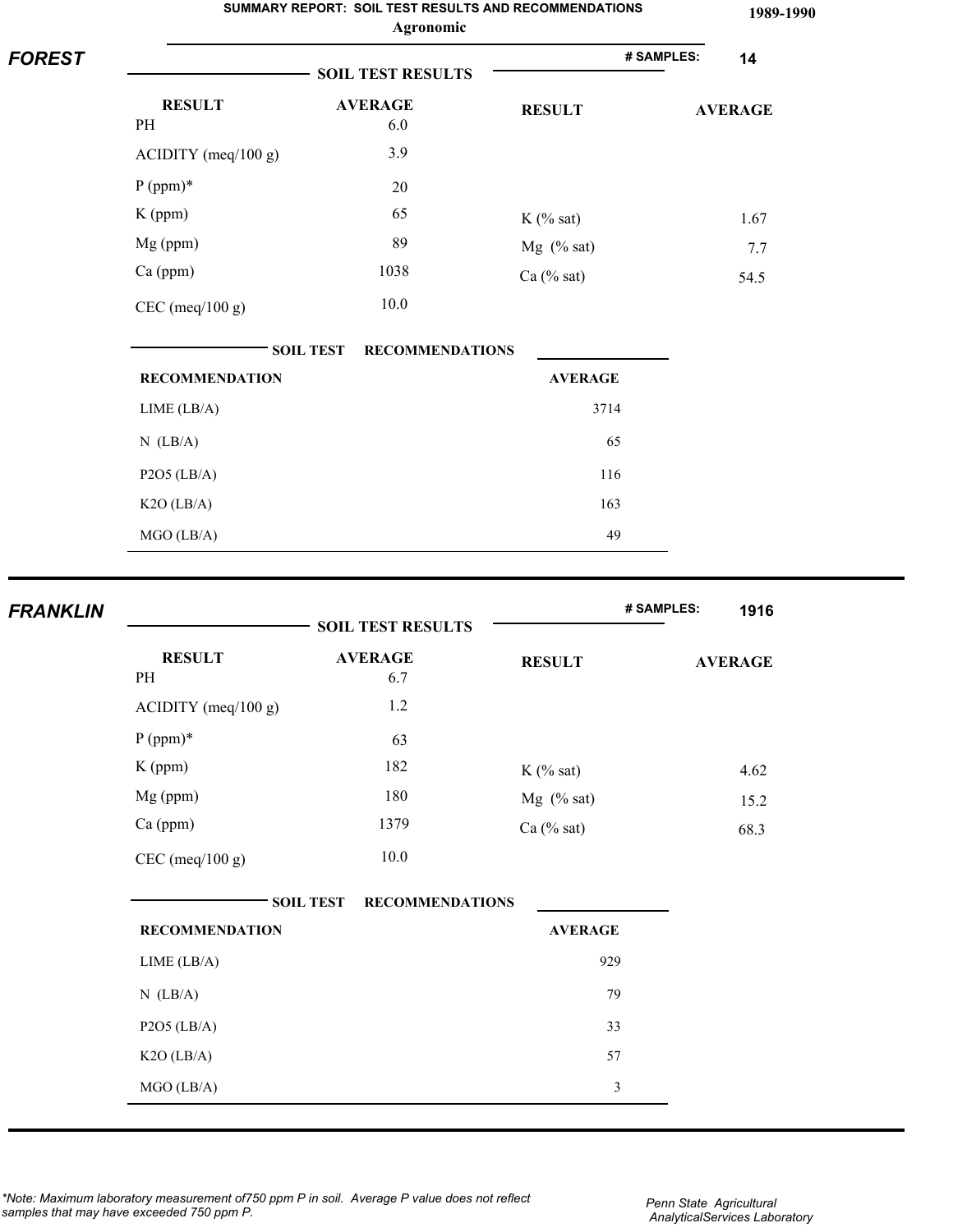|               |                                              | SUMMARY REPORT: SOIL TEST RESULTS AND RECOMMENDATIONS<br>Agronomic |                | 1989-1990        |
|---------------|----------------------------------------------|--------------------------------------------------------------------|----------------|------------------|
| <b>FULTON</b> |                                              | <b>SOIL TEST RESULTS</b>                                           |                | # SAMPLES:<br>76 |
|               | <b>RESULT</b>                                | <b>AVERAGE</b>                                                     | <b>RESULT</b>  | <b>AVERAGE</b>   |
|               | PH                                           | 6.6                                                                |                |                  |
|               | $ACIDITY$ (meq/100 g)                        | 1.5                                                                |                |                  |
|               | $P (ppm)*$                                   | 45                                                                 |                |                  |
|               | $K$ (ppm)                                    | 151                                                                | $K$ (% sat)    | 4.42             |
|               | Mg (ppm)                                     | 166                                                                | Mg (% sat)     | 15.9             |
|               | Ca (ppm)                                     | 1117                                                               | Ca $(\%$ sat)  | 63.9             |
|               | $CEC$ (meq/100 g)                            | $8.8\,$                                                            |                |                  |
|               |                                              | <b>SOIL TEST</b><br><b>RECOMMENDATIONS</b>                         |                |                  |
|               | <b>RECOMMENDATION</b>                        |                                                                    | <b>AVERAGE</b> |                  |
|               | LIME (LB/A)                                  |                                                                    | 1130           |                  |
|               | $N$ (LB/A)                                   |                                                                    | 84             |                  |
|               | $P2O5$ (LB/A)                                |                                                                    | 46             |                  |
|               | K2O (LB/A)                                   |                                                                    | 65             |                  |
|               | $MGO$ (LB/A)                                 |                                                                    | $\mathfrak{Z}$ |                  |
| <b>GREENE</b> |                                              |                                                                    |                | # SAMPLES:<br>60 |
|               |                                              | <b>SOIL TEST RESULTS</b>                                           |                |                  |
|               | <b>RESULT</b><br>PH                          | <b>AVERAGE</b><br>6.1                                              | <b>RESULT</b>  | <b>AVERAGE</b>   |
|               | $ACIDITY$ (meq/100 g)                        | 4.4                                                                |                |                  |
|               | $\mathbf{D}$ ( $\ldots$ ) $\mathbf{\hat{z}}$ | $\sim$ $\sim$                                                      |                |                  |

|                       | <b>POID TEPT MEPOLIP</b>                   |                |                |
|-----------------------|--------------------------------------------|----------------|----------------|
| <b>RESULT</b><br>PH   | <b>AVERAGE</b><br>6.1                      | <b>RESULT</b>  | <b>AVERAGE</b> |
| $ACIDITY$ (meq/100 g) | 4.4                                        |                |                |
| $P (ppm)*$            | 24                                         |                |                |
| $K$ (ppm)             | 102                                        | $K$ (% sat)    | 1.97           |
| Mg (ppm)              | 176                                        | $Mg$ (% sat)   | 11.7           |
| Ca (ppm)              | 1394                                       | $Ca$ (% sat)   | 53.1           |
| $CEC$ (meq/100 g)     | 12.9                                       |                |                |
| <b>RECOMMENDATION</b> | <b>SOIL TEST</b><br><b>RECOMMENDATIONS</b> | <b>AVERAGE</b> |                |
| LIME (LB/A)           |                                            | 3497           |                |
| $N$ (LB/A)            |                                            | 64             |                |
|                       |                                            |                |                |
| $P2O5$ (LB/A)         |                                            | 105            |                |
| $K2O$ (LB/A)          |                                            | 167            |                |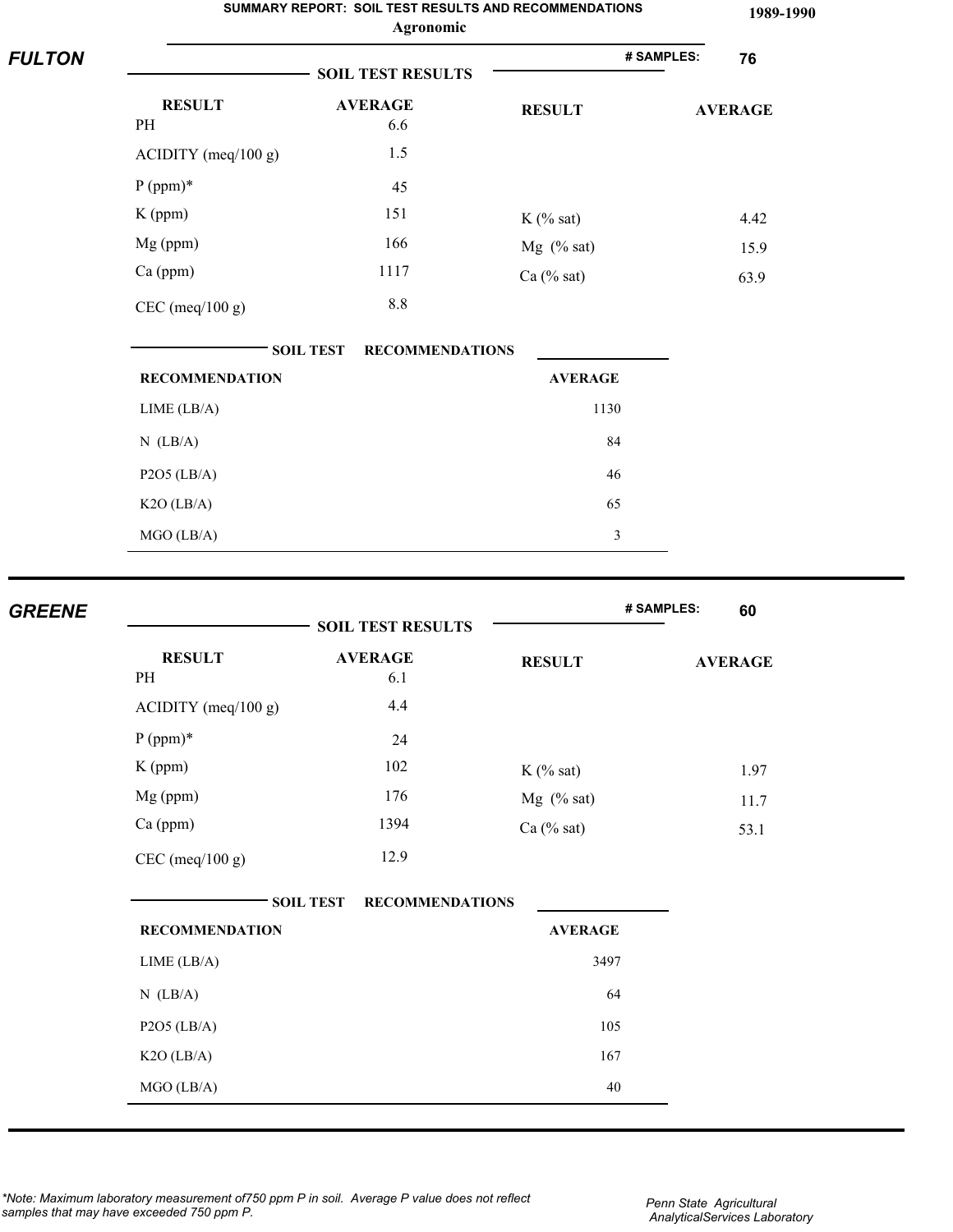|                   |                       | SUMMARY REPORT: SOIL TEST RESULTS AND RECOMMENDATIONS<br>Agronomic |                | 1989-1990         |
|-------------------|-----------------------|--------------------------------------------------------------------|----------------|-------------------|
| <b>HUNTINGDON</b> |                       | <b>SOIL TEST RESULTS</b>                                           |                | # SAMPLES:<br>692 |
|                   | <b>RESULT</b>         | <b>AVERAGE</b>                                                     | <b>RESULT</b>  | <b>AVERAGE</b>    |
|                   | PH                    | 6.6                                                                |                |                   |
|                   | $ACIDITY$ (meq/100 g) | 1.5                                                                |                |                   |
|                   | $P (ppm)*$            | 58                                                                 |                |                   |
|                   | $K$ (ppm)             | 138                                                                | $K$ (% sat)    | 3.77              |
|                   | Mg (ppm)              | 154                                                                | $Mg$ (% sat)   | 14.1              |
|                   | Ca (ppm)              | 1243                                                               | $Ca$ (% sat)   | 66.3              |
|                   | $CEC$ (meq/100 g)     | 9.3                                                                |                |                   |
|                   |                       | <b>SOIL TEST</b><br><b>RECOMMENDATIONS</b>                         |                |                   |
|                   | <b>RECOMMENDATION</b> |                                                                    | <b>AVERAGE</b> |                   |
|                   | LIME (LB/A)           |                                                                    | 1199           |                   |
|                   | $N$ (LB/A)            |                                                                    | 74             |                   |
|                   | $P2O5$ (LB/A)         |                                                                    | 38             |                   |
|                   | $K2O$ (LB/A)          |                                                                    | 72             |                   |
|                   | MGO (LB/A)            |                                                                    | $\overline{c}$ |                   |
|                   |                       |                                                                    |                |                   |
| <b>INDIANA</b>    |                       | <b>SOIL TEST RESULTS</b>                                           |                | # SAMPLES:<br>286 |
|                   | <b>RESULT</b><br>PH   | <b>AVERAGE</b><br>6.3                                              | <b>RESULT</b>  | <b>AVERAGE</b>    |
|                   | $ACIDITY$ (meq/100 g) | 3.1                                                                |                |                   |

|                       | <b>DOILL LEDT IVEDULLE</b>                 |                |                |
|-----------------------|--------------------------------------------|----------------|----------------|
| <b>RESULT</b><br>PH   | <b>AVERAGE</b><br>6.3                      | <b>RESULT</b>  | <b>AVERAGE</b> |
| $ACIDITY$ (meq/100 g) | 3.1                                        |                |                |
| $P (ppm)*$            | 38                                         |                |                |
| K (ppm)               | 115                                        | $K$ (% sat)    | 2.88           |
| Mg (ppm)              | 161                                        | $Mg$ (% sat)   | 13.2           |
| Ca (ppm)              | 1119                                       | $Ca$ (% sat)   | 55.6           |
| $CEC$ (meq/100 g)     | 10.2                                       |                |                |
|                       |                                            |                |                |
| <b>RECOMMENDATION</b> | <b>SOIL TEST</b><br><b>RECOMMENDATIONS</b> | <b>AVERAGE</b> |                |
| LIME (LB/A)           |                                            | 2606           |                |
| $N$ (LB/A)            |                                            | 82             |                |
| $P2O5$ (LB/A)         |                                            | 64             |                |
| K2O (LB/A)            |                                            | 67             |                |
|                       |                                            |                |                |

*\*Note: Maximum laboratory measurement of750 ppm P in soil. Average P value does not reflect samples that may have exceeded 750 ppm P.*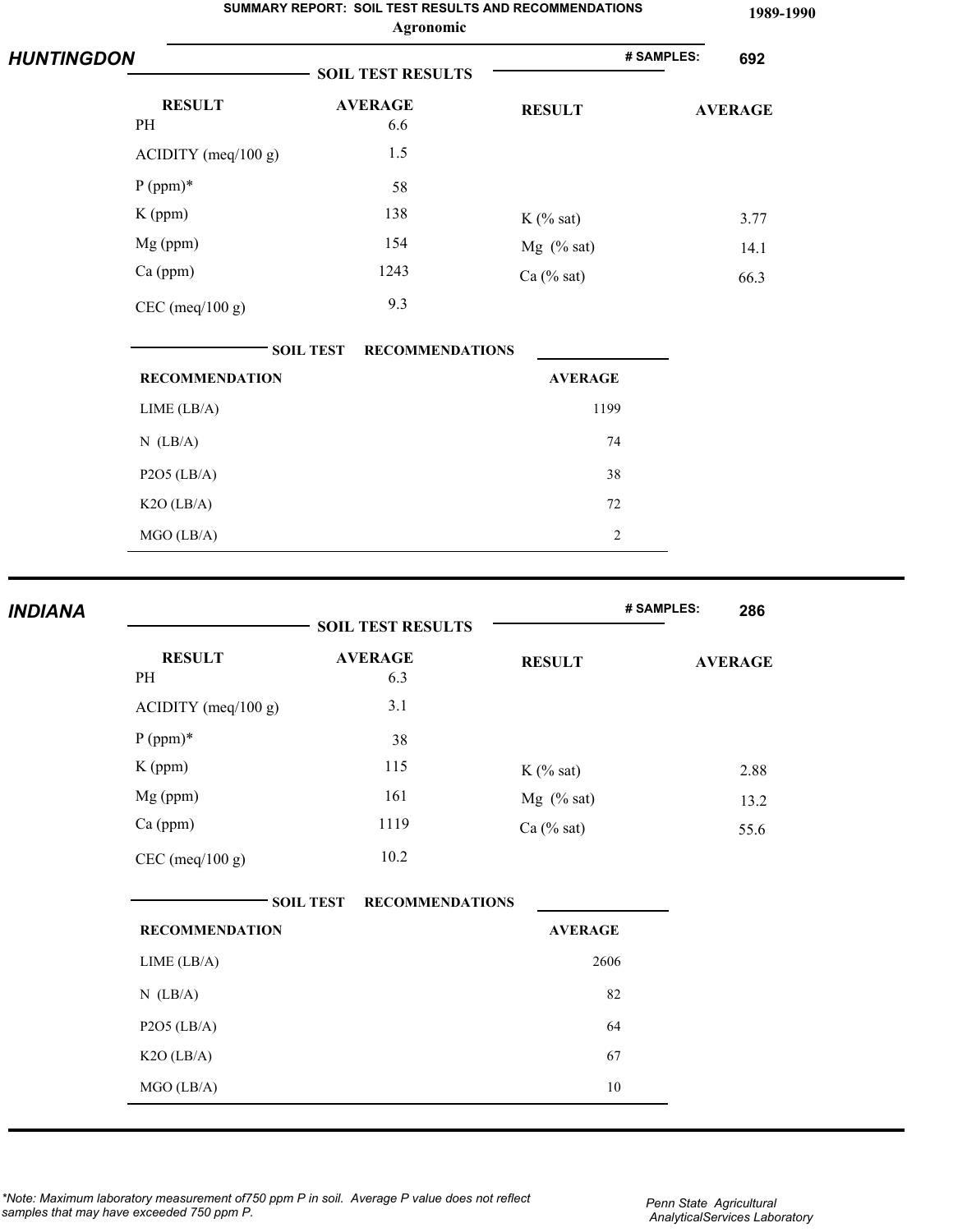|                  |                       | SUMMARY REPORT: SOIL TEST RESULTS AND RECOMMENDATIONS<br>Agronomic |                | 1989-1990         |
|------------------|-----------------------|--------------------------------------------------------------------|----------------|-------------------|
| <b>JEFFERSON</b> |                       | <b>SOIL TEST RESULTS</b>                                           |                | # SAMPLES:<br>148 |
|                  | <b>RESULT</b>         | <b>AVERAGE</b>                                                     | <b>RESULT</b>  | <b>AVERAGE</b>    |
|                  | PH                    | 6.1                                                                |                |                   |
|                  | $ACIDITY$ (meq/100 g) | 4.1                                                                |                |                   |
|                  | $P (ppm)*$            | 29                                                                 |                |                   |
|                  | $K$ (ppm)             | 104                                                                | $K$ (% sat)    | 2.46              |
|                  | Mg (ppm)              | 145                                                                | $Mg$ (% sat)   | 11.1              |
|                  | Ca (ppm)              | 1177                                                               | Ca (% sat)     | 53.0              |
|                  | $CEC$ (meq/100 g)     | 11.2                                                               |                |                   |
|                  |                       | <b>SOIL TEST</b><br><b>RECOMMENDATIONS</b>                         |                |                   |
|                  | <b>RECOMMENDATION</b> |                                                                    | <b>AVERAGE</b> |                   |
|                  | LIME (LB/A)           |                                                                    | 3678           |                   |
|                  | $N$ (LB/A)            |                                                                    | 74             |                   |
|                  | $P2O5$ (LB/A)         |                                                                    | 91             |                   |
|                  | $K2O$ (LB/A)          |                                                                    | 115            |                   |
|                  | MGO (LB/A)            |                                                                    | 17             |                   |
|                  |                       |                                                                    |                |                   |
| <b>JUNIATA</b>   |                       | <b>SOIL TEST RESULTS</b>                                           |                | # SAMPLES:<br>303 |
|                  | <b>RESULT</b><br>PH   | <b>AVERAGE</b><br>6.5                                              | <b>RESULT</b>  | <b>AVERAGE</b>    |
|                  | ACIDITY (meq/100 g)   | 1.9                                                                |                |                   |
|                  | $P (ppm)*$            | 53                                                                 |                |                   |
|                  | K (ppm)               | 143                                                                | $K$ (% sat)    | 4.07              |
|                  | Mg (ppm)              | 124                                                                | $Mg$ (% sat)   | 11.7              |
|                  | Ca (ppm)              | 1156                                                               | $Ca$ (% sat)   | 64.6              |
|                  | $CEC$ (meq/100 g)     | 9.0                                                                |                |                   |

| <b>SOIL TEST</b><br><b>RECOMMENDATIONS</b> |                |
|--------------------------------------------|----------------|
| <b>RECOMMENDATION</b>                      | <b>AVERAGE</b> |
| LIME (LB/A)                                | 1914           |
| $N$ (LB/A)                                 | 50             |
| $P2O5$ (LB/A)                              | 45             |
| $K2O$ (LB/A)                               | 50             |
| $MGO$ (LB/A)                               | 3              |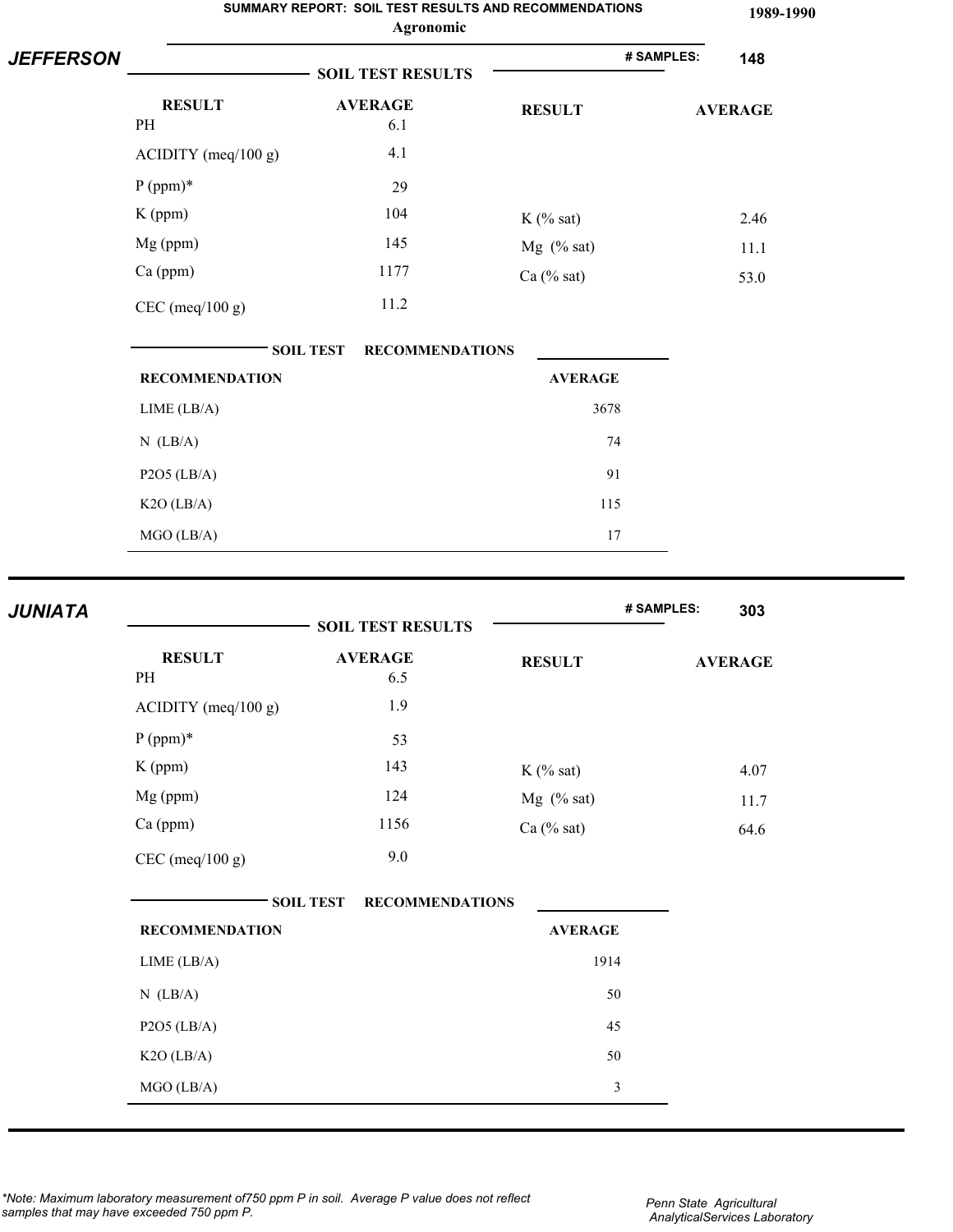|            |                       |                  | SUMMARY REPORT: SOIL TEST RESULTS AND RECOMMENDATIONS<br>Agronomic |                |            | 1989-1990      |
|------------|-----------------------|------------------|--------------------------------------------------------------------|----------------|------------|----------------|
| LACKAWANNA |                       |                  | <b>SOIL TEST RESULTS</b>                                           |                | # SAMPLES: | 28             |
|            | <b>RESULT</b><br>PH   |                  | <b>AVERAGE</b><br>6.2                                              | <b>RESULT</b>  |            | <b>AVERAGE</b> |
|            | $ACIDITY$ (meq/100 g) |                  | 3.5                                                                |                |            |                |
|            | $P (ppm)*$            |                  | 80                                                                 |                |            |                |
|            | $K$ (ppm)             |                  | 108                                                                | $K$ (% sat)    |            | 2.62           |
|            | Mg (ppm)              |                  | 214                                                                | $Mg$ (% sat)   |            | 16.3           |
|            | Ca (ppm)              |                  | 1015                                                               | $Ca$ (% sat)   |            | 48.4           |
|            | $CEC$ (meq/100 g)     |                  | 10.6                                                               |                |            |                |
|            |                       | <b>SOIL TEST</b> | <b>RECOMMENDATIONS</b>                                             |                |            |                |
|            | <b>RECOMMENDATION</b> |                  |                                                                    | <b>AVERAGE</b> |            |                |
|            | LIME (LB/A)           |                  |                                                                    | 3389           |            |                |
|            | $N$ (LB/A)            |                  |                                                                    | 47             |            |                |
|            | $P2O5$ (LB/A)         |                  |                                                                    | 38             |            |                |
|            | $K2O$ (LB/A)          |                  |                                                                    | 193            |            |                |
|            | MGO (LB/A)            |                  |                                                                    | $\mathfrak{Z}$ |            |                |

| <b>LANCASTER</b> |                       | <b>SOIL TEST RESULTS</b>                   |                | # SAMPLES: | 1889           |
|------------------|-----------------------|--------------------------------------------|----------------|------------|----------------|
|                  | <b>RESULT</b><br>PH   | <b>AVERAGE</b><br>6.8                      | <b>RESULT</b>  |            | <b>AVERAGE</b> |
|                  | $ACIDITY$ (meq/100 g) | 1.1                                        |                |            |                |
|                  | $P (ppm)*$            | 112                                        |                |            |                |
|                  | $K$ (ppm)             | 184                                        | $K$ (% sat)    |            | 5.21           |
|                  | Mg (ppm)              | 207                                        | $Mg$ (% sat)   |            | 19.2           |
|                  | Ca (ppm)              | 1156                                       | $Ca$ (% sat)   |            | 64.1           |
|                  | $CEC$ (meq/100 g)     | 9.0                                        |                |            |                |
|                  |                       | <b>RECOMMENDATIONS</b><br><b>SOIL TEST</b> |                |            |                |
|                  | <b>RECOMMENDATION</b> |                                            | <b>AVERAGE</b> |            |                |
|                  | LIME (LB/A)           |                                            | 705            |            |                |
|                  | $N$ (LB/A)            |                                            | 103            |            |                |
|                  | $P2O5$ (LB/A)         |                                            | $\overline{7}$ |            |                |
|                  | $K2O$ (LB/A)          |                                            | 30             |            |                |
|                  | MGO (LB/A)            |                                            | $\sqrt{2}$     |            |                |

*\*Note: Maximum laboratory measurement of750 ppm P in soil. Average P value does not reflect samples that may have exceeded 750 ppm P.*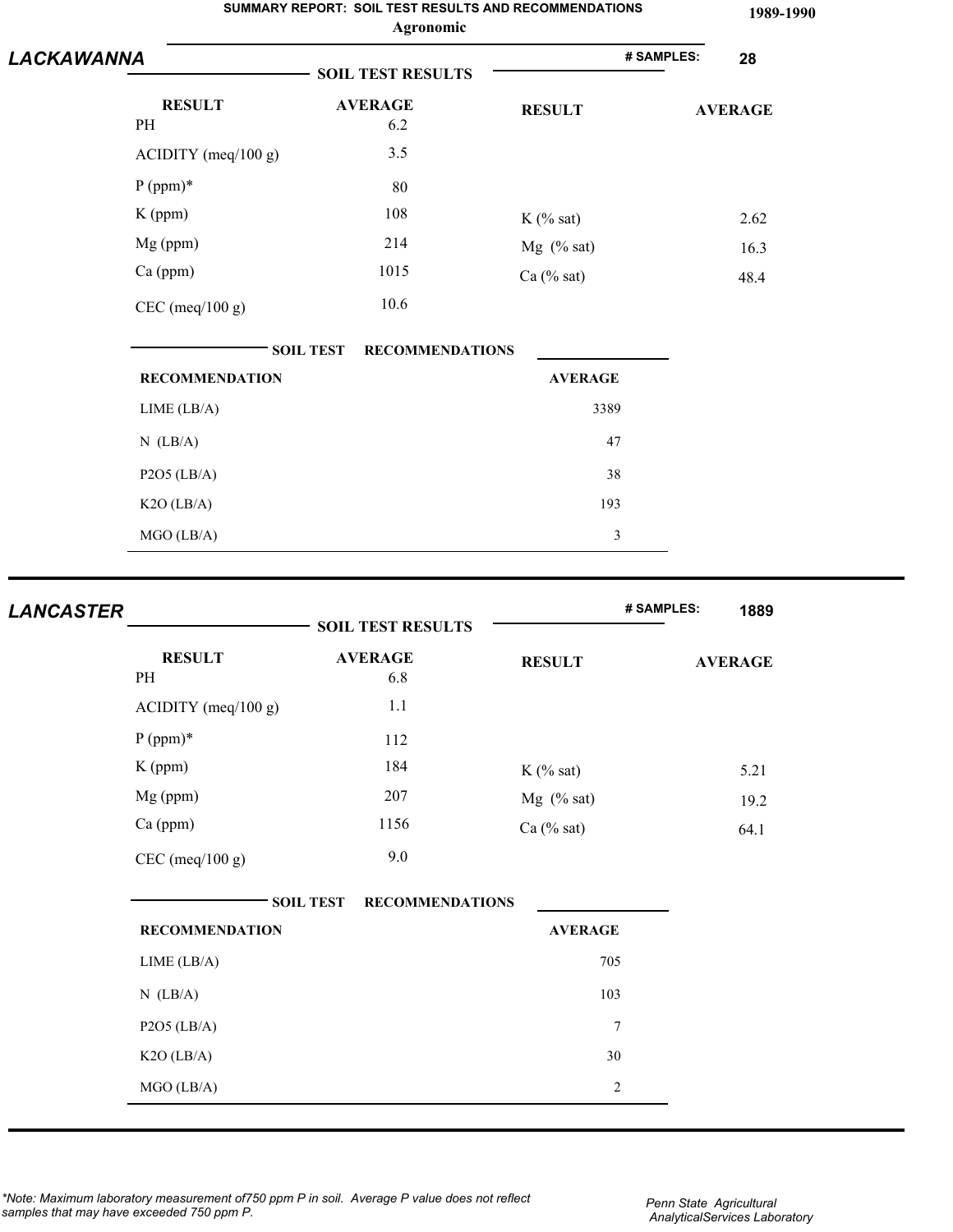|                 | SUMMARY REPORT: SOIL TEST RESULTS AND RECOMMENDATIONS<br>Agronomic |                                            |                      |                   |  |
|-----------------|--------------------------------------------------------------------|--------------------------------------------|----------------------|-------------------|--|
| <b>LAWRENCE</b> |                                                                    | <b>SOIL TEST RESULTS</b>                   |                      | # SAMPLES:<br>137 |  |
|                 | <b>RESULT</b><br>PH                                                | <b>AVERAGE</b><br>6.4                      | <b>RESULT</b>        | <b>AVERAGE</b>    |  |
|                 | ACIDITY (meq/100 g)                                                | 2.6                                        |                      |                   |  |
|                 | $P (ppm)*$                                                         | 40                                         |                      |                   |  |
|                 | $K$ (ppm)                                                          | 117                                        | $K$ (% sat)          | 2.96              |  |
|                 | Mg (ppm)                                                           | 107                                        | $Mg$ (% sat)         | 9.1               |  |
|                 | Ca (ppm)                                                           | 1258                                       | Ca (% sat)           | 63.3              |  |
|                 | $CEC$ (meq/100 g)                                                  | 10.1                                       |                      |                   |  |
|                 |                                                                    | <b>RECOMMENDATIONS</b><br><b>SOIL TEST</b> |                      |                   |  |
|                 | <b>RECOMMENDATION</b>                                              |                                            | <b>AVERAGE</b>       |                   |  |
|                 | LIME (LB/A)                                                        |                                            | 2223                 |                   |  |
|                 | $N$ (LB/A)                                                         |                                            | 76                   |                   |  |
|                 | $P2O5$ (LB/A)                                                      |                                            | 53                   |                   |  |
|                 | $K2O$ (LB/A)                                                       |                                            | 87                   |                   |  |
|                 | MGO (LB/A)                                                         |                                            | 12                   |                   |  |
|                 |                                                                    |                                            |                      |                   |  |
| <b>LEBANON</b>  |                                                                    | <b>SOIL TEST RESULTS</b>                   |                      | # SAMPLES:<br>359 |  |
|                 | <b>RESULT</b><br>PH                                                | <b>AVERAGE</b><br>6.7                      | <b>RESULT</b>        | <b>AVERAGE</b>    |  |
|                 | $ACIDITY$ (meq/100 g)                                              | 1.3                                        |                      |                   |  |
|                 | $P (ppm)*$                                                         | 71                                         |                      |                   |  |
|                 | K (ppm)                                                            | 190                                        | $K$ (% sat)          | 4.73              |  |
|                 | $Mg$ (ppm)                                                         | 199                                        | $M\sigma$ $(0)$ cat) | 172               |  |

|                       | <b>SOIL TEST RESULTS</b>                   |                | uuu            |
|-----------------------|--------------------------------------------|----------------|----------------|
| <b>RESULT</b>         | <b>AVERAGE</b>                             | <b>RESULT</b>  | <b>AVERAGE</b> |
| PH                    | 6.7                                        |                |                |
| $ACIDITY$ (meq/100 g) | 1.3                                        |                |                |
| $P (ppm)*$            | 71                                         |                |                |
| $K$ (ppm)             | 190                                        | $K$ (% sat)    | 4.73           |
| Mg (ppm)              | 199                                        | $Mg$ (% sat)   | 17.2           |
| Ca (ppm)              | 1284                                       | $Ca$ (% sat)   | 64.9           |
| $CEC$ (meq/100 g)     | 9.8                                        |                |                |
|                       |                                            |                |                |
|                       | <b>SOIL TEST</b><br><b>RECOMMENDATIONS</b> |                |                |
| <b>RECOMMENDATION</b> |                                            | <b>AVERAGE</b> |                |
| LIME (LB/A)           |                                            | 1003           |                |
| $N$ (LB/A)            |                                            | 87             |                |
| $P2O5$ (LB/A)         |                                            | 24             |                |
| K2O (LB/A)            |                                            | 43             |                |
| MGO (LB/A)            |                                            | $10\,$         |                |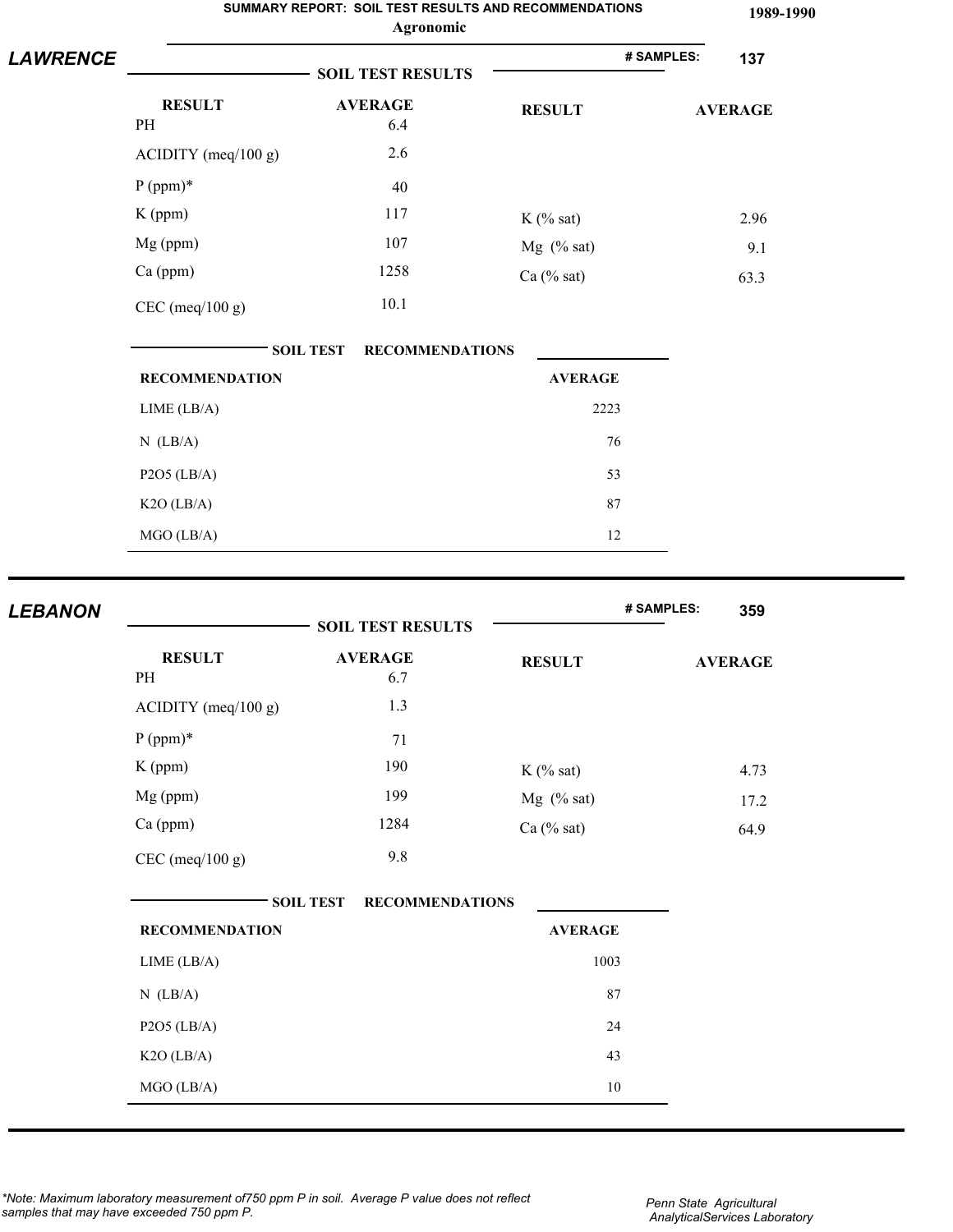|                |                       | SUMMARY REPORT: SOIL TEST RESULTS AND RECOMMENDATIONS<br>Agronomic |                  | 1989-1990         |
|----------------|-----------------------|--------------------------------------------------------------------|------------------|-------------------|
| <b>LEHIGH</b>  |                       | <b>SOIL TEST RESULTS</b>                                           |                  | # SAMPLES:<br>101 |
|                | <b>RESULT</b>         | <b>AVERAGE</b>                                                     | <b>RESULT</b>    | <b>AVERAGE</b>    |
|                | $\rm PH$              | 6.3                                                                |                  |                   |
|                | ACIDITY (meq/100 g)   | 2.9                                                                |                  |                   |
|                | $P (ppm)*$            | 104                                                                |                  |                   |
|                | K (ppm)               | 175                                                                | $K$ (% sat)      | 4.29              |
|                | Mg (ppm)              | 216                                                                | $Mg$ (% sat)     | 17.8              |
|                | Ca (ppm)              | 1030                                                               | $Ca$ (% sat)     | 50.3              |
|                | $CEC$ (meq/100 g)     | 10.3                                                               |                  |                   |
|                |                       | <b>SOIL TEST</b><br><b>RECOMMENDATIONS</b>                         |                  |                   |
|                | <b>RECOMMENDATION</b> |                                                                    | <b>AVERAGE</b>   |                   |
|                | LIME (LB/A)           |                                                                    | 2694             |                   |
|                | $N$ (LB/A)            |                                                                    | 65               |                   |
|                | $P2O5$ (LB/A)         |                                                                    | 18               |                   |
|                | K2O (LB/A)            |                                                                    | 73               |                   |
|                | MGO (LB/A)            |                                                                    | $\boldsymbol{0}$ |                   |
|                |                       |                                                                    |                  |                   |
| <b>LUZERNE</b> |                       | <b>SOIL TEST RESULTS</b>                                           |                  | # SAMPLES:<br>67  |
|                | <b>RESULT</b><br>PH   | <b>AVERAGE</b><br>6.1                                              | <b>RESULT</b>    | <b>AVERAGE</b>    |
|                | ACIDITY (meq/100 g)   | 3.5                                                                |                  |                   |

| <b>RESULT</b><br>PH   | AVERAGE<br>6.1                             | <b>RESULT</b>  | <b>AVERAGE</b> |
|-----------------------|--------------------------------------------|----------------|----------------|
| $ACIDITY$ (meq/100 g) | 3.5                                        |                |                |
| $P (ppm)*$            | 118                                        |                |                |
| $K$ (ppm)             | 116                                        | $K$ (% sat)    | 3.20           |
| Mg (ppm)              | 106                                        | $Mg$ (% sat)   | 9.9            |
| Ca (ppm)              | 908                                        | $Ca$ (% sat)   | 49.9           |
| $CEC$ (meq/100 g)     | 9.2                                        |                |                |
| <b>RECOMMENDATION</b> | <b>SOIL TEST</b><br><b>RECOMMENDATIONS</b> | <b>AVERAGE</b> |                |
| LIME (LB/A)           |                                            | 3207           |                |
| $N$ (LB/A)            |                                            | 98             |                |
| $P2O5$ (LB/A)         |                                            | 5              |                |
| $K2O$ (LB/A)          |                                            | 57             |                |
|                       |                                            |                |                |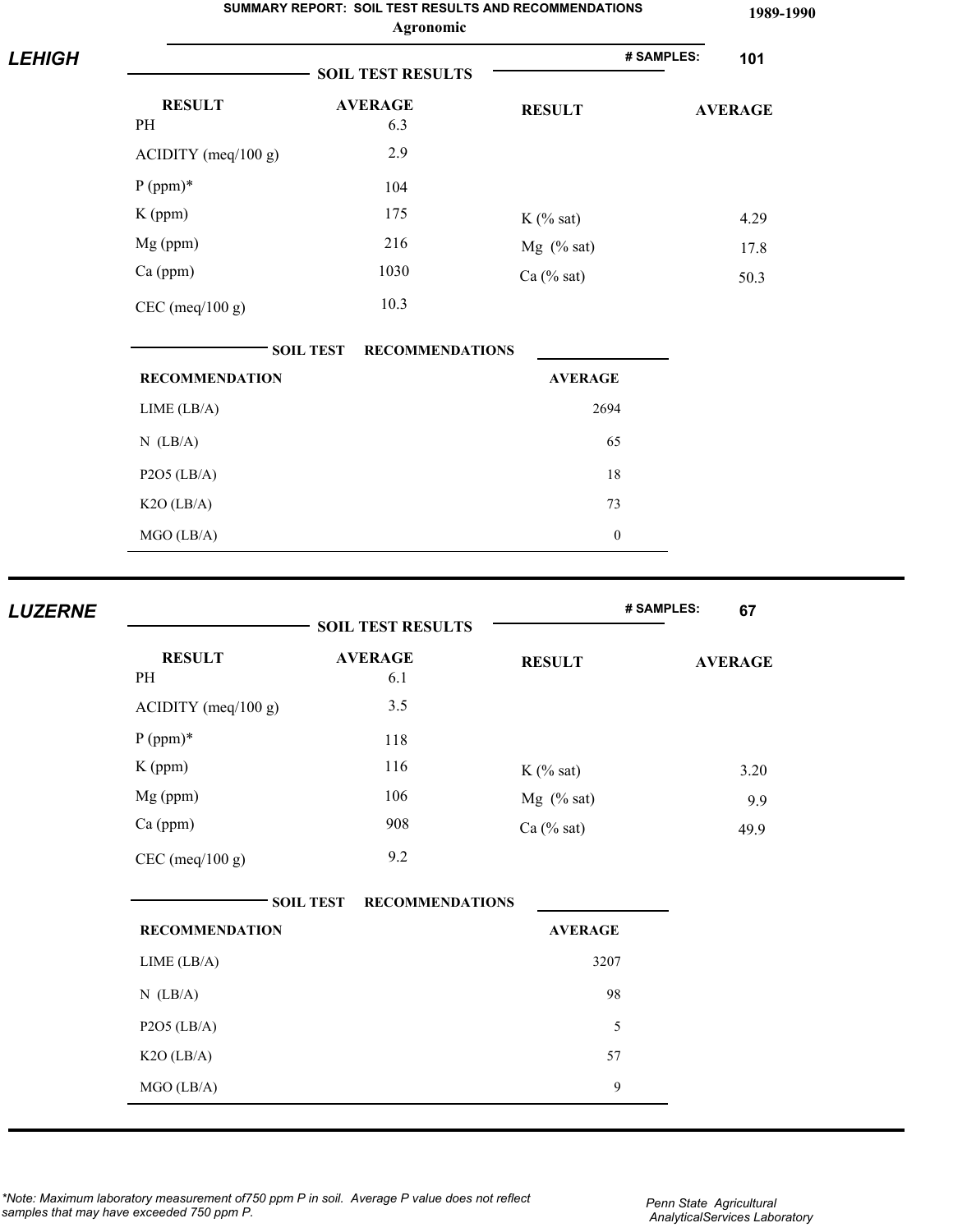|                 | SUMMARY REPORT: SOIL TEST RESULTS AND RECOMMENDATIONS<br>Agronomic |                                            |                |                   |  |
|-----------------|--------------------------------------------------------------------|--------------------------------------------|----------------|-------------------|--|
| <b>LYCOMING</b> |                                                                    | <b>SOIL TEST RESULTS</b>                   |                | # SAMPLES:<br>193 |  |
|                 | <b>RESULT</b><br>PH                                                | <b>AVERAGE</b><br>6.3                      | <b>RESULT</b>  | <b>AVERAGE</b>    |  |
|                 | ACIDITY (meq/100 g)                                                | 2.9                                        |                |                   |  |
|                 | $P (ppm)*$                                                         | 59                                         |                |                   |  |
|                 | $K$ (ppm)                                                          | 114                                        | $K$ (% sat)    | 3.07              |  |
|                 | Mg (ppm)                                                           | 126                                        | $Mg$ (% sat)   | 11.4              |  |
|                 | $Ca$ (ppm)                                                         | 1067                                       | Ca $(\%$ sat)  | 57.7              |  |
|                 | $CEC$ (meq/100 g)                                                  | 9.6                                        |                |                   |  |
|                 |                                                                    | <b>RECOMMENDATIONS</b><br><b>SOIL TEST</b> |                |                   |  |
|                 | <b>RECOMMENDATION</b>                                              |                                            | <b>AVERAGE</b> |                   |  |
|                 | LIME (LB/A)                                                        |                                            | 2718           |                   |  |
|                 | $N$ (LB/A)                                                         |                                            | 83             |                   |  |
|                 | $P2O5$ (LB/A)                                                      |                                            | 38             |                   |  |
|                 | $K2O$ (LB/A)                                                       |                                            | 78             |                   |  |
|                 | MGO (LB/A)                                                         |                                            | 11             |                   |  |
|                 |                                                                    |                                            |                |                   |  |
| <b>MCKEAN</b>   |                                                                    | <b>SOIL TEST RESULTS</b>                   |                | # SAMPLES:<br>54  |  |
|                 | <b>RESULT</b>                                                      | <b>AVERAGE</b>                             |                |                   |  |
|                 | PH                                                                 | 5.8                                        | <b>RESULT</b>  | <b>AVERAGE</b>    |  |
|                 | ACIDITY (meq/100 g)                                                | 5.4                                        |                |                   |  |
|                 | $P (ppm)*$                                                         | 26                                         |                |                   |  |
|                 | K (ppm)                                                            | 92                                         | $K$ (% sat)    | 186               |  |

|                       | <b>SOIL TEST RESULTS</b>                   |                | # SAMPLES:     | 54   |
|-----------------------|--------------------------------------------|----------------|----------------|------|
| <b>RESULT</b><br>PH   | <b>AVERAGE</b><br>5.8                      | <b>RESULT</b>  | <b>AVERAGE</b> |      |
| $ACIDITY$ (meq/100 g) | 5.4                                        |                |                |      |
| $P (ppm)*$            | 26                                         |                |                |      |
| K (ppm)               | 92                                         | $K$ (% sat)    |                | 1.86 |
| Mg (ppm)              | 181                                        | $Mg$ (% sat)   |                | 12.2 |
| Ca (ppm)              | 1101                                       | $Ca$ (% sat)   |                | 44.7 |
| $CEC$ (meq/100 g)     | 12.7                                       |                |                |      |
|                       | <b>SOIL TEST</b><br><b>RECOMMENDATIONS</b> |                |                |      |
| <b>RECOMMENDATION</b> |                                            | <b>AVERAGE</b> |                |      |
| LIME (LB/A)           |                                            | 4767           |                |      |
| $N$ (LB/A)            |                                            | 39             |                |      |
| $P2O5$ (LB/A)         |                                            | 99             |                |      |
| $K2O$ (LB/A)          |                                            | 204            |                |      |
| MGO (LB/A)            |                                            | $\mathbf{9}$   |                |      |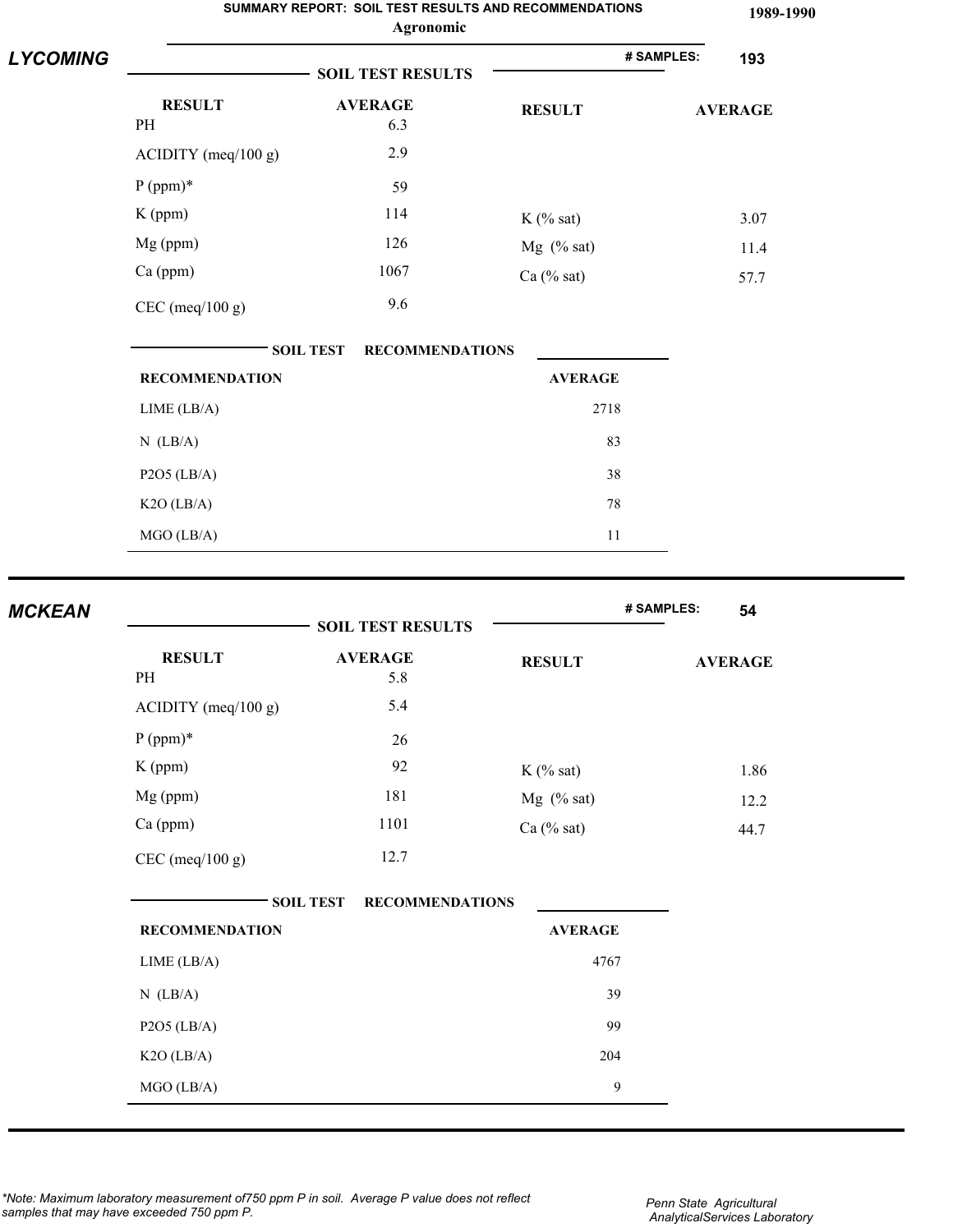|                |                       | SUMMARY REPORT: SOIL TEST RESULTS AND RECOMMENDATIONS<br>Agronomic |                | 1989-1990         |
|----------------|-----------------------|--------------------------------------------------------------------|----------------|-------------------|
| <b>MERCER</b>  |                       | <b>SOIL TEST RESULTS</b>                                           |                | # SAMPLES:<br>266 |
|                | <b>RESULT</b><br>PH   | <b>AVERAGE</b><br>6.4                                              | <b>RESULT</b>  | <b>AVERAGE</b>    |
|                | $ACIDITY$ (meq/100 g) | 2.8                                                                |                |                   |
|                | $P (ppm)*$            | 51                                                                 |                |                   |
|                | K (ppm)               | 113                                                                | $K$ (% sat)    | 3.00              |
|                | Mg (ppm)              | 141                                                                | Mg (% sat)     | 12.5              |
|                | Ca (ppm)              | 1085                                                               | $Ca$ (% sat)   | 57.4              |
|                | $CEC$ (meq/100 g)     | 9.7                                                                |                |                   |
|                |                       | <b>SOIL TEST</b><br><b>RECOMMENDATIONS</b>                         |                |                   |
|                | <b>RECOMMENDATION</b> |                                                                    | <b>AVERAGE</b> |                   |
|                | LIME (LB/A)           |                                                                    | 2708           |                   |
|                | $N$ (LB/A)            |                                                                    | 80             |                   |
|                | $P2O5$ (LB/A)         |                                                                    | 49             |                   |
|                | $K2O$ (LB/A)          |                                                                    | 76             |                   |
|                | MGO (LB/A)            |                                                                    | 12             |                   |
| <b>MIFFLIN</b> |                       |                                                                    |                | # SAMPLES:<br>70  |
|                |                       | <b>SOIL TEST RESULTS</b>                                           |                |                   |
|                | <b>RESULT</b><br>PH   | <b>AVERAGE</b><br>6.7                                              | <b>RESULT</b>  | <b>AVERAGE</b>    |

| <b>RESULT</b><br>PH            | <b>AVERAGE</b><br>6.7                      | <b>RESULT</b>  | <b>AVERAGE</b> |
|--------------------------------|--------------------------------------------|----------------|----------------|
| $\triangle$ CIDITY (meq/100 g) | 1.7                                        |                |                |
| $P (ppm)*$                     | 98                                         |                |                |
| $K$ (ppm)                      | 211                                        | $K$ (% sat)    | 5.11           |
| Mg (ppm)                       | 161                                        | $Mg$ (% sat)   | 13.5           |
| Ca (ppm)                       | 1341                                       | Ca (% sat)     | 64.5           |
| $CEC$ (meq/100 g)              | 10.2                                       |                |                |
|                                | <b>SOIL TEST</b><br><b>RECOMMENDATIONS</b> |                |                |
| <b>RECOMMENDATION</b>          |                                            | <b>AVERAGE</b> |                |
| LIME (LB/A)                    |                                            | 1309           |                |
| $N$ (LB/A)                     |                                            | 47             |                |
| $P2O5$ (LB/A)                  |                                            | 38             |                |
| $K2O$ (LB/A)                   |                                            | 55             |                |
| MGO (LB/A)                     |                                            | 6              |                |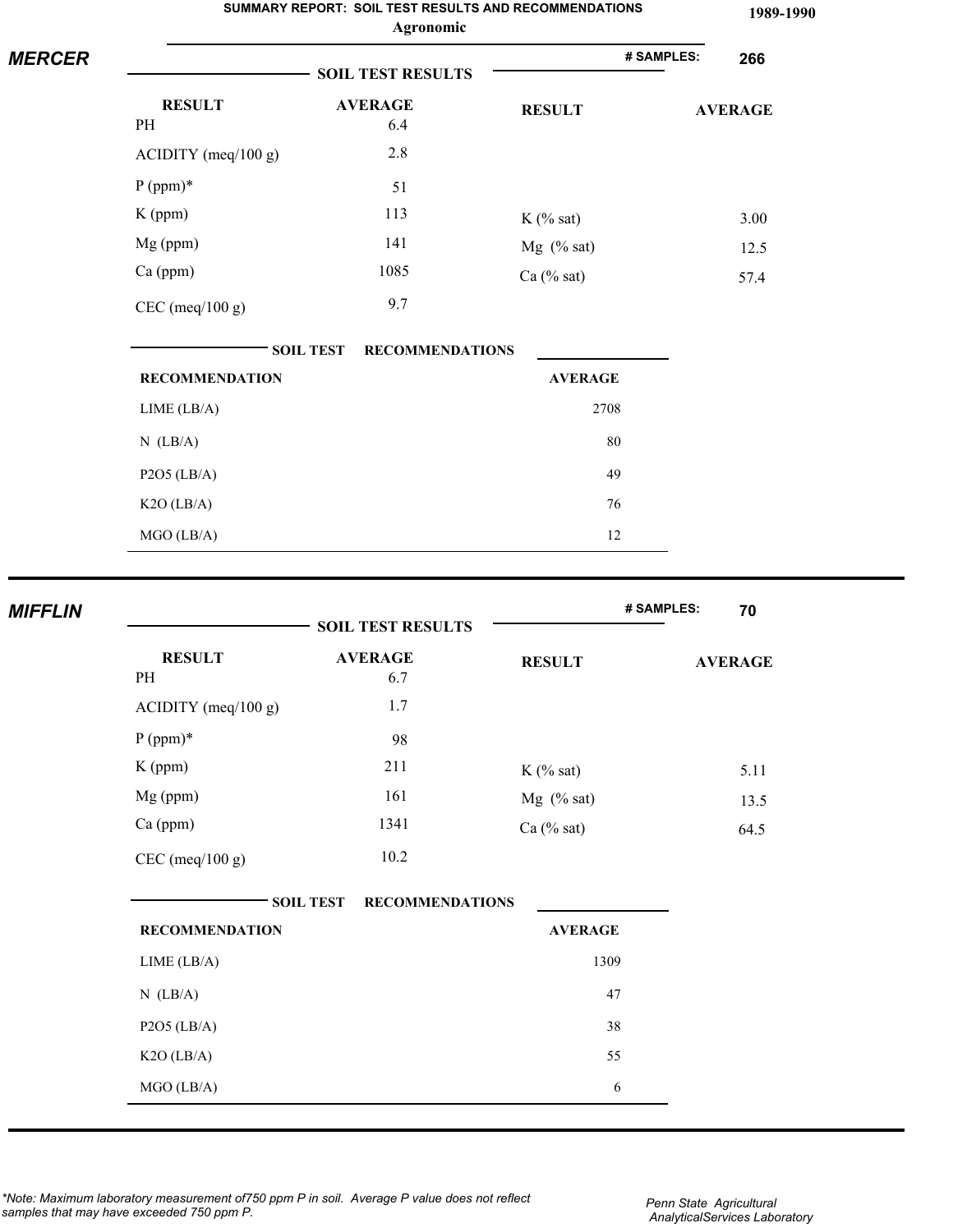|               |                       |                  | SUMMARY REPORT: SOIL TEST RESULTS AND RECOMMENDATIONS<br>Agronomic |                |            | 1989-1990      |
|---------------|-----------------------|------------------|--------------------------------------------------------------------|----------------|------------|----------------|
| <b>MONROE</b> |                       |                  | <b>SOIL TEST RESULTS</b>                                           |                | # SAMPLES: | 24             |
|               | <b>RESULT</b><br>PH   |                  | <b>AVERAGE</b><br>6.6                                              | <b>RESULT</b>  |            | <b>AVERAGE</b> |
|               | $ACIDITY$ (meq/100 g) |                  | 2.6                                                                |                |            |                |
|               | $P (ppm)*$            |                  | 106                                                                |                |            |                |
|               | $K$ (ppm)             |                  | 122                                                                | $K$ (% sat)    |            | 2.94           |
|               | Mg (ppm)              |                  | 164                                                                | $Mg$ (% sat)   |            | 13.8           |
|               | Ca (ppm)              |                  | 1172                                                               | $Ca$ (% sat)   |            | 56.4           |
|               | $CEC$ (meq/100 g)     |                  | 10.1                                                               |                |            |                |
|               |                       | <b>SOIL TEST</b> | <b>RECOMMENDATIONS</b>                                             |                |            |                |
|               | <b>RECOMMENDATION</b> |                  |                                                                    | <b>AVERAGE</b> |            |                |
|               | LIME (LB/A)           |                  |                                                                    | 2088           |            |                |
|               | $N$ (LB/A)            |                  |                                                                    | 114            |            |                |
|               | $P2O5$ (LB/A)         |                  |                                                                    | 42             |            |                |
|               | K2O (LB/A)            |                  |                                                                    | 140            |            |                |
|               | MGO (LB/A)            |                  |                                                                    | 45             |            |                |

| <b>MONTGOMERY</b> |                       | <b>SOIL TEST RESULTS</b>                   |                | # SAMPLES:<br>273 |
|-------------------|-----------------------|--------------------------------------------|----------------|-------------------|
|                   | <b>RESULT</b><br>PH   | <b>AVERAGE</b><br>6.5                      | <b>RESULT</b>  | <b>AVERAGE</b>    |
|                   | $ACIDITY$ (meq/100 g) | 2.0                                        |                |                   |
|                   | $P (ppm)*$            | 122                                        |                |                   |
|                   | K (ppm)               | 129                                        | $K$ (% sat)    | 3.33              |
|                   | Mg (ppm)              | 241                                        | Mg (% sat)     | 21.0              |
|                   | Ca (ppm)              | 1071                                       | $Ca$ (% sat)   | 56.7              |
|                   | $CEC$ (meq/100 g)     | 9.6                                        |                |                   |
|                   |                       | <b>SOIL TEST</b><br><b>RECOMMENDATIONS</b> |                |                   |
|                   | <b>RECOMMENDATION</b> |                                            | <b>AVERAGE</b> |                   |
|                   | LIME (LB/A)           |                                            | 1443           |                   |
|                   | $N$ (LB/A)            |                                            | 84             |                   |
|                   | $P2O5$ (LB/A)         |                                            | 22             |                   |
|                   | $K2O$ (LB/A)          |                                            | 83             |                   |
|                   | MGO (LB/A)            |                                            | $\sqrt{2}$     |                   |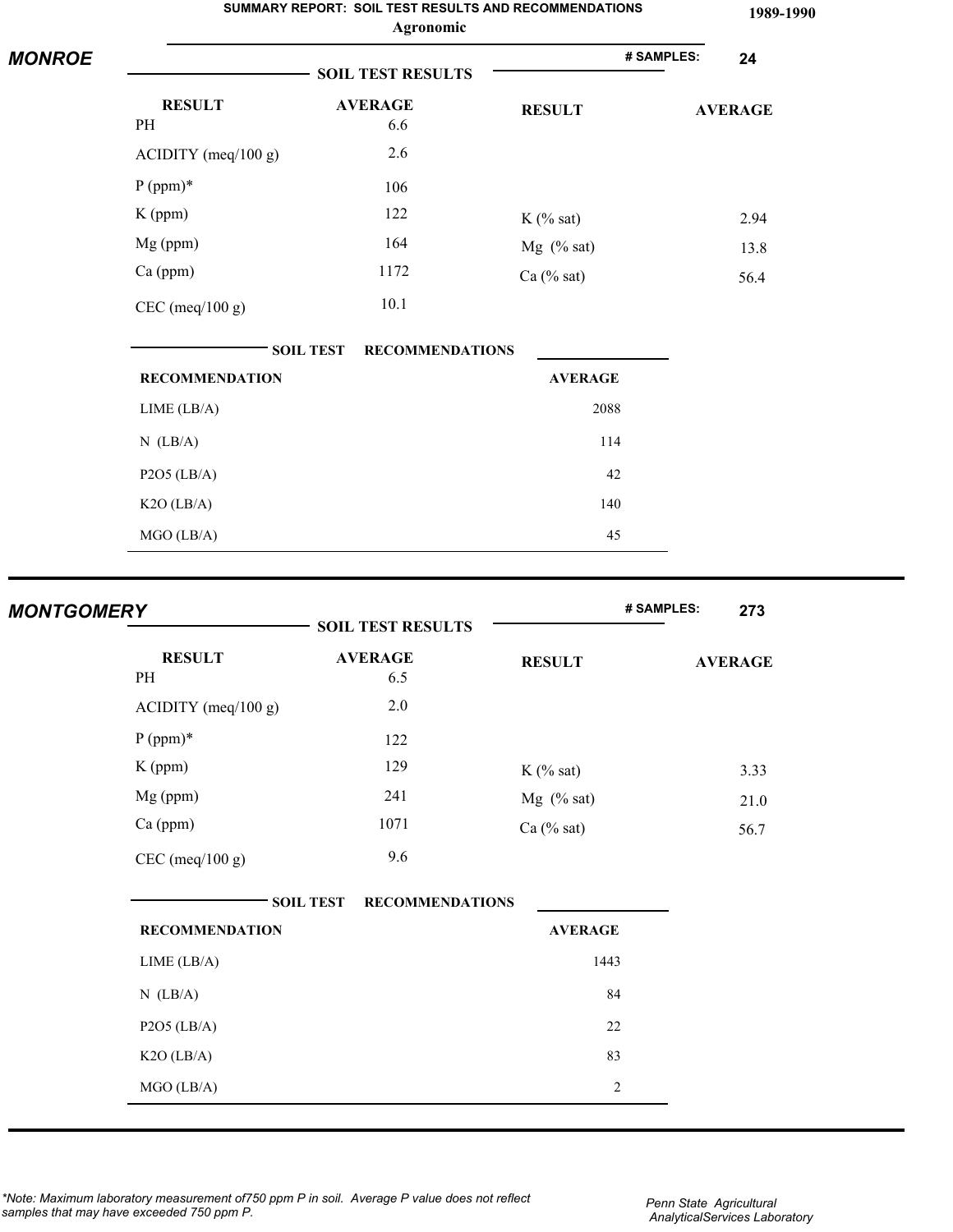| <b>MONTOUR</b> |                       |                                            |                | # SAMPLES:<br>270 |
|----------------|-----------------------|--------------------------------------------|----------------|-------------------|
|                |                       | <b>SOIL TEST RESULTS</b>                   |                |                   |
|                | <b>RESULT</b>         | <b>AVERAGE</b>                             | <b>RESULT</b>  | <b>AVERAGE</b>    |
|                | PH                    | 6.5                                        |                |                   |
|                | $ACIDITY$ (meq/100 g) | 1.9                                        |                |                   |
|                | $P (ppm)*$            | 49                                         |                |                   |
|                | $K$ (ppm)             | 117                                        | $K$ (% sat)    | 3.25              |
|                | Mg (ppm)              | 131                                        | $Mg$ (% sat)   | 12.1              |
|                | Ca (ppm)              | 1201                                       | $Ca$ (% sat)   | 65.0              |
|                | $CEC$ (meq/100 g)     | 9.3                                        |                |                   |
|                |                       | <b>SOIL TEST</b><br><b>RECOMMENDATIONS</b> |                |                   |
|                | <b>RECOMMENDATION</b> |                                            | <b>AVERAGE</b> |                   |
|                | LIME (LB/A)           |                                            | 1574           |                   |
|                | $N$ (LB/A)            |                                            | 77             |                   |
|                | $P2O5$ (LB/A)         |                                            | 40             |                   |
|                | $K2O$ (LB/A)          |                                            | 60             |                   |
|                | MGO (LB/A)            |                                            | $\overline{4}$ |                   |

| <b>NORTHAMPTON</b> |                       | <b>SOIL TEST RESULTS</b> |                | # SAMPLES:<br>106 |
|--------------------|-----------------------|--------------------------|----------------|-------------------|
| PH                 | <b>RESULT</b>         | <b>AVERAGE</b><br>6.5    | <b>RESULT</b>  | <b>AVERAGE</b>    |
|                    | $ACIDITY$ (meq/100 g) | 2.2                      |                |                   |
| $P (ppm)*$         |                       | 55                       |                |                   |
| K (ppm)            |                       | 134                      | $K$ (% sat)    | 3.61              |
| Mg (ppm)           |                       | 184                      | $Mg$ (% sat)   | 16.9              |
| Ca (ppm)           |                       | 1122                     | $Ca$ (% sat)   | 55.4              |
|                    | $CEC$ (meq/100 g)     | 9.5                      |                |                   |
|                    | <b>SOIL TEST</b>      | <b>RECOMMENDATIONS</b>   |                |                   |
|                    | <b>RECOMMENDATION</b> |                          | <b>AVERAGE</b> |                   |
| LIME (LB/A)        |                       |                          | 2227           |                   |
| $N$ (LB/A)         |                       |                          | 63             |                   |
| $P2O5$ (LB/A)      |                       |                          | 27             |                   |
| $K2O$ (LB/A)       |                       |                          | 65             |                   |
| MGO (LB/A)         |                       |                          | $\overline{4}$ |                   |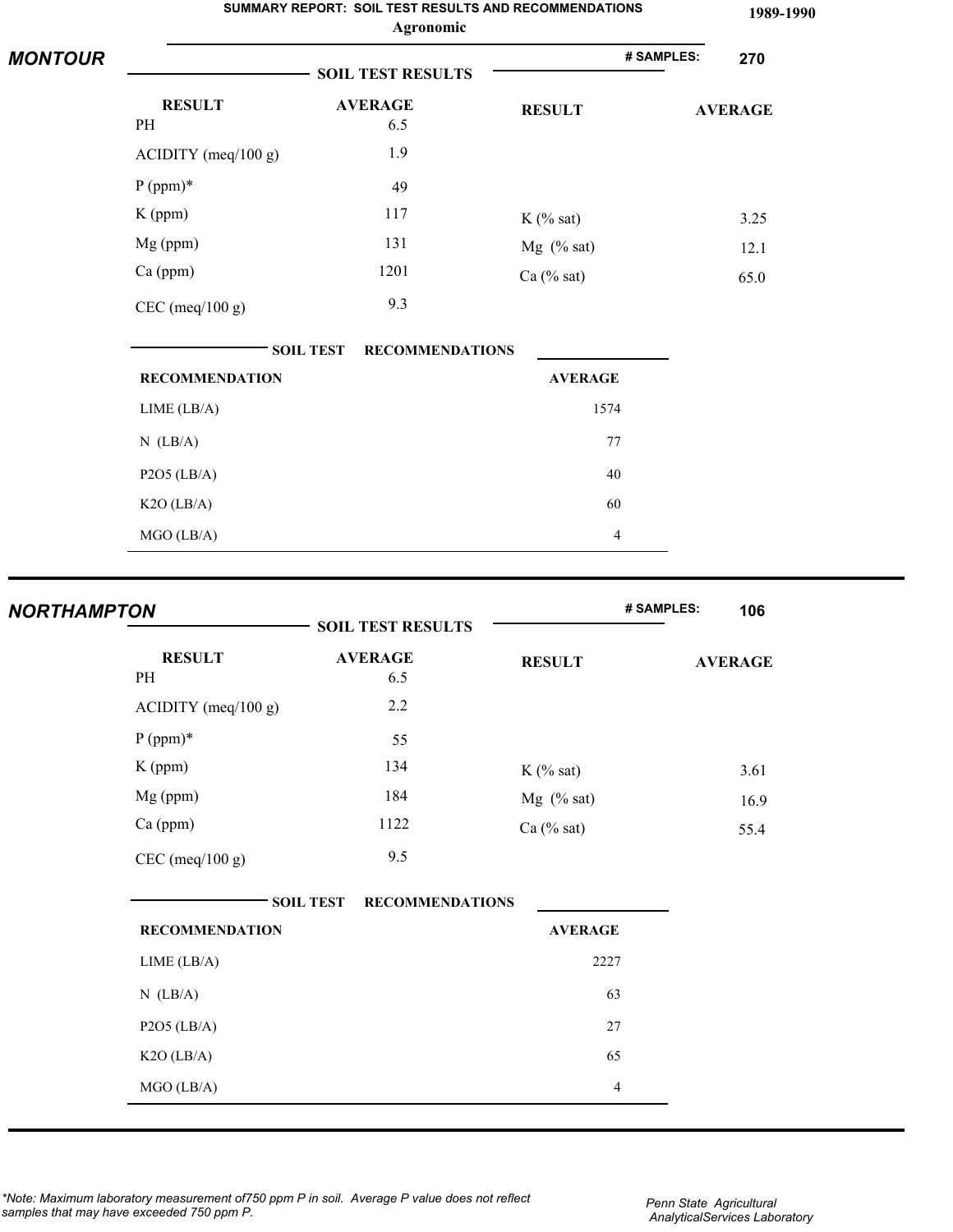|                                                                                             |                                                          | SUMMARY REPORT: SOIL TEST RESULTS AND RECOMMENDATIONS<br>Agronomic |            | 1989-1990                              |
|---------------------------------------------------------------------------------------------|----------------------------------------------------------|--------------------------------------------------------------------|------------|----------------------------------------|
| <b>NORTHUMBERLAND</b>                                                                       | <b>SOIL TEST RESULTS</b>                                 |                                                                    | # SAMPLES: | 492                                    |
| <b>RESULT</b><br>PH<br>ACIDITY (meq/100 g)<br>$P (ppm)*$<br>K (ppm)<br>Mg (ppm)<br>Ca (ppm) | <b>AVERAGE</b><br>6.3<br>2.8<br>97<br>140<br>126<br>1047 | <b>RESULT</b><br>$K$ (% sat)<br>$Mg$ (% sat)<br>Ca $(\%$ sat)      |            | <b>AVERAGE</b><br>3.85<br>11.7<br>57.5 |
| $CEC$ (meq/100 g)                                                                           | 9.4<br><b>SOIL TEST</b>                                  | <b>RECOMMENDATIONS</b>                                             |            |                                        |
| <b>RECOMMENDATION</b>                                                                       |                                                          | <b>AVERAGE</b>                                                     |            |                                        |
| LIME (LB/A)<br>$N$ (LB/A)                                                                   |                                                          | 2610<br>81                                                         |            |                                        |
| $P2O5$ (LB/A)<br>$K2O$ (LB/A)                                                               |                                                          | 18<br>$48\,$                                                       |            |                                        |
| $MGO$ (LB/A)                                                                                |                                                          | 9                                                                  |            |                                        |
| <b>PERRY</b>                                                                                | CAIL TROP BROUT BO                                       |                                                                    | # SAMPLES: | 697                                    |

|                       | <b>SOIL TEST RESULTS</b>                   |                         | # SAMPLES:<br>697 |
|-----------------------|--------------------------------------------|-------------------------|-------------------|
|                       |                                            |                         |                   |
| <b>RESULT</b>         | <b>AVERAGE</b>                             | <b>RESULT</b>           | <b>AVERAGE</b>    |
| PH                    | 6.7                                        |                         |                   |
| ACIDITY (meq/100 g)   | 1.3                                        |                         |                   |
| $P (ppm)*$            | 57                                         |                         |                   |
| $K$ (ppm)             | 141                                        | $K$ (% sat)             | 4.14              |
| Mg (ppm)              | 166                                        | $Mg$ (% sat)            | 15.9              |
| Ca (ppm)              | 1187                                       | $Ca$ (% sat)            | 65.5              |
| $CEC$ (meq/100 g)     | 9.0                                        |                         |                   |
|                       | <b>SOIL TEST</b><br><b>RECOMMENDATIONS</b> |                         |                   |
| <b>RECOMMENDATION</b> |                                            | <b>AVERAGE</b>          |                   |
| LIME (LB/A)           |                                            | 1016                    |                   |
| $N$ (LB/A)            |                                            | 66                      |                   |
| $P2O5$ (LB/A)         |                                            | 39                      |                   |
| $K2O$ (LB/A)          |                                            | 62                      |                   |
| MGO (LB/A)            |                                            | $\overline{\mathbf{c}}$ |                   |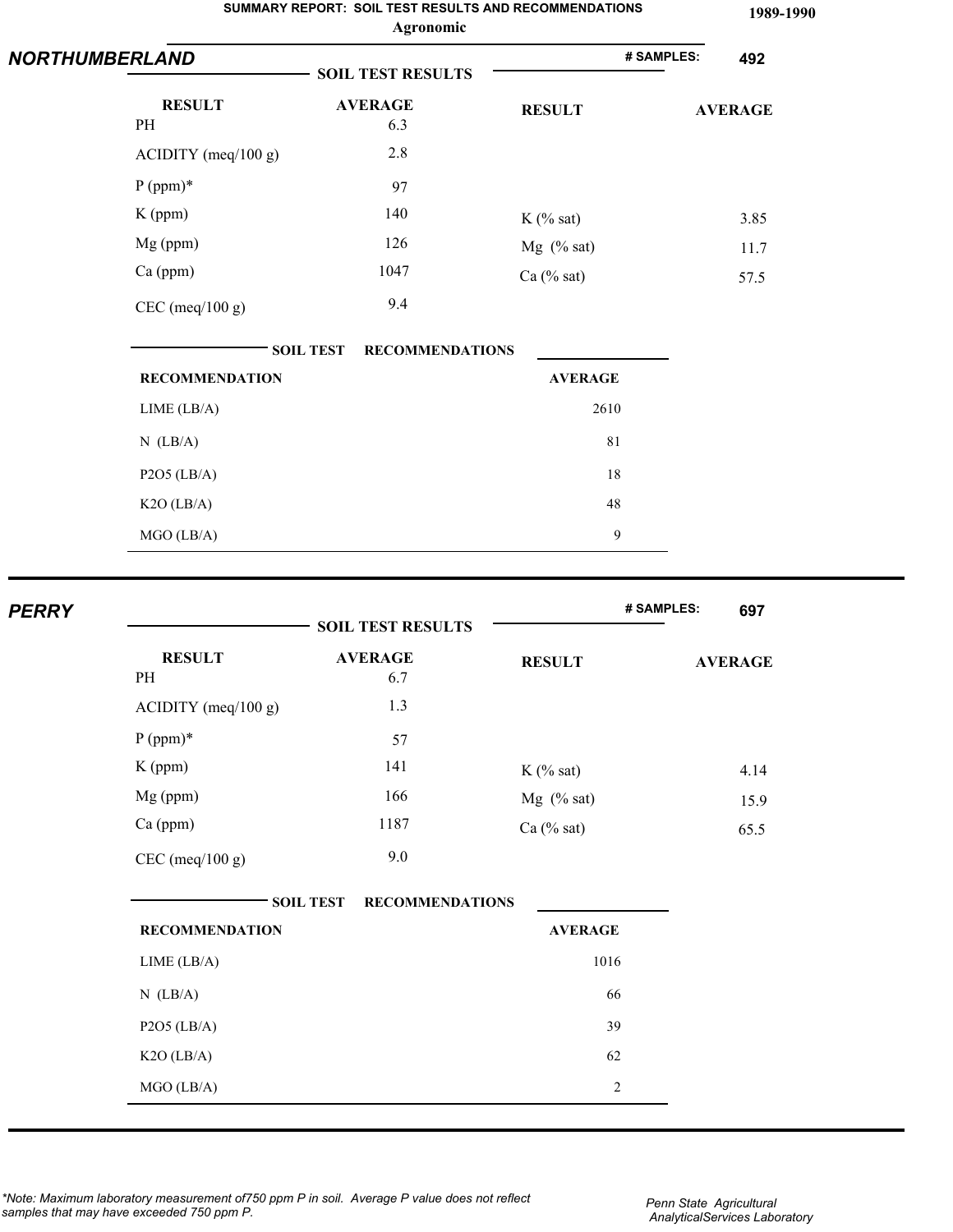|                                     |                  | Agronomic                | <b>SUMMARY REPORT: SOIL TEST RESULTS AND RECOMMENDATIONS</b> |            | 1989-1990      |
|-------------------------------------|------------------|--------------------------|--------------------------------------------------------------|------------|----------------|
| <b>PHILADELPHIA</b>                 |                  | <b>SOIL TEST RESULTS</b> |                                                              | # SAMPLES: | $\mathbf{3}$   |
| <b>RESULT</b><br>PH                 |                  | <b>AVERAGE</b><br>6.1    | <b>RESULT</b>                                                |            | <b>AVERAGE</b> |
| $ACIDITY$ (meq/100 g)<br>$P (ppm)*$ |                  | 3.1<br>417               |                                                              |            |                |
| K (ppm)                             |                  | 170                      | $K$ (% sat)                                                  |            | 3.33           |
| Mg (ppm)                            |                  | 279                      | $Mg$ (% sat)                                                 |            | 18.1           |
| Ca (ppm)                            |                  | 1400                     | $Ca$ (% sat)                                                 |            | 56.9           |
| $CEC$ (meq/100 g)                   |                  | 12.8                     |                                                              |            |                |
|                                     | <b>SOIL TEST</b> | <b>RECOMMENDATIONS</b>   |                                                              |            |                |
| <b>RECOMMENDATION</b>               |                  |                          | <b>AVERAGE</b>                                               |            |                |
| LIME (LB/A)                         |                  |                          | 4067                                                         |            |                |
| $N$ (LB/A)                          |                  |                          | 20                                                           |            |                |
| $P2O5$ (LB/A)                       |                  |                          | $\boldsymbol{0}$                                             |            |                |
| $K2O$ (LB/A)                        |                  |                          | $\boldsymbol{0}$                                             |            |                |
| MGO (LB/A)                          |                  |                          | $\boldsymbol{0}$                                             |            |                |
|                                     |                  |                          |                                                              |            |                |

|                       | <b>SOIL TEST RESULTS</b>                   |                  | # SAMPLES:<br>18 |
|-----------------------|--------------------------------------------|------------------|------------------|
| <b>RESULT</b><br>PH   | <b>AVERAGE</b><br>5.5                      | <b>RESULT</b>    | <b>AVERAGE</b>   |
| $ACIDITY$ (meq/100 g) | 7.7                                        |                  |                  |
| $P (ppm)*$            | $18\,$                                     |                  |                  |
| $K$ (ppm)             | 67                                         | $K$ (% sat)      | 1.36             |
| Mg (ppm)              | 91                                         | Mg $(% sat)$     | 6.6              |
| Ca (ppm)              | 654                                        | $Ca$ (% sat)     | 28.4             |
| $CEC$ (meq/100 g)     | 11.9                                       |                  |                  |
|                       | <b>SOIL TEST</b><br><b>RECOMMENDATIONS</b> |                  |                  |
| <b>RECOMMENDATION</b> |                                            | <b>AVERAGE</b>   |                  |
| LIME (LB/A)           |                                            | 6594             |                  |
| $N$ (LB/A)            |                                            | $\boldsymbol{0}$ |                  |
| $P2O5$ (LB/A)         |                                            | 123              |                  |
| $K2O$ (LB/A)          |                                            | 208              |                  |
| MGO (LB/A)            |                                            | 19               |                  |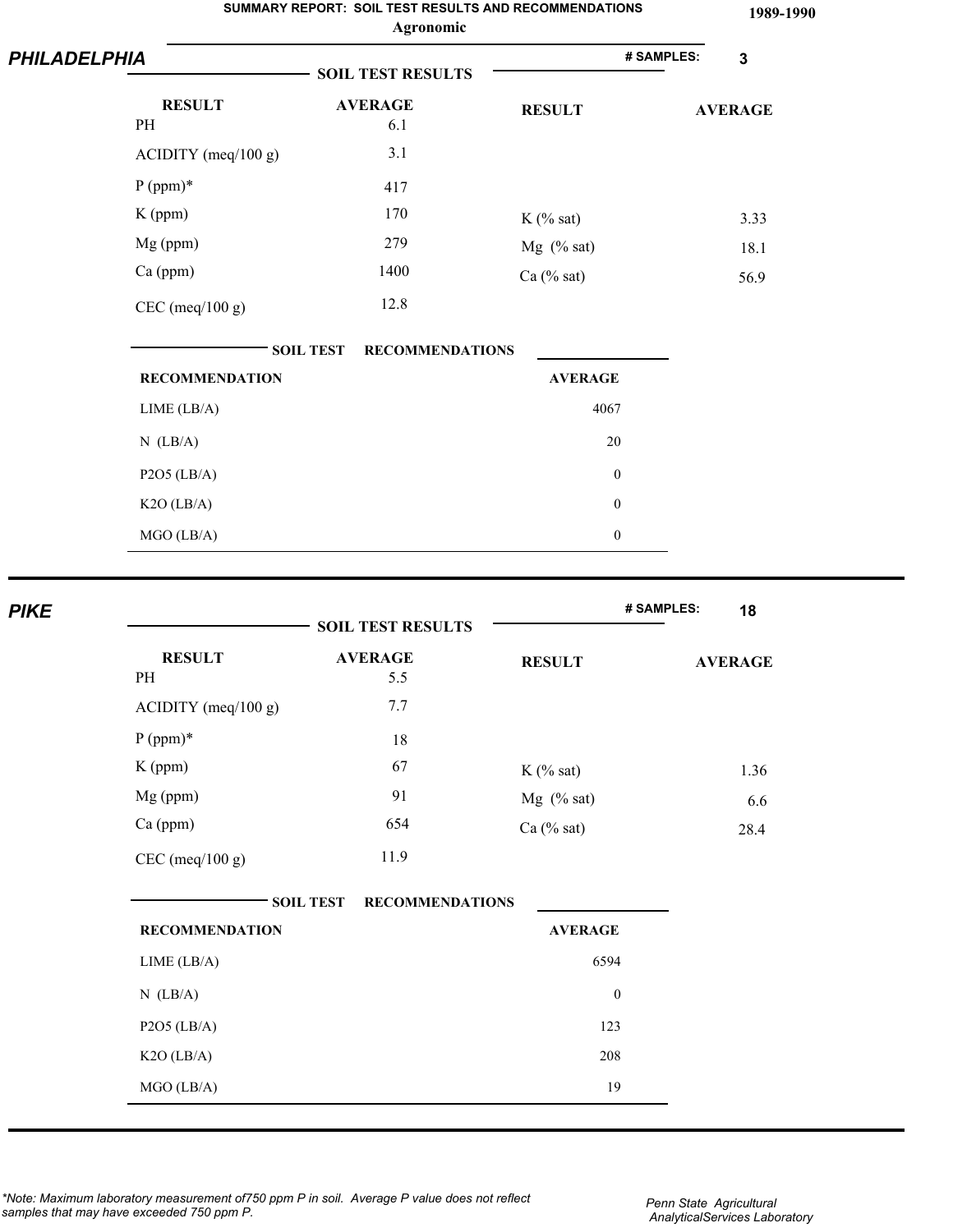|               |                       | Agronomic                                  | SUMMARY REPORT: SOIL TEST RESULTS AND RECOMMENDATIONS | 1989-1990         |
|---------------|-----------------------|--------------------------------------------|-------------------------------------------------------|-------------------|
| <b>POTTER</b> |                       | <b>SOIL TEST RESULTS</b>                   |                                                       | # SAMPLES:<br>169 |
|               | <b>RESULT</b><br>PH   | <b>AVERAGE</b><br>6.3                      | <b>RESULT</b>                                         | <b>AVERAGE</b>    |
|               | ACIDITY (meq/100 g)   | 3.1                                        |                                                       |                   |
|               | $P (ppm)*$            | 74                                         |                                                       |                   |
|               | $K$ (ppm)             | 135                                        | $K$ (% sat)                                           | 3.04              |
|               | Mg (ppm)              | 184                                        | $Mg$ (% sat)                                          | 14.2              |
|               | Ca (ppm)              | 1203                                       | $Ca$ (% sat)                                          | 54.8              |
|               | $CEC$ (meq/100 g)     | 11.0                                       |                                                       |                   |
|               |                       | <b>RECOMMENDATIONS</b><br><b>SOIL TEST</b> |                                                       |                   |
|               | <b>RECOMMENDATION</b> |                                            | <b>AVERAGE</b>                                        |                   |
|               | LIME (LB/A)           |                                            | 2628                                                  |                   |
|               | $N$ (LB/A)            |                                            | 71                                                    |                   |
|               | $P2O5$ (LB/A)         |                                            | 40                                                    |                   |
|               | $K2O$ (LB/A)          |                                            | 118                                                   |                   |
|               | MGO (LB/A)            |                                            | $\mathbf{1}$                                          |                   |

| <b>SCHUYLKILL</b> |                       | <b>SOIL TEST RESULTS</b>                   |                | # SAMPLES:<br>361 |
|-------------------|-----------------------|--------------------------------------------|----------------|-------------------|
|                   | <b>RESULT</b><br>PH   | <b>AVERAGE</b><br>6.3                      | <b>RESULT</b>  | <b>AVERAGE</b>    |
|                   | $ACIDITY$ (meq/100 g) | 3.0                                        |                |                   |
|                   | $P (ppm)*$            | 102                                        |                |                   |
|                   | K (ppm)               | 146                                        | $K$ (% sat)    | 3.99              |
|                   | Mg (ppm)              | 154                                        | $Mg$ (% sat)   | 14.3              |
|                   | Ca (ppm)              | 967                                        | $Ca$ (% sat)   | 53.4              |
|                   | $CEC$ (meq/100 g)     | 9.3                                        |                |                   |
|                   |                       | <b>SOIL TEST</b><br><b>RECOMMENDATIONS</b> |                |                   |
|                   | <b>RECOMMENDATION</b> |                                            | <b>AVERAGE</b> |                   |
|                   | LIME (LB/A)           |                                            | 2545           |                   |
|                   | $N$ (LB/A)            |                                            | 78             |                   |
|                   | $P2O5$ (LB/A)         |                                            | 15             |                   |
|                   | $K2O$ (LB/A)          |                                            | 42             |                   |
|                   | MGO (LB/A)            |                                            | 5              |                   |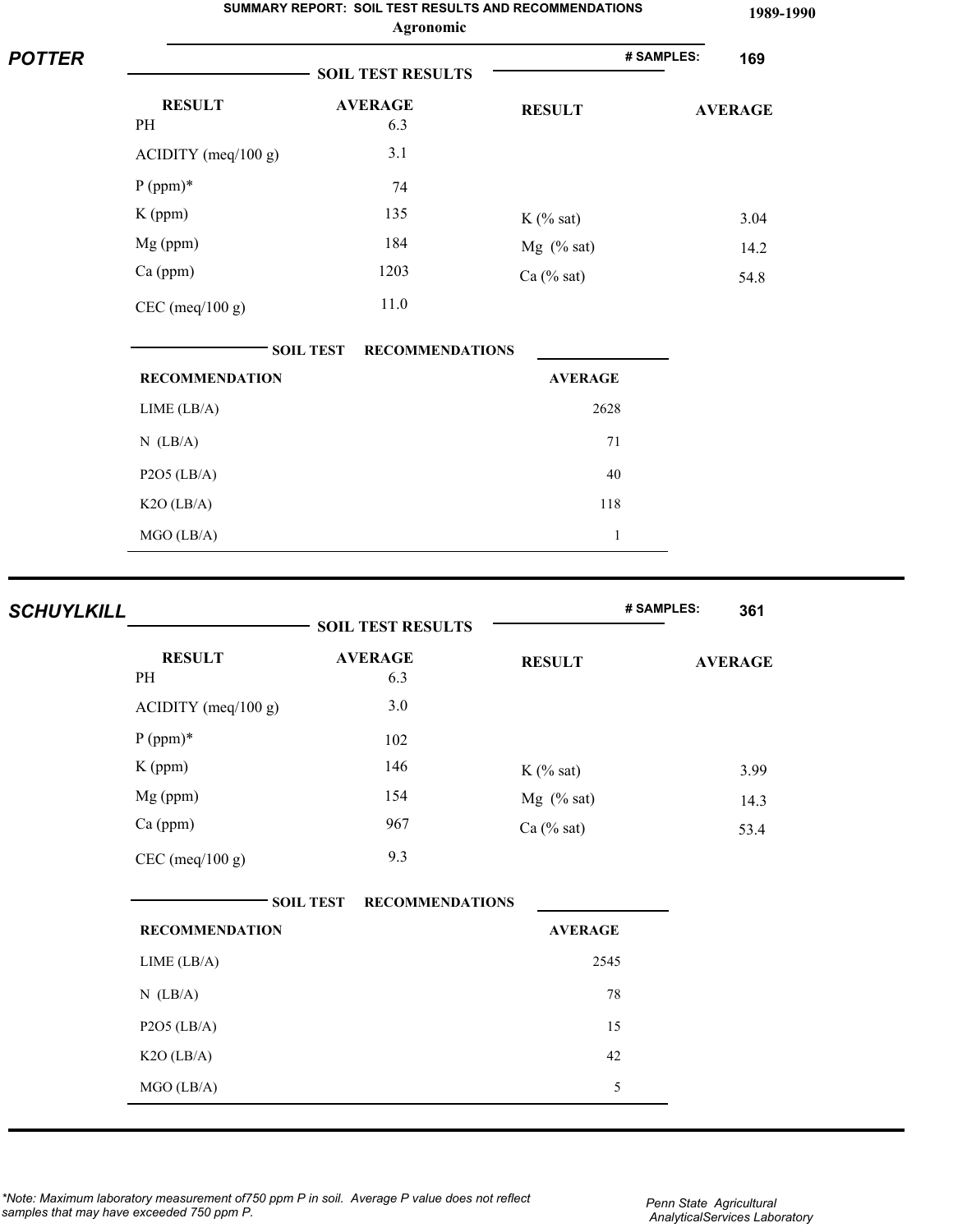|                 |                                                                                             | Agronomic                                                | SUMMARY REPORT: SOIL TEST RESULTS AND RECOMMENDATIONS       |            | 1989-1990                              |
|-----------------|---------------------------------------------------------------------------------------------|----------------------------------------------------------|-------------------------------------------------------------|------------|----------------------------------------|
| <b>SNYDER</b>   |                                                                                             | <b>SOIL TEST RESULTS</b>                                 |                                                             | # SAMPLES: | 211                                    |
|                 | <b>RESULT</b><br>PH<br>ACIDITY (meq/100 g)<br>$P (ppm)*$<br>K (ppm)<br>Mg (ppm)<br>Ca (ppm) | <b>AVERAGE</b><br>6.4<br>2.3<br>67<br>137<br>142<br>1176 | <b>RESULT</b><br>$K$ (% sat)<br>Mg (% sat)<br>Ca $(\%$ sat) |            | <b>AVERAGE</b><br>3.63<br>12.6<br>61.9 |
|                 | $CEC$ (meq/100 g)                                                                           | 9.7<br><b>SOIL TEST</b><br><b>RECOMMENDATIONS</b>        |                                                             |            |                                        |
|                 | <b>RECOMMENDATION</b>                                                                       |                                                          | <b>AVERAGE</b>                                              |            |                                        |
|                 | LIME (LB/A)                                                                                 |                                                          | 2162                                                        |            |                                        |
|                 | $N$ (LB/A)                                                                                  |                                                          | 75                                                          |            |                                        |
|                 | $P2O5$ (LB/A)                                                                               |                                                          | 31                                                          |            |                                        |
|                 | $K2O$ (LB/A)                                                                                |                                                          | 31                                                          |            |                                        |
|                 | MGO (LB/A)                                                                                  |                                                          | 5                                                           |            |                                        |
| <b>SOMERSET</b> |                                                                                             | <b>SOIL TEST DESIIL TS</b>                               |                                                             | # SAMPLES: | 441                                    |

|                       | <b>SOIL TEST RESULTS</b>                   |                | $\pi$ orier llo.<br>44 I |
|-----------------------|--------------------------------------------|----------------|--------------------------|
| <b>RESULT</b><br>PH   | <b>AVERAGE</b><br>6.2                      | <b>RESULT</b>  | <b>AVERAGE</b>           |
| $ACIDITY$ (meq/100 g) | 3.8                                        |                |                          |
| $P (ppm)*$            | 40                                         |                |                          |
| K (ppm)               | 129                                        | $K$ (% sat)    | 2.87                     |
| Mg (ppm)              | 168                                        | $Mg$ (% sat)   | 12.0                     |
| Ca (ppm)              | 1263                                       | $Ca$ (% sat)   | 54.4                     |
| $CEC$ (meq/100 g)     | 11.7                                       |                |                          |
|                       | <b>SOIL TEST</b><br><b>RECOMMENDATIONS</b> |                |                          |
| <b>RECOMMENDATION</b> |                                            | <b>AVERAGE</b> |                          |
| LIME (LB/A)           |                                            | 3402           |                          |
| $N$ (LB/A)            |                                            | 59             |                          |
| $P2O5$ (LB/A)         |                                            | 64             |                          |
| K2O (LB/A)            |                                            | 110            |                          |
| MGO (LB/A)            |                                            | $21\,$         |                          |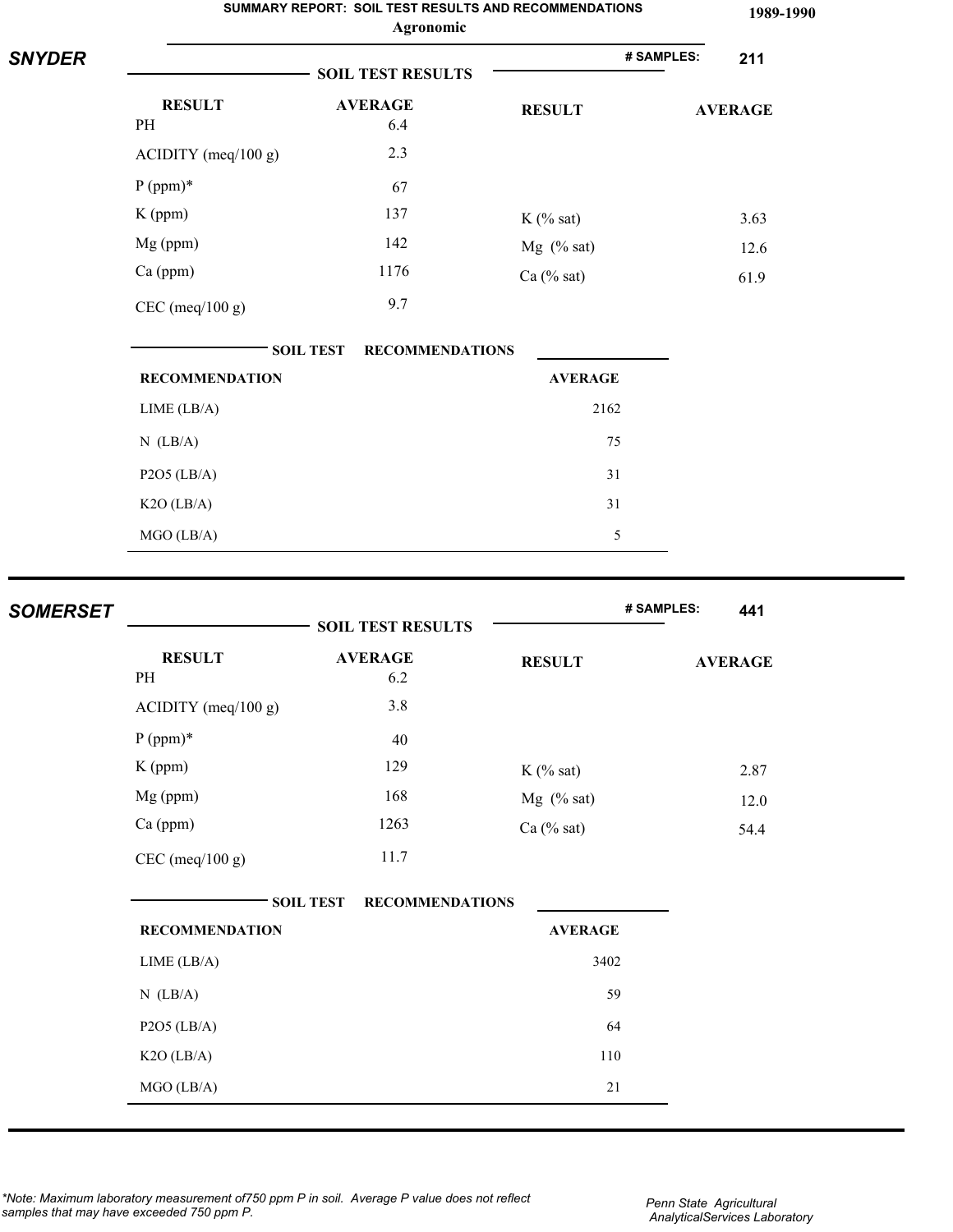|                 |                       |                          | SUMMARY REPORT: SOIL TEST RESULTS AND RECOMMENDATIONS<br>Agronomic |  |                |  | 1989-1990      |
|-----------------|-----------------------|--------------------------|--------------------------------------------------------------------|--|----------------|--|----------------|
| <b>SULLIVAN</b> |                       | <b>SOIL TEST RESULTS</b> |                                                                    |  | # SAMPLES:     |  | 26             |
|                 | <b>RESULT</b><br>PH   |                          | <b>AVERAGE</b><br>6.2                                              |  | <b>RESULT</b>  |  | <b>AVERAGE</b> |
|                 | $ACIDITY$ (meq/100 g) |                          | 3.4                                                                |  |                |  |                |
|                 | $P (ppm)*$            |                          | 95                                                                 |  |                |  |                |
|                 | K (ppm)               |                          | 79                                                                 |  | $K$ (% sat)    |  | 2.12           |
|                 | Mg (ppm)              |                          | 186                                                                |  | $Mg$ (% sat)   |  | 15.1           |
|                 | Ca (ppm)              |                          | 1043                                                               |  | $Ca$ (% sat)   |  | 51.0           |
|                 | $CEC$ (meq/100 g)     |                          | 10.3                                                               |  |                |  |                |
|                 |                       | <b>SOIL TEST</b>         | <b>RECOMMENDATIONS</b>                                             |  |                |  |                |
|                 | <b>RECOMMENDATION</b> |                          |                                                                    |  | <b>AVERAGE</b> |  |                |
|                 | LIME (LB/A)           |                          |                                                                    |  | 2323           |  |                |
|                 | $N$ (LB/A)            |                          |                                                                    |  | 82             |  |                |
|                 | $P2O5$ (LB/A)         |                          |                                                                    |  | 33             |  |                |
|                 | $K2O$ (LB/A)          |                          |                                                                    |  | 150            |  |                |
|                 | MGO (LB/A)            |                          |                                                                    |  | 21             |  |                |

| <b>SUSQUEHANNA</b>    | <b>SOIL TEST RESULTS</b>                   |                | # SAMPLES:<br>160 |
|-----------------------|--------------------------------------------|----------------|-------------------|
| <b>RESULT</b><br>PH   | <b>AVERAGE</b><br>6.3                      | <b>RESULT</b>  | <b>AVERAGE</b>    |
| $ACIDITY$ (meq/100 g) | 2.9                                        |                |                   |
| $P (ppm)*$            | 71                                         |                |                   |
| K (ppm)               | 125                                        | $K$ (% sat)    | 3.11              |
| Mg (ppm)              | 226                                        | $Mg$ (% sat)   | 18.5              |
| Ca (ppm)              | 1043                                       | $Ca$ (% sat)   | 51.1              |
| $CEC$ (meq/100 g)     | 10.3                                       |                |                   |
|                       | <b>SOIL TEST</b><br><b>RECOMMENDATIONS</b> |                |                   |
| <b>RECOMMENDATION</b> |                                            | <b>AVERAGE</b> |                   |
| LIME (LB/A)           |                                            | 2504           |                   |
| $N$ (LB/A)            |                                            | 50             |                   |
| $P2O5$ (LB/A)         |                                            | $30\,$         |                   |
| $K2O$ (LB/A)          |                                            | 135            |                   |
| MGO (LB/A)            |                                            | 10             |                   |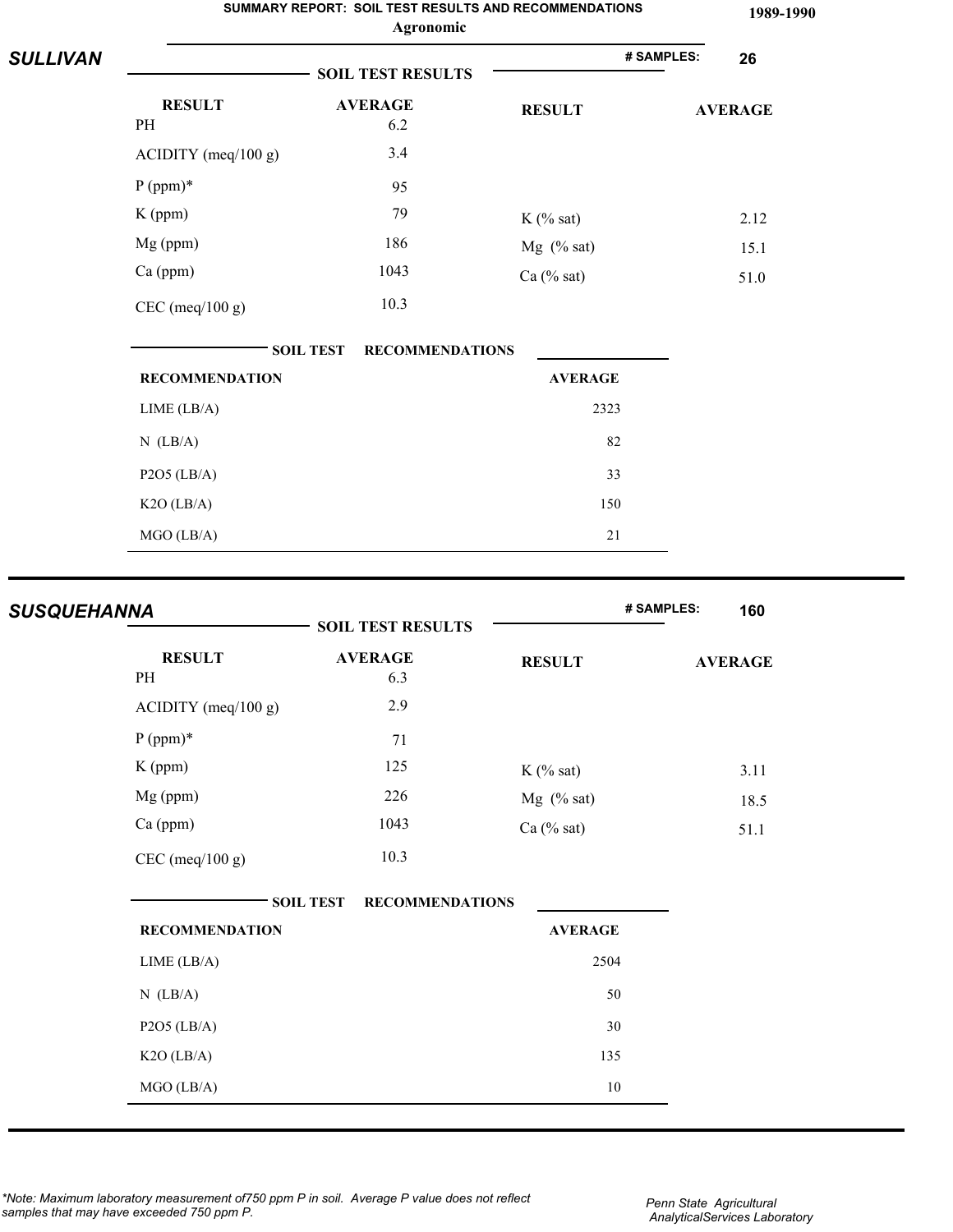|              |                       | SUMMARY REPORT: SOIL TEST RESULTS AND RECOMMENDATIONS<br>Agronomic |                | 1989-1990         |
|--------------|-----------------------|--------------------------------------------------------------------|----------------|-------------------|
| <b>TIOGA</b> |                       | <b>SOIL TEST RESULTS</b>                                           |                | # SAMPLES:<br>363 |
|              | <b>RESULT</b><br>PH   | <b>AVERAGE</b><br>6.3                                              | <b>RESULT</b>  | <b>AVERAGE</b>    |
|              | $ACIDITY$ (meq/100 g) | 2.8                                                                |                |                   |
|              | $P (ppm)*$            | 55                                                                 |                |                   |
|              | $K$ (ppm)             | 122                                                                | $K$ (% sat)    | 2.97              |
|              | Mg (ppm)              | 164                                                                | Mg (% sat)     | 13.1              |
|              | Ca (ppm)              | 1232                                                               | $Ca$ (% sat)   | 58.0              |
|              | $CEC$ (meq/100 g)     | 10.6                                                               |                |                   |
|              |                       | <b>SOIL TEST</b><br><b>RECOMMENDATIONS</b>                         |                |                   |
|              | <b>RECOMMENDATION</b> |                                                                    | <b>AVERAGE</b> |                   |
|              | LIME (LB/A)           |                                                                    | 2343           |                   |
|              | $N$ (LB/A)            |                                                                    | 75             |                   |
|              | $P2O5$ (LB/A)         |                                                                    | 50             |                   |
|              | K2O (LB/A)            |                                                                    | 119            |                   |
|              | MGO (LB/A)            |                                                                    | 5              |                   |
| <b>UNION</b> |                       |                                                                    |                | # SAMPLES:<br>284 |
|              |                       | <b>SOIL TEST RESULTS</b>                                           |                |                   |
|              | <b>RESULT</b><br>PH   | <b>AVERAGE</b><br>6.6                                              | <b>RESULT</b>  | <b>AVERAGE</b>    |
|              | ACIDITY (meq/100 g)   | $1.8\,$                                                            |                |                   |
|              | $P (ppm)*$            | 49                                                                 |                |                   |
|              | K (ppm)               | 128                                                                | $K$ (% sat)    | 3.42              |
|              | Mg (ppm)              | 146                                                                | Mg (% sat)     | 13.1              |
|              | Ca (ppm)              | 1214                                                               | Ca (% sat)     | 64.6              |
|              | CEC (meq/100 g)       | 9.4                                                                |                |                   |

| <b>SOIL TEST</b><br><b>RECOMMENDATIONS</b> |                |  |
|--------------------------------------------|----------------|--|
| <b>RECOMMENDATION</b>                      | <b>AVERAGE</b> |  |
| LIME (LB/A)                                | 1647           |  |
| $N$ (LB/A)                                 | 66             |  |
| $P2O5$ (LB/A)                              | 47             |  |
| $K2O$ (LB/A)                               | 81             |  |
| $MGO$ (LB/A)                               | $\overline{2}$ |  |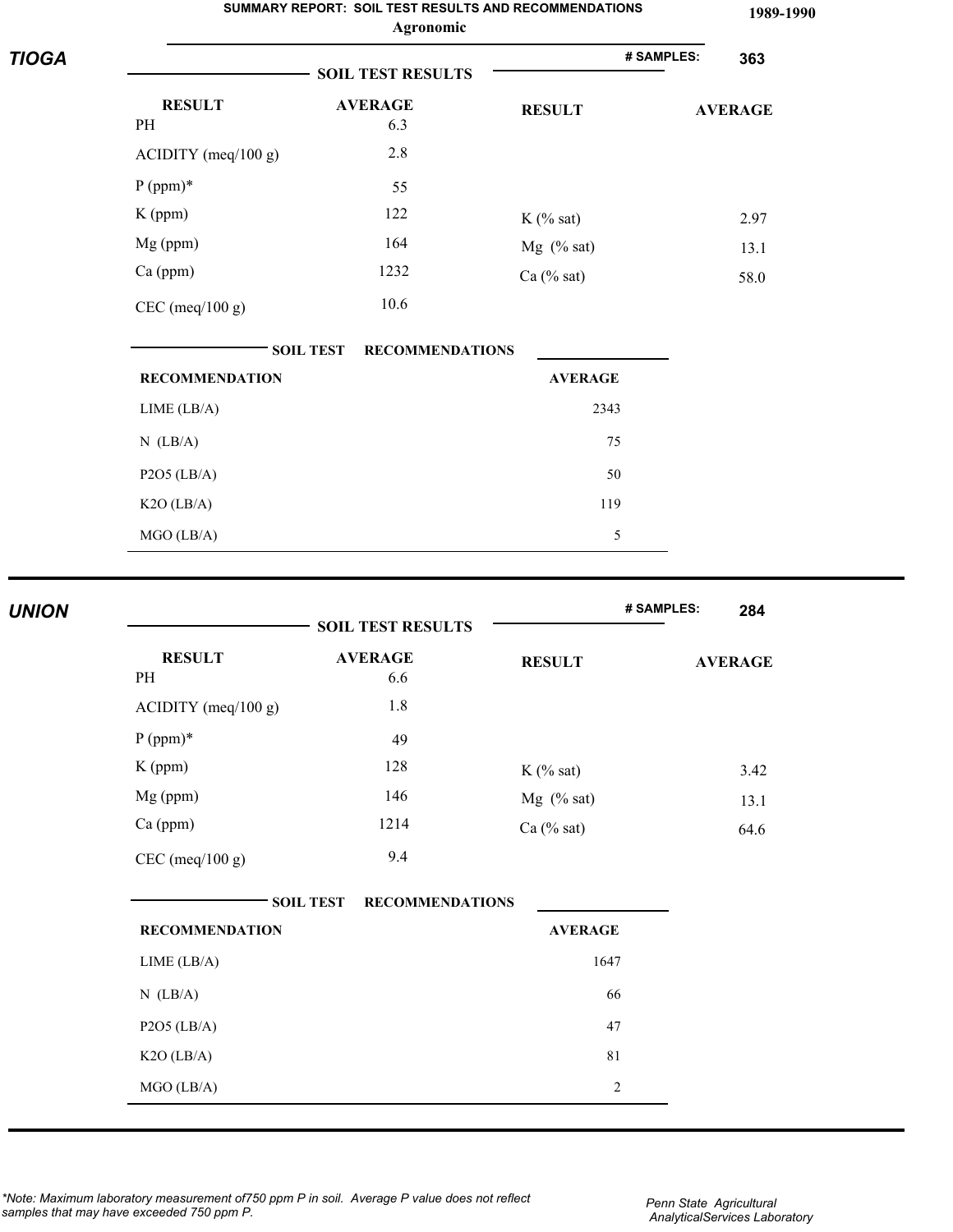|                |                       | SUMMARY REPORT: SOIL TEST RESULTS AND RECOMMENDATIONS<br>Agronomic |                | 1989-1990         |
|----------------|-----------------------|--------------------------------------------------------------------|----------------|-------------------|
| <b>VENANGO</b> |                       |                                                                    |                | # SAMPLES:<br>114 |
|                |                       | <b>SOIL TEST RESULTS</b>                                           |                |                   |
|                | <b>RESULT</b><br>PH   | <b>AVERAGE</b><br>6.1                                              | <b>RESULT</b>  | <b>AVERAGE</b>    |
|                | ACIDITY (meq/100 g)   | 4.1                                                                |                |                   |
|                | $P (ppm)*$            | 42                                                                 |                |                   |
|                | K (ppm)               | 111                                                                | $K$ (% sat)    | 2.56              |
|                | Mg (ppm)              | 146                                                                | Mg (% sat)     | 11.6              |
|                | Ca (ppm)              | 1188                                                               | Ca (% sat)     | 53.5              |
|                | $CEC$ (meq/100 g)     | 11.1                                                               |                |                   |
|                |                       | <b>SOIL TEST</b><br><b>RECOMMENDATIONS</b>                         |                |                   |
|                | <b>RECOMMENDATION</b> |                                                                    | <b>AVERAGE</b> |                   |
| <b>WARREN</b>  | LIME (LB/A)           |                                                                    | 3496           |                   |
|                | $N$ (LB/A)            |                                                                    | 80             |                   |
|                | $P2O5$ (LB/A)         |                                                                    | 81             |                   |
|                | $K2O$ (LB/A)          |                                                                    | 99             |                   |
|                | MGO (LB/A)            |                                                                    | 25             |                   |
|                |                       |                                                                    |                |                   |
|                |                       | <b>SOIL TEST RESULTS</b>                                           |                | # SAMPLES:<br>69  |
|                | <b>RESULT</b>         | <b>AVERAGE</b>                                                     |                |                   |
|                | PH                    | 6.3                                                                | <b>RESULT</b>  | <b>AVERAGE</b>    |
|                | ACIDITY (meq/100 g)   | $3.0$                                                              |                |                   |
|                | $P (ppm)*$            | 52                                                                 |                |                   |
|                | K (ppm)               | 99                                                                 | $K$ (% sat)    | 2.58              |
|                | Mg (ppm)              | 163                                                                | $Mg$ (% sat)   | 14.0              |
|                | Ca (ppm)              | 1061                                                               | Ca $(\%$ sat)  | 54.3              |
|                | $CEC$ (meq/100 g)     | 9.9                                                                |                |                   |

| SOIL TEST             | <b>RECOMMENDATIONS</b> |
|-----------------------|------------------------|
| <b>RECOMMENDATION</b> | <b>AVERAGE</b>         |
| LIME (LB/A)           | 2683                   |
| $N$ (LB/A)            | 85                     |
| $P2O5$ (LB/A)         | 64                     |
| $K2O$ (LB/A)          | 123                    |
| MGO(LB/A)             | 12                     |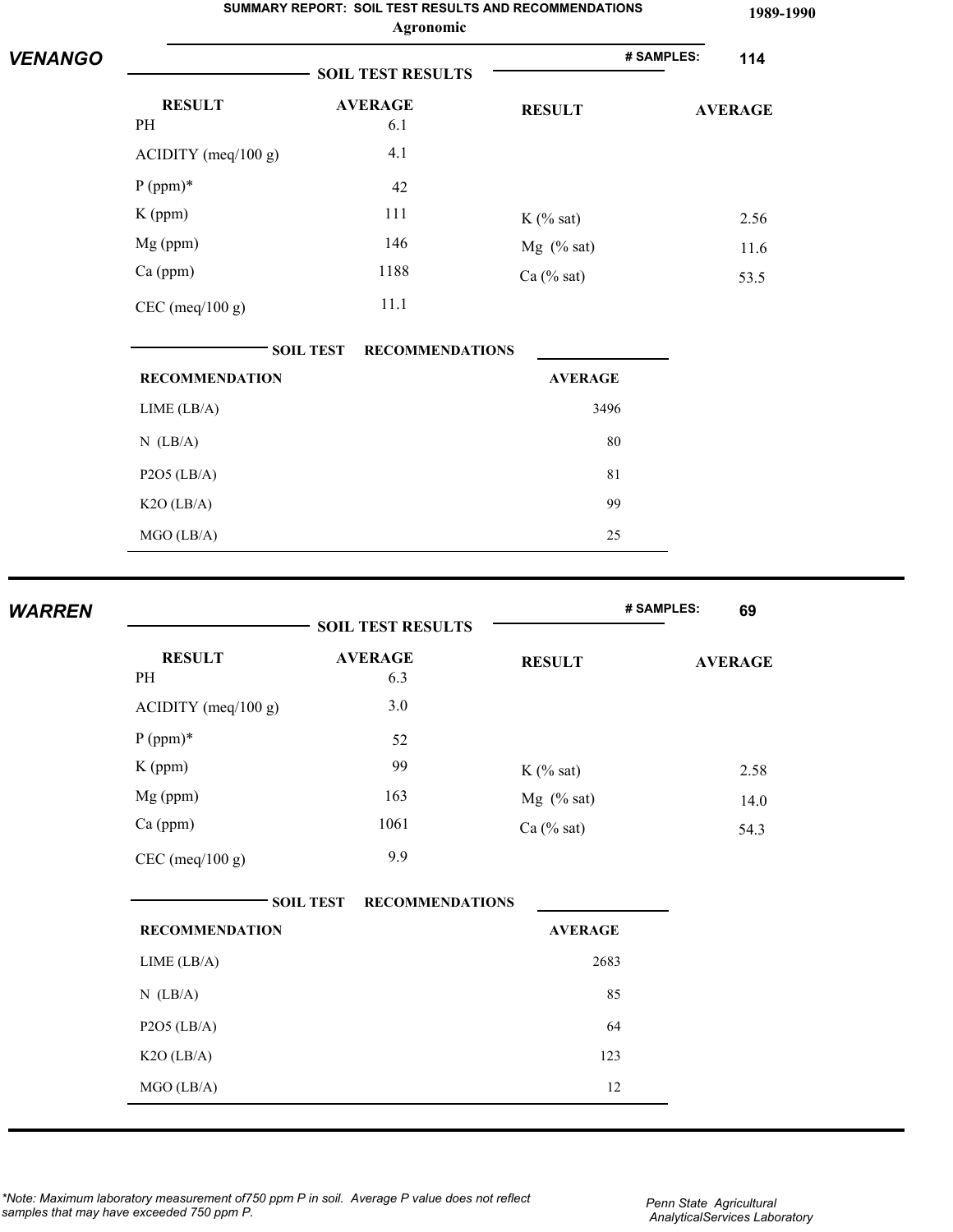|                   |                       | SUMMARY REPORT: SOIL TEST RESULTS AND RECOMMENDATIONS<br>Agronomic |                | 1989-1990         |
|-------------------|-----------------------|--------------------------------------------------------------------|----------------|-------------------|
| <b>WASHINGTON</b> |                       | <b>SOIL TEST RESULTS</b>                                           |                | # SAMPLES:<br>222 |
|                   | <b>RESULT</b><br>PH   | <b>AVERAGE</b><br>6.2                                              | <b>RESULT</b>  | <b>AVERAGE</b>    |
|                   | $ACIDITY$ (meq/100 g) | 3.3                                                                |                |                   |
|                   | $P (ppm)*$            | 22                                                                 |                |                   |
|                   | $K$ (ppm)             | 113                                                                | $K$ (% sat)    | 2.25              |
|                   | Mg (ppm)              | 231                                                                | Mg (% sat)     | 14.8              |
|                   | Ca (ppm)              | 1481                                                               | $Ca$ (% sat)   | 57.0              |
|                   | $CEC$ (meq/100 g)     | 12.8                                                               |                |                   |
|                   |                       | <b>SOIL TEST</b><br><b>RECOMMENDATIONS</b>                         |                |                   |
|                   | <b>RECOMMENDATION</b> |                                                                    | <b>AVERAGE</b> |                   |
|                   | LIME (LB/A)           |                                                                    | 3134           |                   |
|                   | $N$ (LB/A)            |                                                                    | 62             |                   |
|                   | $P2O5$ (LB/A)         |                                                                    | 110            |                   |
|                   | $K2O$ (LB/A)          |                                                                    | 163            |                   |
|                   | MGO (LB/A)            |                                                                    | 11             |                   |
| <b>WAYNE</b>      |                       |                                                                    |                | # SAMPLES:<br>95  |
|                   |                       | <b>SOIL TEST RESULTS</b>                                           |                |                   |

| <b>RESULT</b><br>PH   | <b>AVERAGE</b><br>6.0                      | <b>RESULT</b>  | <b>AVERAGE</b> |
|-----------------------|--------------------------------------------|----------------|----------------|
| $ACIDITY$ (meq/100 g) | 4.6                                        |                |                |
| $P (ppm)*$            | 96                                         |                |                |
| $K$ (ppm)             | 99                                         | $K$ (% sat)    | 2.16           |
| $Mg$ (ppm)            | 146                                        | $Mg$ (% sat)   | 10.8           |
| $Ca$ (ppm)            | 1096                                       | Ca $(\%$ sat)  | 47.5           |
| CEC (meq/100 g)       | 11.5                                       |                |                |
|                       | <b>SOIL TEST</b><br><b>RECOMMENDATIONS</b> |                |                |
| <b>RECOMMENDATION</b> |                                            | <b>AVERAGE</b> |                |
| LIME (LB/A)           |                                            | 3671           |                |
| $N$ (LB/A)            |                                            | 80             |                |

P2O5 (LB/A) 28 K2O (LB/A) 177  $MGO (LB/A)$  36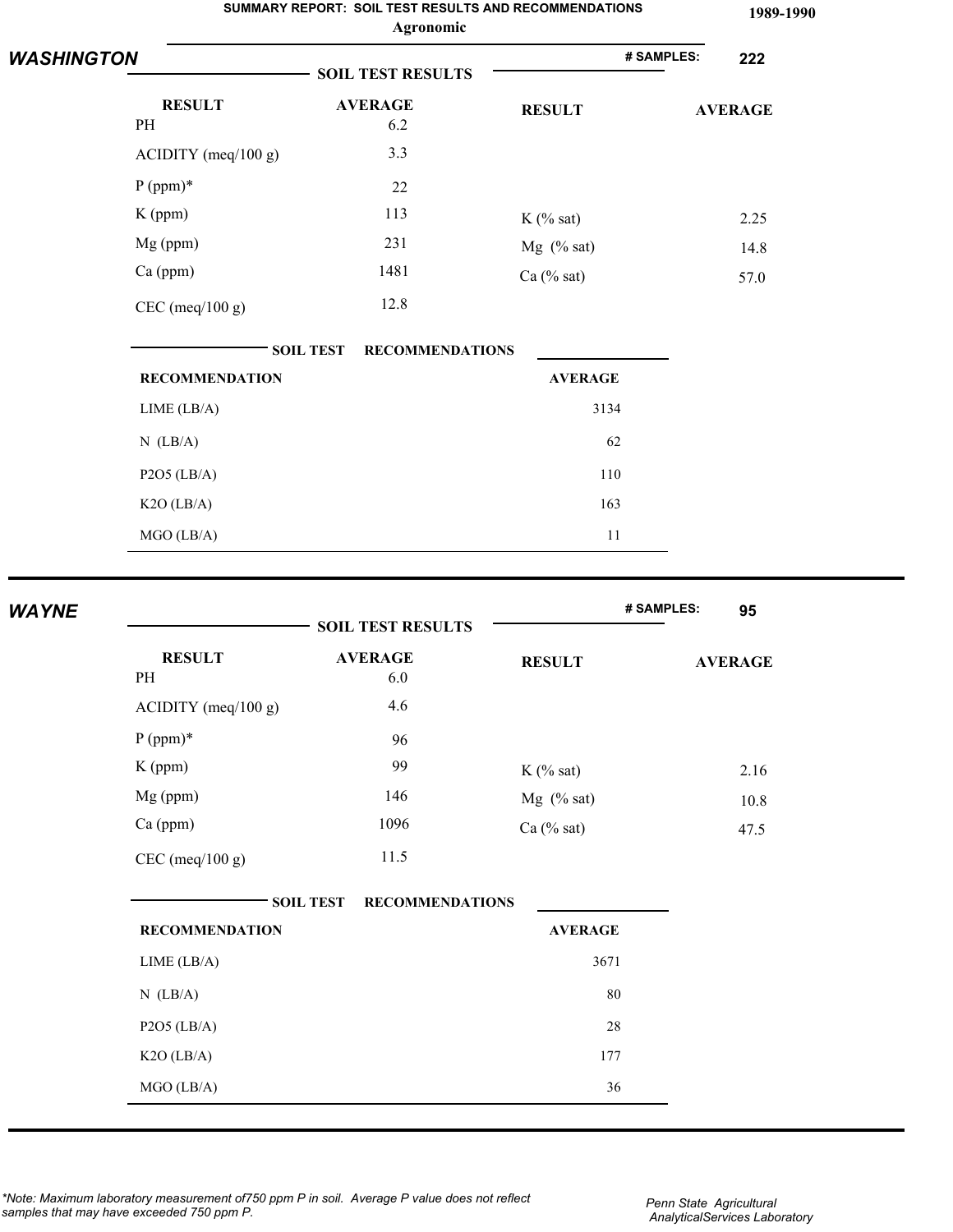|                     |                       | SUMMARY REPORT: SOIL TEST RESULTS AND RECOMMENDATIONS<br>Agronomic |                | 1989-1990         |
|---------------------|-----------------------|--------------------------------------------------------------------|----------------|-------------------|
| <b>WESTMORELAND</b> |                       | <b>SOIL TEST RESULTS</b>                                           |                | # SAMPLES:<br>332 |
|                     | <b>RESULT</b><br>PH   | <b>AVERAGE</b><br>6.2                                              | <b>RESULT</b>  | <b>AVERAGE</b>    |
|                     | ACIDITY (meq/100 g)   | 3.4                                                                |                |                   |
|                     | $P (ppm)*$            | 39                                                                 |                |                   |
|                     | $K$ (ppm)             | 123                                                                | $K$ (% sat)    | 2.71              |
|                     | Mg (ppm)              | 200                                                                | Mg $(% sat)$   | 13.9              |
|                     | Ca (ppm)              | 1287                                                               | Ca (% sat)     | 53.6              |
|                     | $CEC$ (meq/100 g)     | 11.8                                                               |                |                   |
|                     |                       | <b>RECOMMENDATIONS</b><br><b>SOIL TEST</b>                         |                |                   |
|                     | <b>RECOMMENDATION</b> |                                                                    | <b>AVERAGE</b> |                   |
|                     | LIME (LB/A)           |                                                                    | 3086           |                   |
|                     | $N$ (LB/A)            |                                                                    | 60             |                   |
|                     | $P2O5$ (LB/A)         |                                                                    | 79             |                   |
|                     | $K2O$ (LB/A)          |                                                                    | 101            |                   |
|                     | MGO (LB/A)            |                                                                    | $\sqrt{6}$     |                   |
|                     |                       |                                                                    |                |                   |
| <b>WYOMING</b>      |                       | <b>SOIL TEST RESULTS</b>                                           |                | # SAMPLES:<br>162 |
|                     | <b>RESULT</b><br>PH   | <b>AVERAGE</b><br>6.5                                              | <b>RESULT</b>  | <b>AVERAGE</b>    |
|                     | ACIDITY (meq/100 g)   | 1.9                                                                |                |                   |
|                     | $P (ppm)*$            | 132                                                                |                |                   |
|                     | $K$ (ppm)             | 160                                                                | $K$ (% sat)    | 4.80              |
|                     | Mg (ppm)              | 208                                                                | Mg (% sat)     | $20.0\,$          |

**SOIL TEST RECOMMENDATIONS RECOMMENDATION AVERAGE** LIME (LB/A) 1308 N (LB/A) 104 P2O5 (LB/A) 3  $K2O (LB/A)$  76  $MGO (LB/A)$  1

8.8

Ca (ppm) 944 Ca (% sat) 54.1

CEC (meq/100 g)